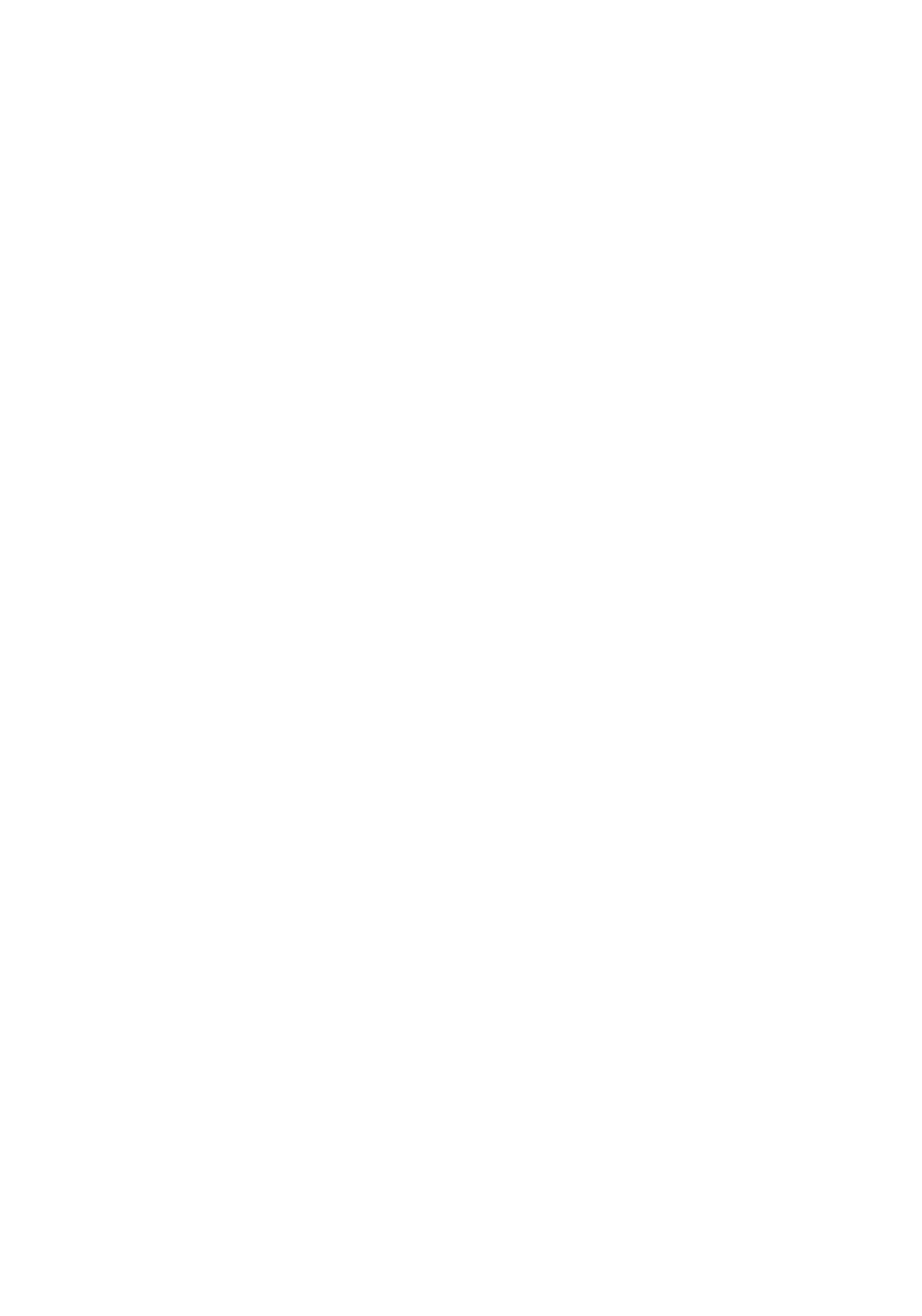# **CONTENTS**

| Τ.   | Administrative, Management and Supervisory Bodies                                                   | 2  |
|------|-----------------------------------------------------------------------------------------------------|----|
| H.   | <b>First Half Management Report</b>                                                                 | 3  |
| III. | <b>Condensed Interim Consolidated Financial Statements</b><br>for the Six Months Ended 30 June 2011 | 37 |
|      | IV. Statement by the Person Responsible<br>for the Interim Financial Report                         | 61 |
| V.   | <b>Statutory Auditors' Review Report</b><br>on the 2011 Interim Financial Information               | 62 |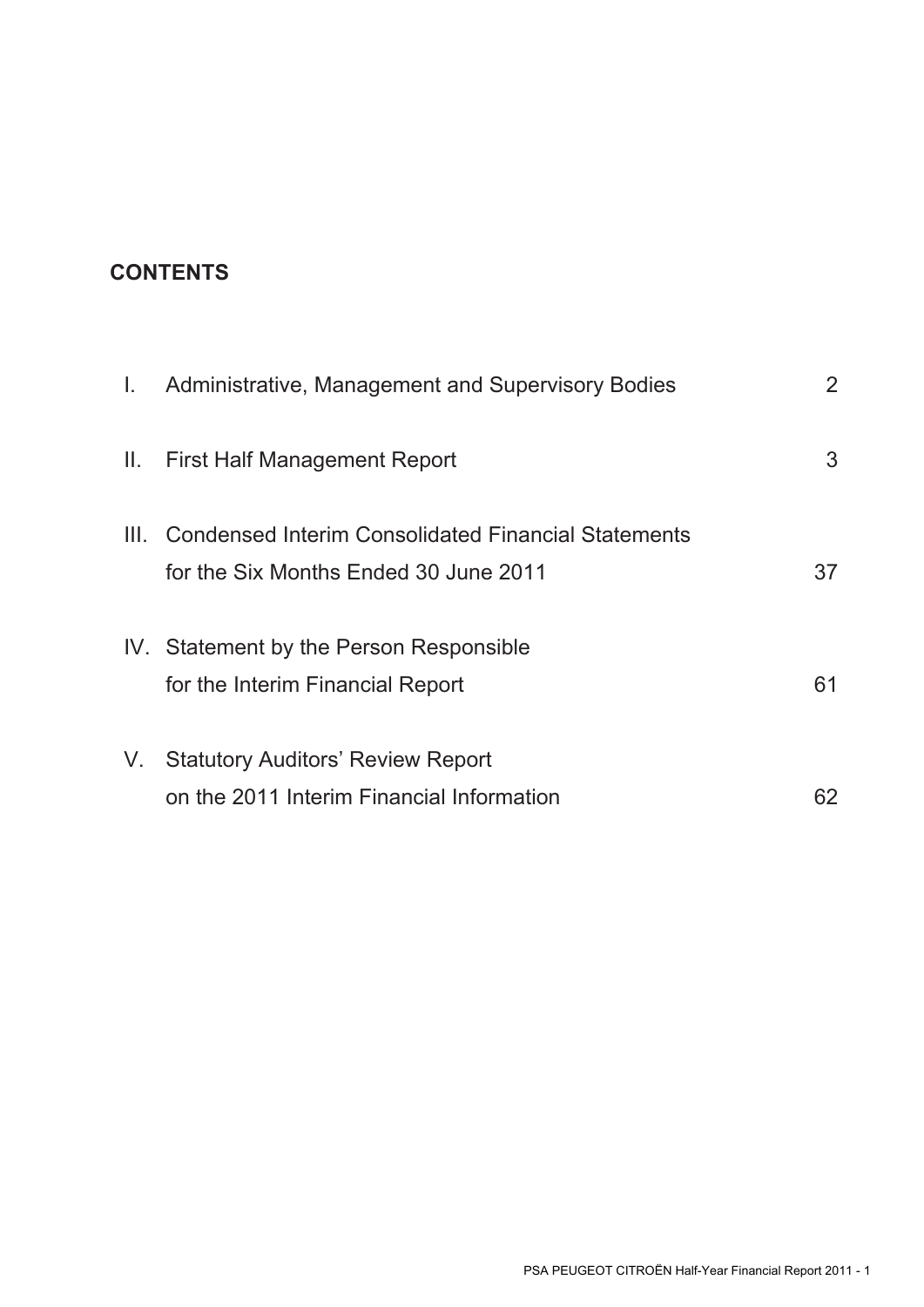# **I - ADMINISTRATIVE, MANAGEMENT AND SUPERVISORY BODIES**

# **Supervisory Board**

## **CHAIRMAN**

Thierry Peugeot

## **VICE-CHAIRMEN**

Jean-Philippe Peugeot Jean-Louis Silvant

## **MEMBERS OF THE SUPERVISORY BOARD**

Marc Friedel Pamela Knapp Jean-Paul Parayre Robert Peugeot Henri Philippe Reichstul Marie-Hélène Roncoroni Geoffroy Roux de Bézieux Ernest-Antoine Seillière Joseph F. Toot Jr

## **ADVISORS TO THE SUPERVISORY BOARD**

François Michelin Roland Peugeot

# **Managing Board**

## **CHAIRMAN**

Philippe Varin

## **MEMBERS OF THE MANAGING BOARD**

Jean-Marc Gales Grégoire Olivier Guillaume Faury Frédéric Saint-Geours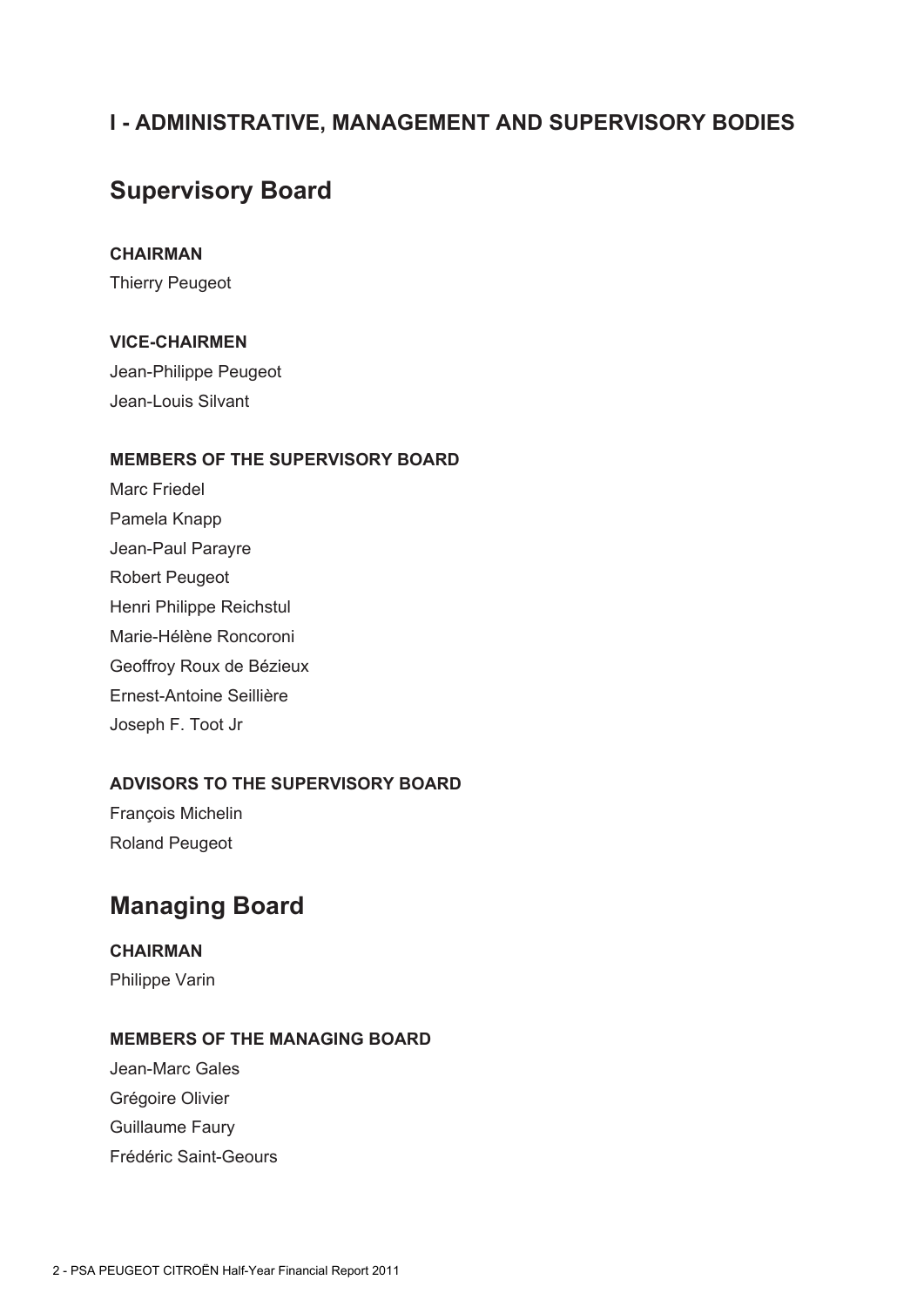# **II – INTERIM MANAGEMENT REPORT**

## **1. RISK FACTORS AND UNCERTAINTIES**

## **Main risk factors specific to the Group and its business**

The principal risk factors specific to the Group - which are described on pages 13 *et seq*. of the 2010 Registration Document (Chapter  $4)^1$  – include the following:

- **Operational risks,** such as market cycle and country risks, new vehicle development, launch and marketing risks, customer and dealer risks, raw materials risks, supplier risks, industrial risks, workplace health and safety risks, risks associated with the cooperation agreements and information systems risks.
- • **Banque PSA Finance risk exposures,** in particular: risks related to the Bank's financing, credit risks, liquidity and credit rating risks, Basel II compliance risks and internal control failure risks.
- **Financial market risks:** the Group is exposed to exchange rate risks, interest rate risks and other market risks related in particular to fluctuations in the equity markets. It is also exposed to counterparty and liquidity risks, as well as to the risk of raw material price volatility.
- **Environmental risks:** an incident at one of the Group's manufacturing facilities may compromise the production and marketing of vehicles, leading to several hundred million euros of losses.
- **Legal and contractual risks,** in particular: risks arising from legal and arbitrage proceedings, financial covenants, pension and other post-retirement benefit obligations, intellectual property and on- and off-balance sheet commitments given in connection with the Group's cooperation agreements.

<sup>-</sup>*<sup>1</sup> The original French version of the 2010 Registration Document was filed with the Autorité des Marchés Financiers (AMF) on 22 April 2011 under number D.11-0353, in accordance with the provisions of Article 212-13 of the General Regulations of the AMF.*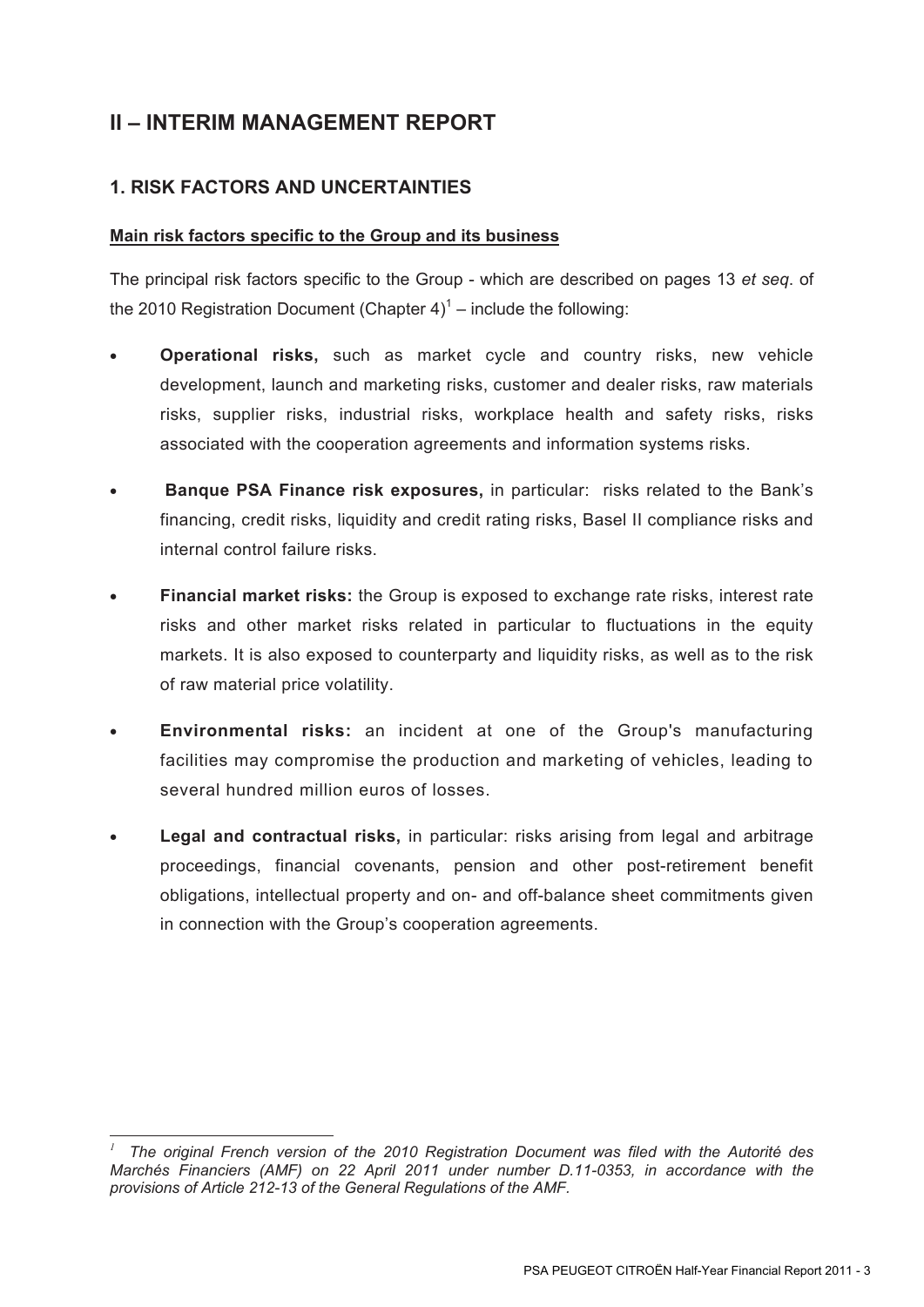## **2. THE GROUP'S OPERATIONS IN FIRST-HALF 2011**

## **2.1 BUSINESS REVIEW**

## **First-Half 2011 Highlights**

- Sales of new vehicles and CKD units up 0.2% to 1,860,000 units
- 13.9% market share in Europe\*
- Increase in the proportion of sales outside Europe to 38%
- Increase in the proportion of premium<sup>\*\*</sup> vehicle sales to 17%
- Successful launch of the Peugeot 508 and Citroën DS4
- Continued success of the Peugeot RCZ and Citroën DS3 and C4
- Further decline in corporate average emissions to 129g of  $CO<sub>2</sub>/km$  vs. 132g in 2010

Global automobile markets rose by an aggregate 6% in the first half of 2011, led once again by the passenger car market in China (up 10%) and the passenger car and light commercial vehicle markets in Latin America (up 13%) and Russia (up 57%).

In Europe, the passenger car and light commercial vehicle market declined by 0.8% overall, reflecting a still challenging business environment in some countries, but performances varied widely by country:

- Spain: down 25%
- Italy: down 12%
- United Kingdom: down 4%
- France: up 2%
- Germany: up 11%
- Central and Eastern Europe: up 2%

In this environment, worldwide sales of PSA Peugeot Citroën assembled vehicles and CKD units increased by 0.2% during the period to 1,860,000 units.

Sales of assembled vehicles alone climbed 2.1% to 1,652,000 units, while sales of CKD units fell 12.7% to 208,000, from a record high of 238,000 in first half 2010.

*<sup>\*</sup> Europe: European Union + European Free Trade Association + Croatia* 

*<sup>\*\*</sup> Premium vehicles, which offer a level of driving pleasure, safety, quality of finish, connectivity and comfort that serves as a benchmark in their segment, include the distinctive models from the A, B and C segments (Peugeot 207CC, 308CC, RCZ, 3008 and Citroën DS3 and DS4) and models from the D and E segments (Peugeot 508, 407, 607, 4007 and Citroën C5, C6 and C-Crosser).*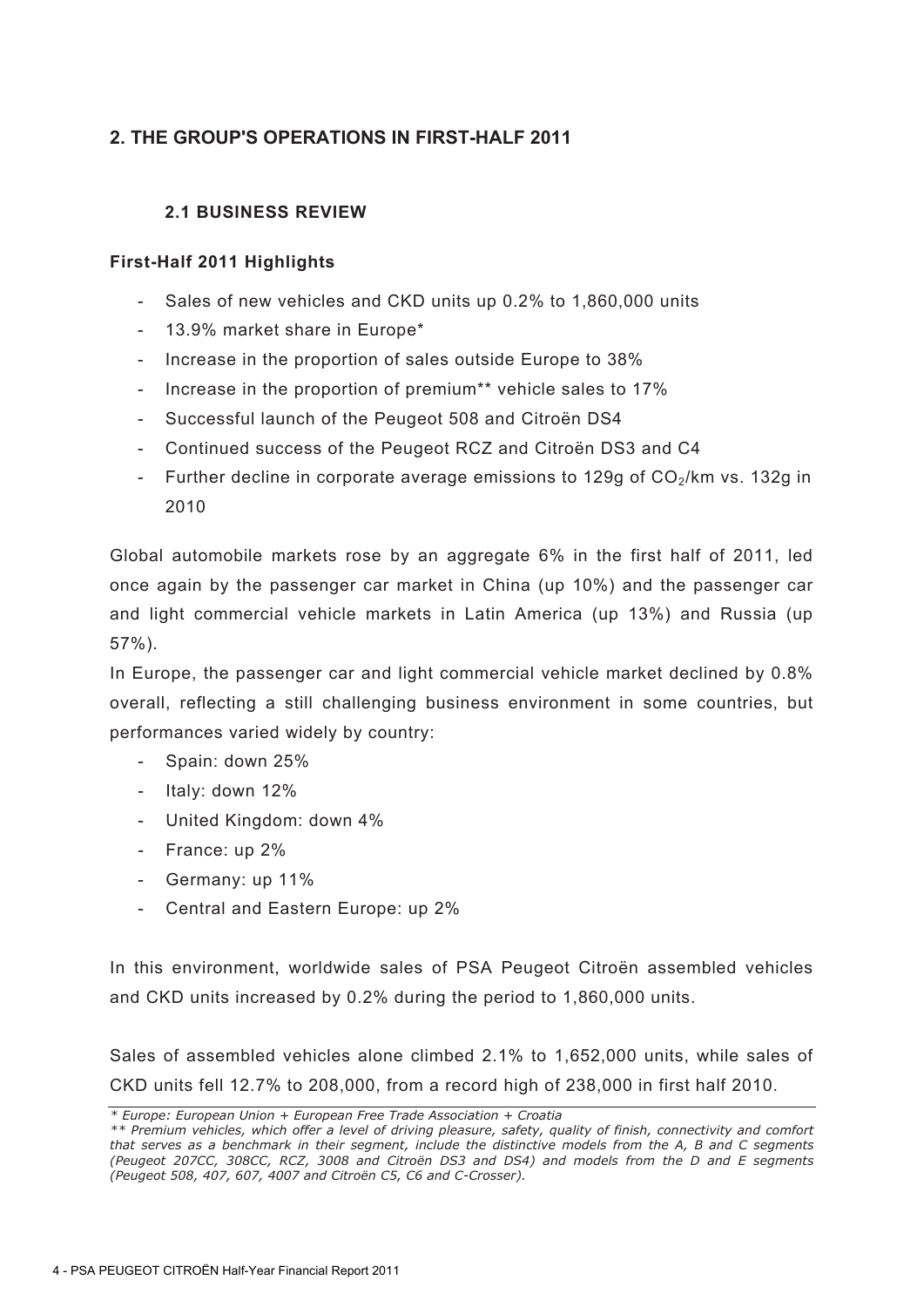### **13.9% market share in Europe**

PSA Peugeot Citroën lost market share during the first half of 2011 due to an unfavourable market mix. Dragged down by the elimination of remaining scrappage incentives, traditionally strong markets for the Peugeot and Citroën brands reported weak growth (France up 2%) or steep declines (Spain down 25%, Italy down 12%). The German market, on the other hand, rose by 11%.

In addition, the difficulties related to the delivery of electronic components produced in Japan resulted in longer delivery times for certain models, which delayed registrations.

In a European car and light commercial vehicle market that declined by 0.8% in the first half, registrations of PSA Peugeot Citroën vehicles contracted by 5.3% to 1,150,000 units. This translated into a 13.9% share of the market for the Group, compared with 14.2% in 2010.

The passenger car market alone declined by 1.9% over the period, while the light commercial vehicle market grew by 8.7%. PSA Peugeot Citroën maintained its leadership in light commercial vehicles, with a market share of 21.3%.

### **A further increase in the proportion of sales outside Europe, to 38%**

Sales outside Europe accounted for 38% of the first-half consolidated total, compared with 35% in 2010, 33% in 2009, 29% in 2008 and 24% in 2007. The Group is confirming its target of generating 50% of sales outside Europe in 2015.

### **China: market growth remains strong**

In a passenger car market that expanded by 10%, PSA Peugeot Citroën's sales rose by 10.2%, thanks in particular to strong demand for the Peugeot 408, so that market share held firm at 3.3%. The approval by the Chinese authorities, on 12 July 2011, of the joint venture agreement with Chang'an will allow the Group to develop the DS line and its light commercial vehicle line-ups in China.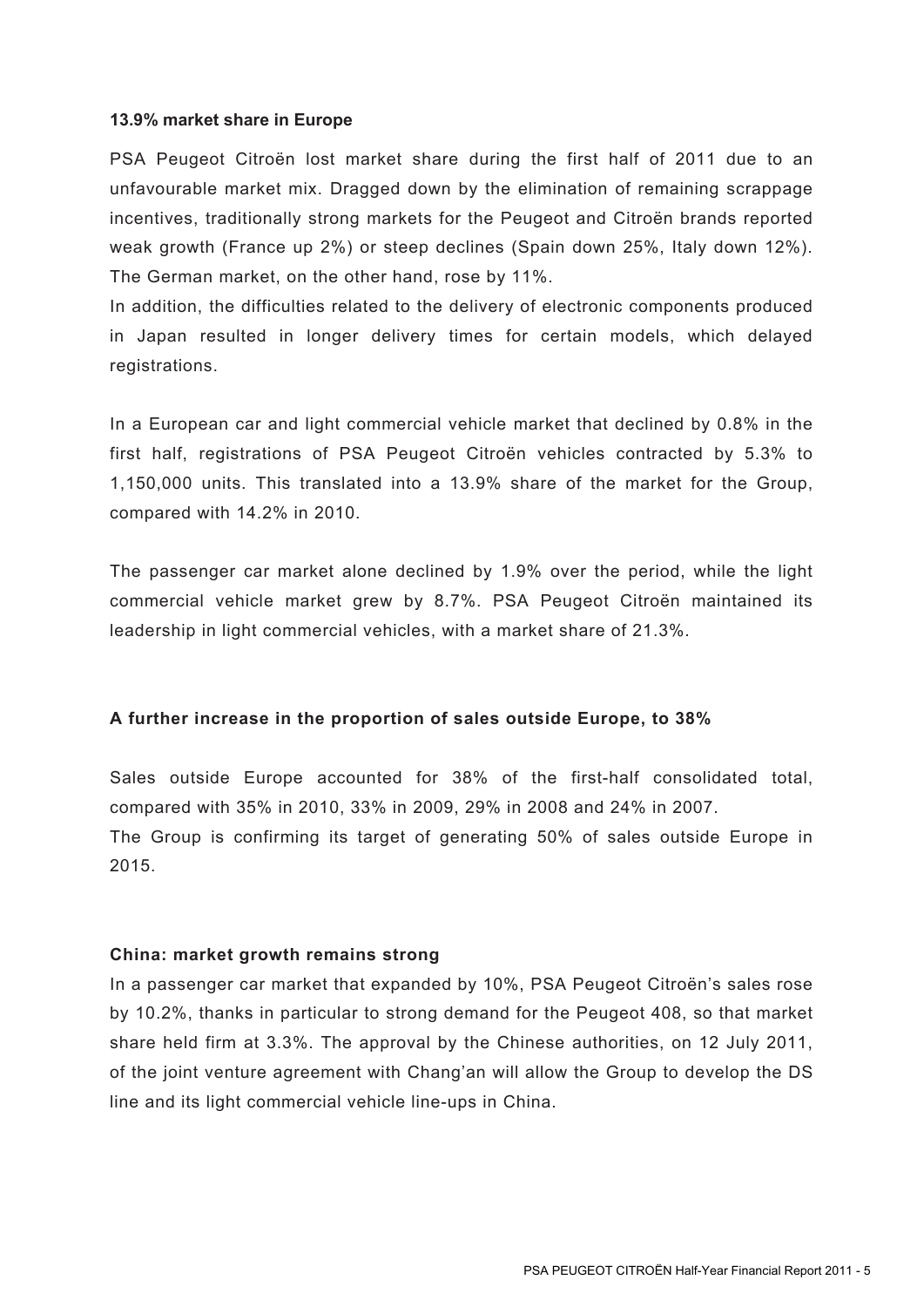### **Latin America: record growth**

In a market up 13%, the Group reported record growth for the period of 21.7%, increasing its market share by 0.6 points to 5.9%. These good results are attributable to the new marketing strategy introduced in Latin America and to the arrival of new vehicles produced locally and adapted to consumer expectations in the region such as the Peugeot 408 and the Citroën C3 Aircross.

### **Russia: above-market growth**

PSA Peugeot Citroën registrations rose 65.5% to 35,400 units in a market up 57%, lifting the Group's market share 0.2 points to 2.7%, versus 2.5% in first-half 2010. Assembled locally at the Kaluga plant, the Peugeot 308 and Citroën C4 contributed significantly to this solid performance. The plant continues to expand, with two additional models to be assembled there in the future — the new Citroën C4 starting in June and the restyled version of the Peugeot 308 as of July.

### **Premium vehicle sales still on an upward trajectory**

In all of its growth regions, PSA Peugeot Citroën's business strategy is to continue to position the Citroën and Peugeot brands further upmarket.

The shift toward a more upmarket model mix continued in first-half 2011, with premium vehicles accounting for 17% of total sales versus 14% in first-half 2010.Premium vehicles, which offer a level of driving pleasure, safety, quality of finish, connectivity and comfort that serves as a benchmark in their segment, include the distinctive models from the A, B and C segments (Peugeot 207CC, 308CC, RCZ, 3008 and Citroën DS3, DS4) and models from the D and E segments (Peugeot 508, 407, 606, 4007 and Citroën C5, C6 and C-Crosser).

The trend upmarket will continue in the second half of the year, thanks to the popularity of the new Peugeot 508, which has already attracted over 45,000 orders, the ramp-up of the Citroën DS4, which was brought to market in May, and the launch of two new models — the Peugeot 3008 HYbrid4, the world's first diesel hybrid, and the Citroën DS5.

In addition, the Group's sales mix continued to improve, with the C and D segments accounting for 42% of total sales in first-half 2011, compared with 39% in first-half 2010 and 36% in first-half 2009. The A and B segments accounted for 40% of sales, down from 44% in first-half 2010.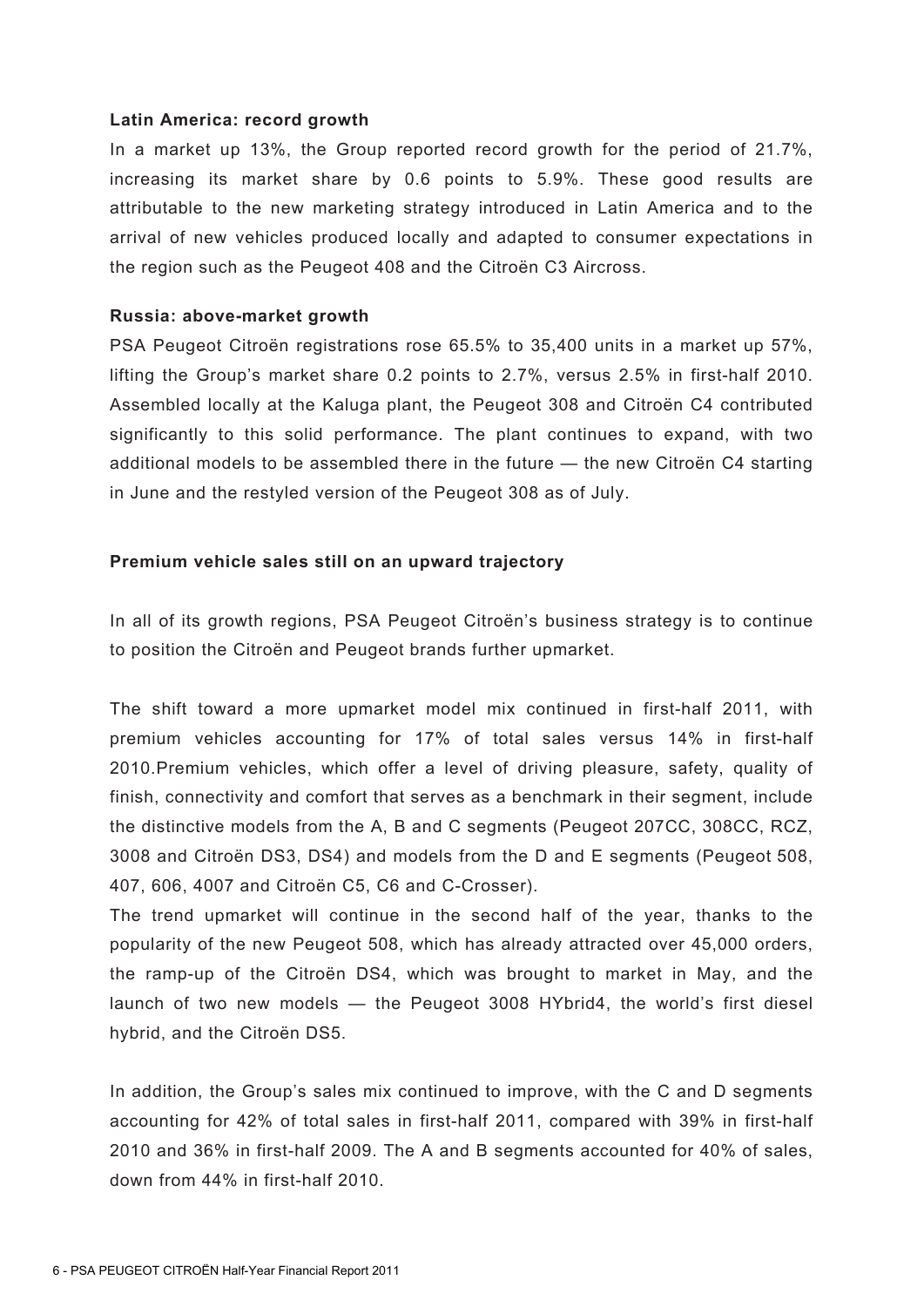## Further decline in corporate average emissions, to 129g of CO<sub>2</sub>/km

Average emissions declined to 129g of  $CO<sub>2</sub>/km$  in first-half 2011, versus 132g in 2010.

The reduction was driven by the deployment of second-generation Stop & Start e-HDI technology on eight models — the Citroën C3, DS3, C4, C4 Picasso and C5 and the Peugeot 308, 3008 and 508 — and the ramp-up of the Peugeot i0n and Citroën C-Zero electric vehicles.

Vehicles emitting less than 110g  $CO<sub>2</sub>/km$  accounted for 27% of total sales versus 22.4% in first-half 2010, while vehicles emitting less than 121g  $CO<sub>2</sub>/km$  accounted for 42% of total sales versus 40.4% in the prior-year period.

The Group will continue to demonstrate its leadership in innovation, and more particularly in hybrid technologies, in the second half of the year, with the launch of the 3008 HYbrid4, whose hybrid diesel/electric engine will also be available on the Peugeot 508 and the Citroën DS5 later on.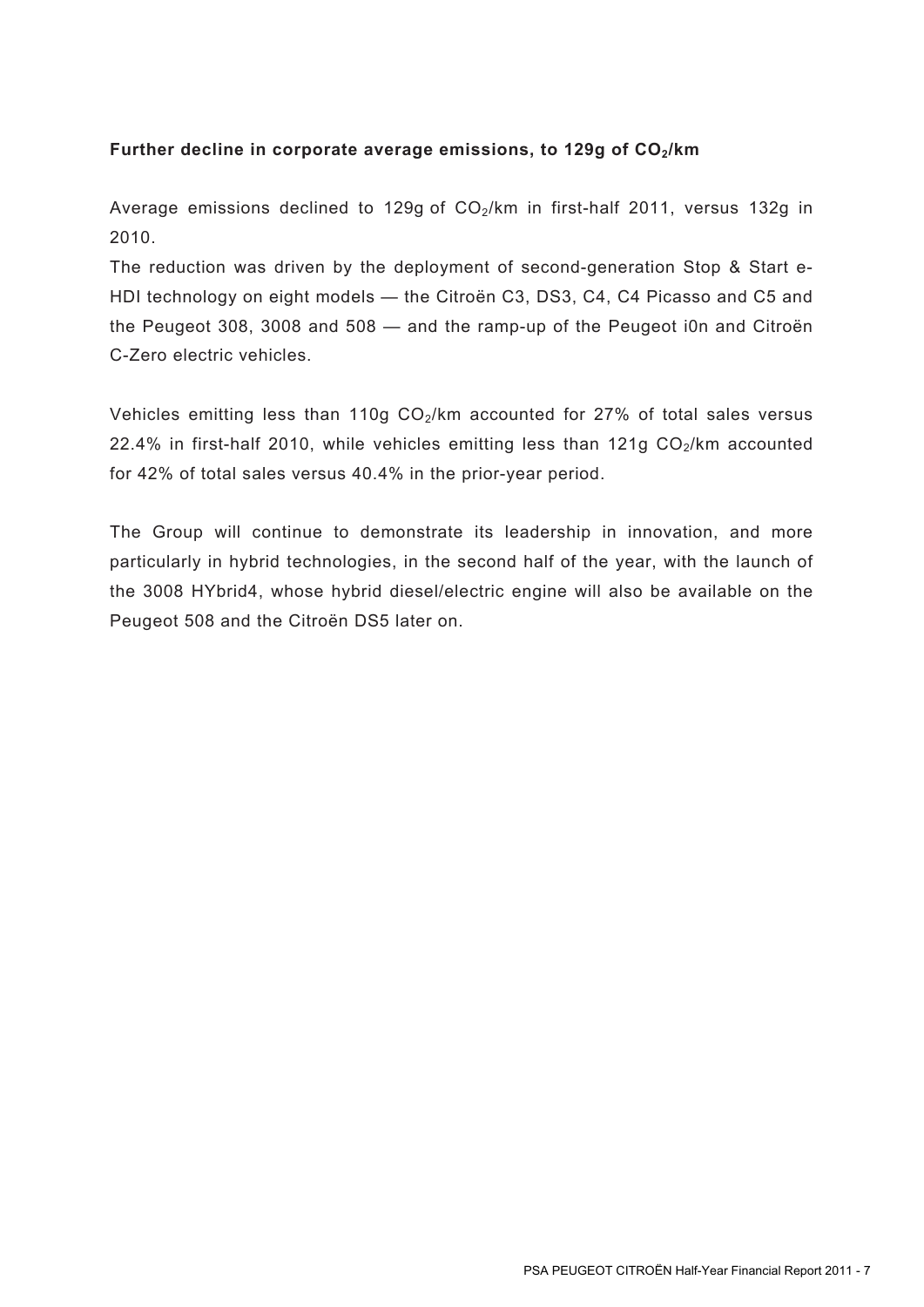# **PSA Peugeot Citroën: Worldwide Sales of Passenger Cars and Light Commercial**

# **Vehicles,**

# **First-Half 2010 and 2011**

|                                                  |                  | H1 2010   | H1 2011   |
|--------------------------------------------------|------------------|-----------|-----------|
| Europe*                                          | Peugeot          | 641,904   | 614,558   |
|                                                  | Citroën          | 564,154   | 539,875   |
|                                                  | <b>Total PSA</b> | 1,206,058 | 1,154,433 |
| <b>Russia</b>                                    | Peugeot          | 14,680    | 22,065    |
|                                                  | Citroën          | 6,712     | 13,334    |
|                                                  | <b>Total PSA</b> | 21,392    | 35,399    |
| <b>Latin America</b>                             | Peugeot          | 75,172    | 89,605    |
|                                                  | Citroën          | 51,665    | 64,772    |
|                                                  | <b>Total PSA</b> | 126,837   | 154,377   |
| <b>China</b>                                     | Peugeot          | 69,384    | 80,893    |
|                                                  | Citroën          | 107,111   | 113,673   |
|                                                  | <b>Total PSA</b> | 176,495   | 194,566   |
| <b>Rest of the world</b>                         | Peugeot          | 58,774    | 75,874    |
|                                                  | Citroën          | 28,140    | 37,415    |
|                                                  | <b>Total PSA</b> | 86,914    | 113,289   |
| <b>Total Assembled</b><br><b>Vehicles</b>        | <b>Peugeot</b>   | 859,914   | 882,995   |
|                                                  | <b>Citroën</b>   | 757,782   | 769,069   |
|                                                  | <b>Total PSA</b> | 1,617,696 | 1,652,064 |
| <b>CKD Units</b>                                 | Peugeot          | 233,102   | 207,795   |
|                                                  | Citroën          | 4,920     |           |
|                                                  | <b>Total PSA</b> | 238,022   | 207,795   |
| <b>Total Assembled Vehicles</b><br>and CKD Units | <b>Peugeot</b>   | 1,093,016 | 1,090,790 |
|                                                  | <b>Citroën</b>   | 762,702   | 769,069   |
|                                                  | <b>Total PSA</b> | 1,855,718 | 1,859,859 |

*\* Europe: European Union + European Free Trade Association + Croatia*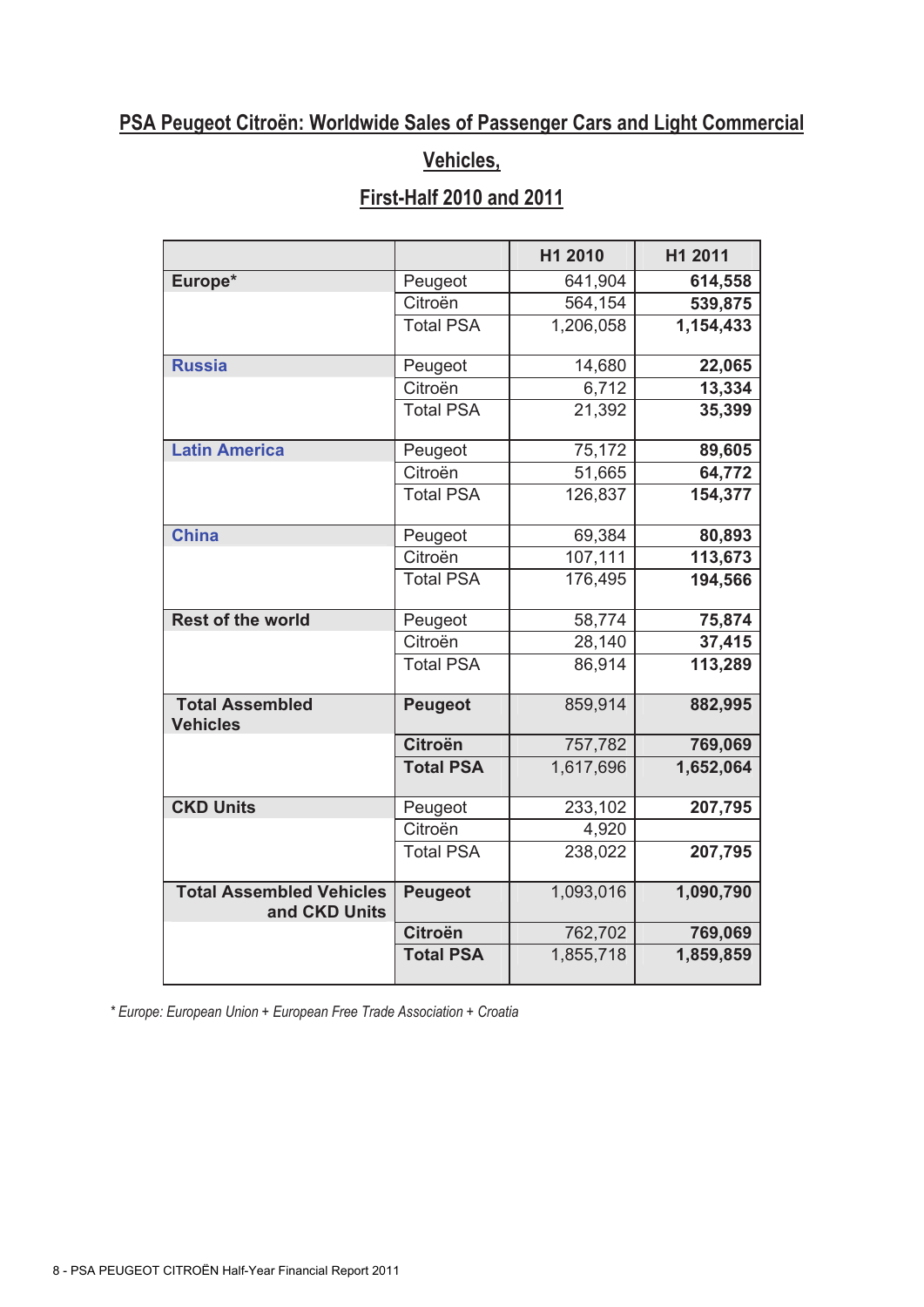| <u>. On Fedgent Ulting: Dinner Finning Sailes by Illnue!</u> |       |                                     |          |  |  |  |
|--------------------------------------------------------------|-------|-------------------------------------|----------|--|--|--|
| Passenger cars and light<br>commercial vehicles              |       | Jan. to June 2011 Jan. to June 2010 | % change |  |  |  |
| <b>Peugeot brand</b>                                         |       |                                     |          |  |  |  |
| iOn                                                          | 1,400 |                                     |          |  |  |  |
| 107                                                          |       | EQ 3001                             |          |  |  |  |

## **PSA Peugeot Citroën Group - Worldwide sales by model**

| 1,400     |                               | $+ +$                               |
|-----------|-------------------------------|-------------------------------------|
| 51,000    | 59,300                        | $-14.1%$                            |
| 235,700   | 240,800                       | $-2.1%$                             |
| 166,300   | 194,600                       | $-14.5%$                            |
| 33,300    | 43,900                        | $-24.2%$                            |
| 109,400   | 119,600                       | $-8.6%$                             |
| 36,100    | 17,100                        | $++$                                |
| 56,700    | 200                           | $++$                                |
| 73,800    | 65,200                        | 13.2%                               |
| 41,700    | 40,100                        | 4.0%                                |
| 115,300   | 144,100                       | $-20.0%$                            |
| 2,300     | 18,000                        |                                     |
| 3,700     | 2,900                         | 29.3%                               |
| 3,800     | 4,700                         | $-18.7%$                            |
| 10,700    | 5,500                         | 93.2%                               |
| 19,900    | 22,300                        | $-10.7%$                            |
| 86,100    | 76,500                        | 12.5%                               |
| 16,800    | 14,700                        | 13.8%                               |
| 26,700    | 22,800                        | 17.2%                               |
| 1,090,800 | 1,093,000                     | $-0.2%$                             |
|           |                               |                                     |
| 1,200     |                               | $^{++}$                             |
| 50,200    | 58,500                        | $-14.3%$                            |
| 4,800     | 5,000                         | $-4.0%$                             |
| 41,400    | 27,300                        | 51.8%                               |
| 143,500   | 171,500                       | $-16.3%$                            |
| 57,100    | 44,300                        | 28.9%                               |
|           |                               |                                     |
| 32,700    | 34,600                        | $-5.5%$                             |
| 5,000     | 21,000                        |                                     |
| 144,000   |                               | 29.8%                               |
| 66,100    | 69,800                        | $-5.1%$                             |
|           |                               | $- -$                               |
|           | 62,800                        | $-10.5%$                            |
| 600       | 1,000                         |                                     |
| 3,200     | 2,900                         | 7.8%                                |
| 3,600     | 4,300                         | $-16.3%$                            |
| 20,800    | 23,700                        | $-11.9%$                            |
| 88,000    | 86,800                        | 1.4%                                |
| 16,000    | 13,700                        | 17.0%                               |
|           |                               | 26.5%                               |
| 769,100   | 762,700                       | 0.8%                                |
|           | 1,856,000                     | 0.2%                                |
|           | 56,200<br>23,900<br>1,859,900 | 1,700<br>110,900<br>4,000<br>18,900 |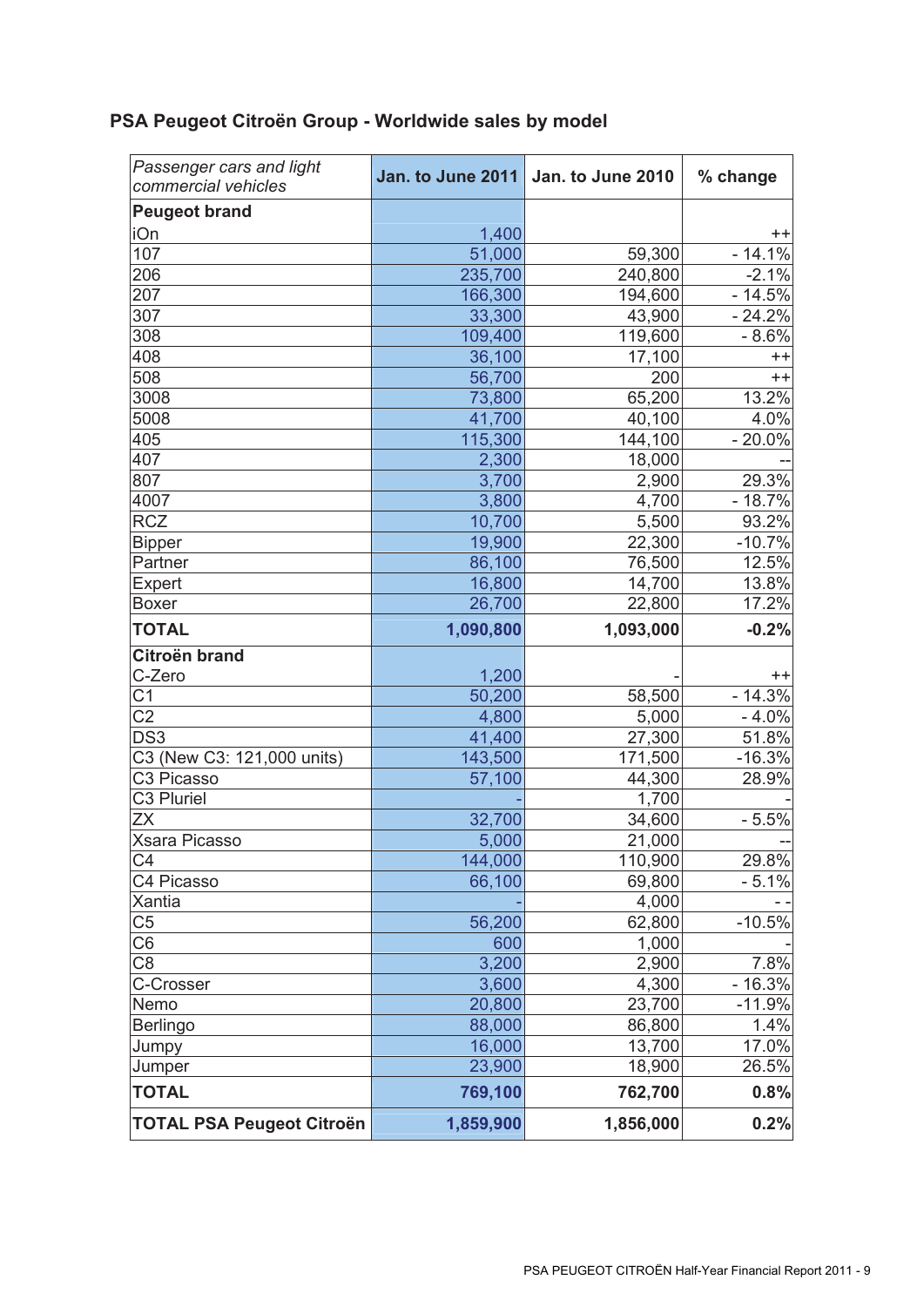# **Passenger Car Registrations in Europe by Country**

|                                               | Jan. to June<br>2011 | Jan. to June 2010 |
|-----------------------------------------------|----------------------|-------------------|
|                                               | <b>Volume</b>        | <b>Volume</b>     |
| Austria                                       | 187,600              | 169,700           |
| Belgium and Luxembourg                        | 355,000              | 349,900           |
| <b>Denmark</b>                                | 87,200               | 73,600            |
| Finland                                       | 69,200               | 60,000            |
| France                                        | 1,225,100            | 1,212,400         |
| Germany                                       | 1,622,600            | 1,468,800         |
| Greece                                        | 55,300               | 98,500            |
| Iceland                                       | 3,100                | 1,900             |
| Ireland                                       | 77,100               | 67,600            |
| Italy                                         | 1,012,100            | 1,165,300         |
| Netherlands                                   | 328,800              | 270,100           |
| Norway                                        | 68,500               | 62,000            |
| Portugal                                      | 91,900               | 115,300           |
| Spain                                         | 442,200              | 604,200           |
| Sweden                                        | 157,100              | 138,100           |
| Switzerland                                   | 157,700              | 148,100           |
| United Kingdom                                | 1,029,600            | 1,108,700         |
| <b>TOTAL WESTERN EUROPE</b><br>(18 COUNTRIES) | 6,970,100            | 7,114,100         |
| Croatia                                       | 23,000               | 19,400            |
| <b>Czech Republic</b>                         | 87,700               | 88,400            |
| Hungary                                       | 23,100               | 21,500            |
| Poland                                        | 151,300              | 158,300           |
| Slovakia                                      | 34,000               | 29,500            |
| Slovenia                                      | 33,900               | 33,400            |
| <b>TOTAL CEEC</b>                             | 353,100              | 350,600           |
| <b>Baltic Countries</b>                       | 20,200               | 10,800            |
| Bulgaria+Romania                              | 52,000               | 59,800            |
| Malta+Cyprus                                  | 11,600               | 10,000            |
| <b>TOTAL EUROPE 30 COUNTRIES</b>              | 7,407,000            | 7,545,600         |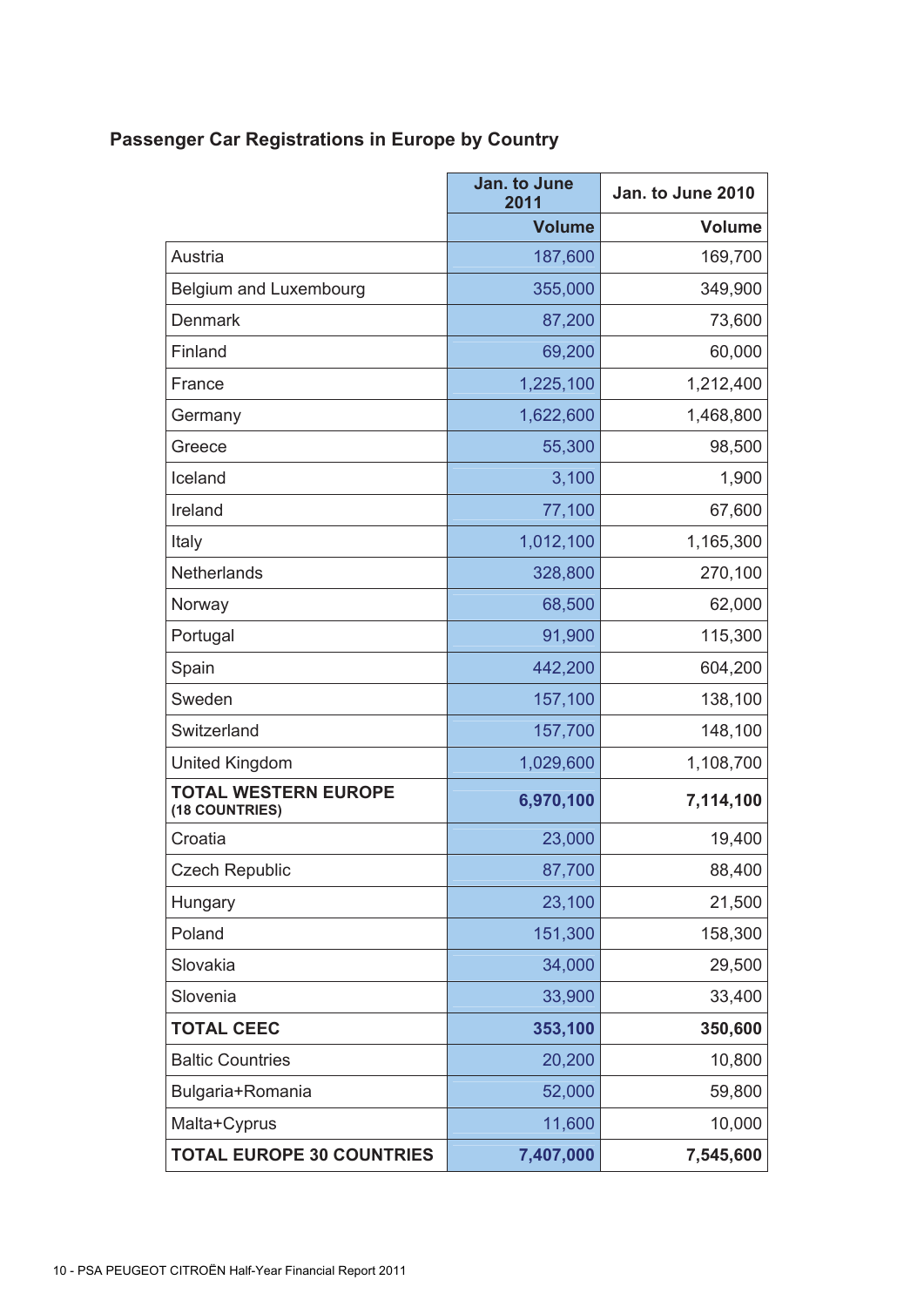# **Light Commercial Vehicle Registrations in Europe by Country**

|                                               | Jan. to June 2011 | Jan. to June 2010 |
|-----------------------------------------------|-------------------|-------------------|
|                                               | <b>Volume</b>     | <b>Volume</b>     |
| Austria                                       | 16,400            | 13,700            |
| Belgium and Luxembourg                        | 39,700            | 34,500            |
| <b>Denmark</b>                                | 11,000            | 7,700             |
| Finland                                       | 7,200             | 5,700             |
| France                                        | 224,300           | 213,300           |
| Germany                                       | 112,900           | 94,800            |
| Greece                                        | 3,700             | 6,900             |
| Iceland                                       | 100               | 100               |
| Ireland                                       | 8200              | 7,300             |
| Italy                                         | 101,600           | 104,900           |
| Netherlands                                   | 33,700            | 27,700            |
| Norway                                        | 17,800            | 15,000            |
| Portugal                                      | 17,300            | 21,900            |
| Spain                                         | 57,300            | 65,800            |
| Sweden                                        | 23,100            | 18,100            |
| Switzerland                                   | 15,800            | 13,500            |
| <b>United Kingdom</b>                         | 136,600           | 111 800           |
| <b>TOTAL WESTERN EUROPE</b><br>(18 COUNTRIES) | 826,800           | 762,700           |
| Croatia                                       | 1,900             | 1,400             |
| <b>Czech Republic</b>                         | 6,600             | 6,600             |
| Hungary                                       | 4,800             | 3 900             |
| Poland                                        | 22,000            | 19,600            |
| Slovakia                                      | 2,900             | 2,200             |
| Slovenia                                      | 3,000             | 2,200             |
| <b>TOTAL CEEC</b>                             | 41,400            | 35,800            |
| <b>Baltic Countries</b>                       | 2,700             | 1,100             |
| Bulgaria+Romania                              | 7,100             | 6,500             |
| Malta+Cyprus                                  | 1,500             | 2,300             |
| <b>TOTAL EUROPE 30 COUNTRIES</b>              | 879,500           | 808,500           |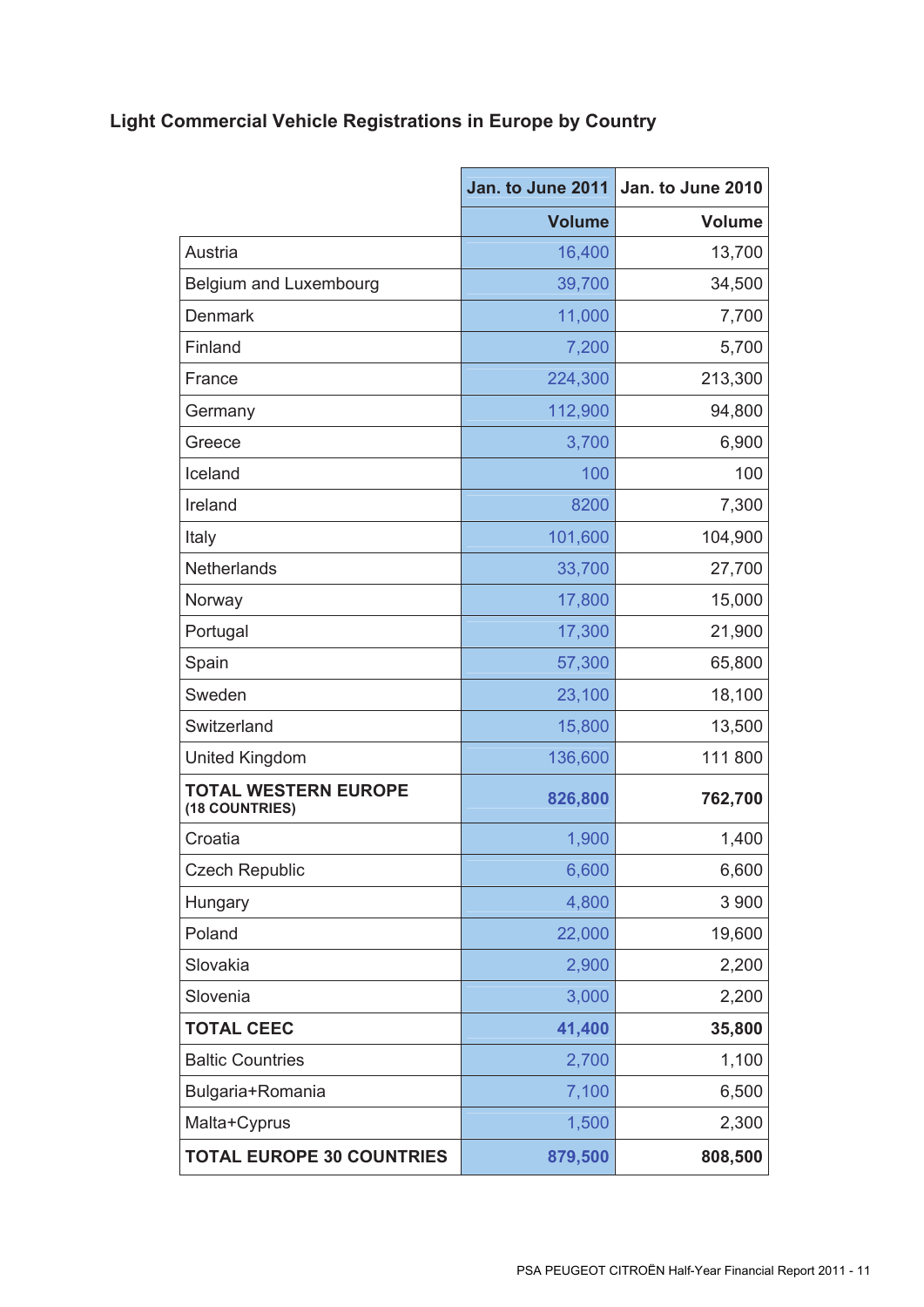## **Passenger Car and Light Commercial Vehicle Registrations in Europe by Country**

|                                               | Jan. to June<br>2011 | Jan. to June 2010 |
|-----------------------------------------------|----------------------|-------------------|
|                                               | <b>Volume</b>        | <b>Volume</b>     |
| Austria                                       | 203,900              | 183,300           |
| Belgium and Luxembourg                        | 394,700              | 384,200           |
| <b>Denmark</b>                                | 98,200               | 81,400            |
| Finland                                       | 76,500               | 65,700            |
| France                                        | 1,449,400            | 1,425,700         |
| Germany                                       | 1,735,500            | 1,563,600         |
| Greece                                        | 59,000               | 105,500           |
| Iceland                                       | 3,200                | 2,000             |
| Ireland                                       | 85,300               | 74,900            |
| Italy                                         | 1,113,700            | 1,270,300         |
| Netherlands                                   | 362,500              | 297,800           |
| Norway                                        | 86,300               | 77,000            |
| Portugal                                      | 109,200              | 137,200           |
| Spain                                         | 499,500              | 670,000           |
| Sweden                                        | 180,200              | 156,200           |
| Switzerland                                   | 173,500              | 161,600           |
| United Kingdom                                | 1,166,300            | 1,220,400         |
| <b>TOTAL WESTERN EUROPE</b><br>(18 COUNTRIES) | 7,796,900            | 7,876,800         |
| Croatia                                       | 24,900               | 20,800            |
| <b>Czech Republic</b>                         | 94,300               | 95,000            |
| Hungary                                       | 27,900               | 25,400            |
| Poland                                        | 173,300              | 177,900           |
| Slovakia                                      | 37,000               | 31,700            |
| Slovenia                                      | 37,000               | 35,700            |
| <b>TOTAL CEEC</b>                             | 394,500              | 386,500           |
| <b>Baltic Countries</b>                       | 22,900               | 11,800            |
| Bulgaria+Romania                              | 59,100               | 66,400            |
| Malta+Cyprus                                  | 13,100               | 12,500            |
| <b>TOTAL EUROPE 30 COUNTRIES</b>              | 8,286,400            | 8,354,000         |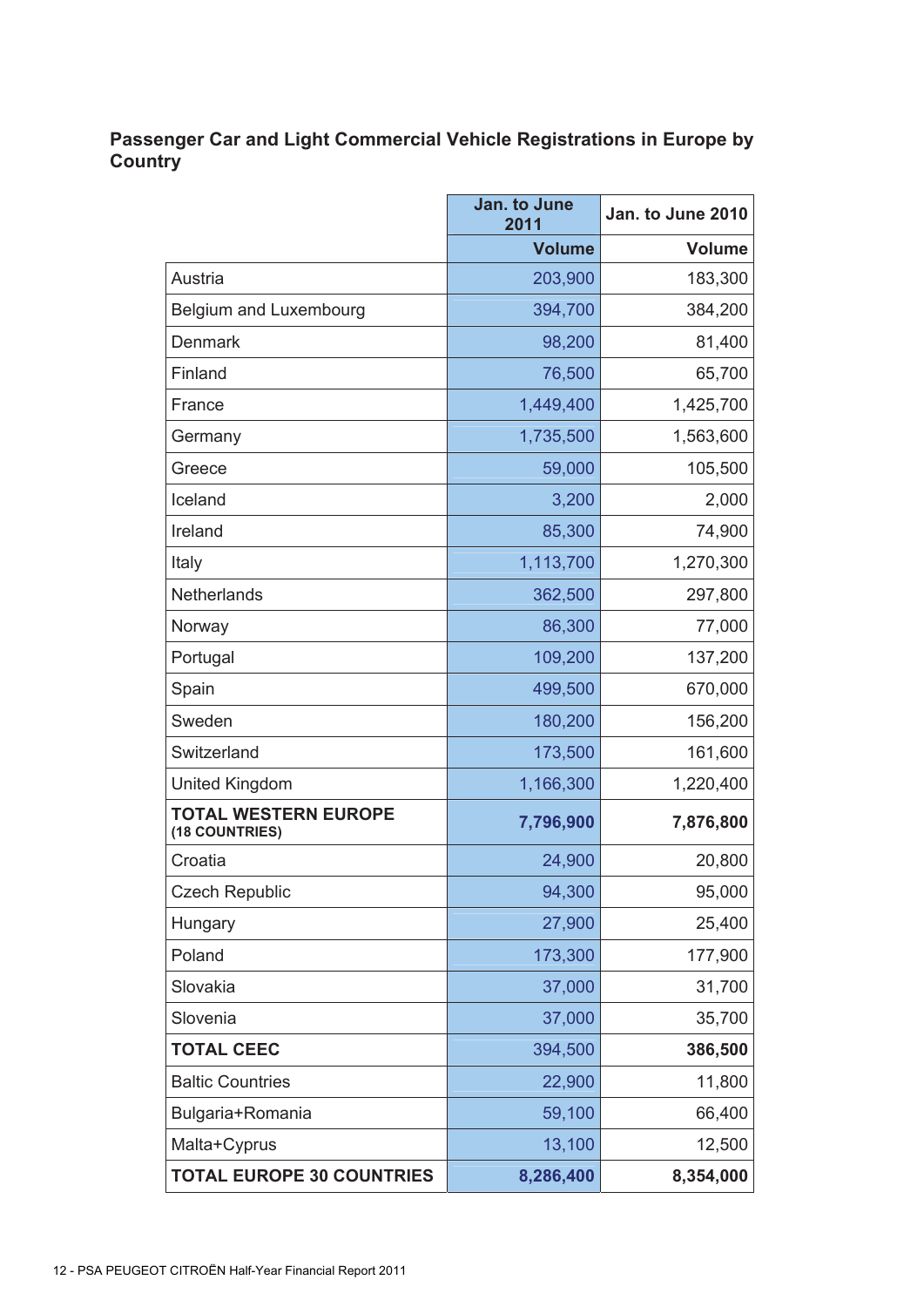## **PSA Peugeot Citroën Group - Passenger Car Registrations in Europe by Country**

|                                               | Jan. to June 2011 |                               | Jan. to June 2010 |                                  |
|-----------------------------------------------|-------------------|-------------------------------|-------------------|----------------------------------|
|                                               | <b>Volume</b>     | <b>Market</b><br>share<br>(%) | <b>Volume</b>     | <b>Market</b><br>share<br>$(\%)$ |
| Austria                                       | 16,200            | 8.6%                          | 15,700            | 9.2%                             |
| Belgium and Luxembourg                        | 56,600            | 16.0%                         | 65,400            | 18.7%                            |
| Denmark                                       | 14,500            | 16.6%                         | 12,600            | 17.5%                            |
| Finland                                       | 4,300             | 6.2%                          | 4,100             | 6.8%                             |
| France                                        | 409,400           | 33.4%                         | 397,900           | 32.8%                            |
| Germany                                       | 80,600            | 5.0%                          | 80,700            | 5.5%                             |
| Greece                                        | 4,300             | 8.0%                          | 7,900             | 8.0%                             |
| Iceland*                                      |                   | 1%                            |                   | 0.3%                             |
| Ireland                                       | 3,500             | 4.6%                          | 3,300             | 4.8%                             |
| Italy                                         | 94,100            | 9.3%                          | 127,800           | 11.0%                            |
| Netherlands                                   | 45,500            | 13.8%                         | 36,200            | 13.4%                            |
| Norway                                        | 5,700             | 8.4%                          | 5,300             | 8.5%                             |
| Portugal                                      | 13,600            | 14.9%                         | 15,900            | 13.8%                            |
| Spain                                         | 67,300            | 15.2%                         | 104,400           | 17.3%                            |
| Sweden                                        | 8,100             | 5.1%                          | 8,400             | 6.1%                             |
| Switzerland                                   | 14,100            | 9.0%                          | 14,800            | 10.0%                            |
| United Kingdom                                | 87,300            | 8.5%                          | 97,700            | 8.8%                             |
| <b>TOTAL WESTERN EUROPE</b><br>(18 COUNTRIES) | 925,100           | 13.3%                         | 997,900           | 14.0%                            |
| Croatia                                       | 3,200             | 13.8%                         | 2,500             | 12.6%                            |
| <b>Czech Republic</b>                         | 6,600             | 7.5%                          | 6,900             | 7.8%                             |
| Hungary                                       | 1,500             | 6.6%                          | 1,200             | 5.6%                             |
| Poland                                        | 11,900            | 7.9%                          | 12,800            | 8.1%                             |
| Slovakia                                      | 3,600             | 10.6%                         | 3,400             | 11.4%                            |
| Slovenia                                      | 4,800             | 14.1%                         | 4,700             | 14.1%                            |
| <b>TOTAL CEEC</b>                             | 31,600            | 9.0%                          | 31,400            | 9.0%                             |
| <b>Baltic Countries</b>                       | 2,200             | 11.0%                         | 1,100             | 10.0%                            |
| Bulgaria+Romania                              | 2,800             | 4.5%                          | 2,800             | 4.7%                             |
| Malta+Cyprus                                  | 800               | 6.7%                          | 700               | 6.7%                             |
| <b>TOTAL EUROPE 30 COUNTRIES</b>              | 962,500           | 13.0%                         | 1,033,800         | 13.7%                            |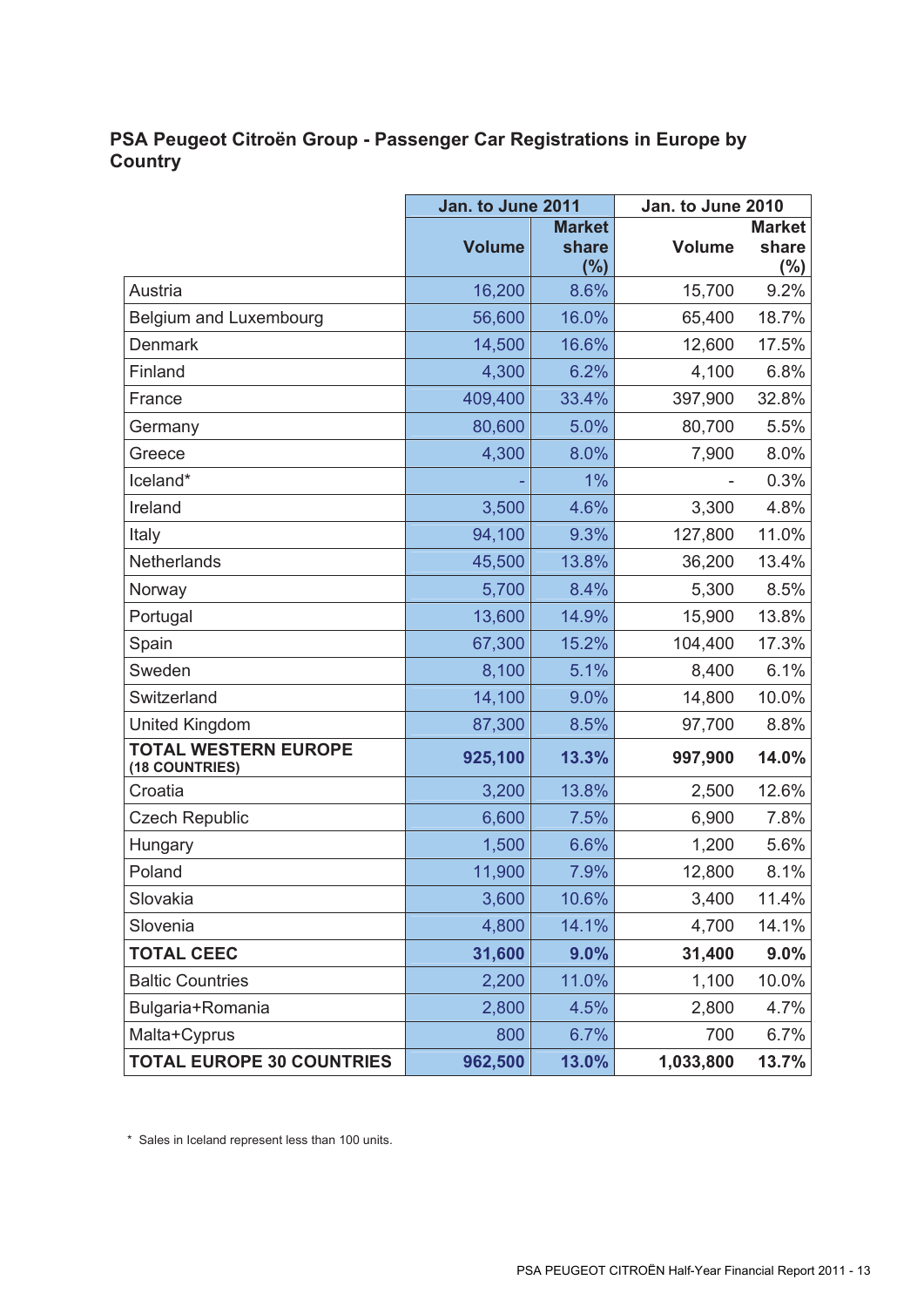## **PSA Peugeot Citroën Group - Light Commercial Vehicle Registrations in Europe by Country**

|                                               | Jan. to June 2011 |                                  | Jan. to June 2010 |                                  |
|-----------------------------------------------|-------------------|----------------------------------|-------------------|----------------------------------|
|                                               | <b>Volume</b>     | <b>Market</b><br>share<br>$(\%)$ | <b>Volume</b>     | <b>Market</b><br>share<br>$(\%)$ |
| Austria                                       | 1,900             | 11.8%                            | 1,800             | 12.8%                            |
| Belgium and Luxembourg                        | 10,200            | 25.6%                            | 9,900             | 28.6%                            |
| <b>Denmark</b>                                | 1,300             | 11.7%                            | 1,100             | 14.3%                            |
| Finland                                       | 400               | 6.0%                             | 500               | 9.3%                             |
| France                                        | 76,600            | 34.1%                            | 73,600            | 34.5%                            |
| Germany                                       | 11,300            | 10.0%                            | 10,600            | 11.2%                            |
| Greece                                        | 300               | 9.3%                             | 400               | 5.5%                             |
| Iceland*                                      |                   | 0%                               |                   | 4.8%                             |
| Ireland                                       | 800               | 10.0%                            | 800               | 11.0%                            |
| Italy                                         | 14,200            | 13.9%                            | 15,000            | 14.3%                            |
| <b>Netherlands</b>                            | 4,300             | 12.9%                            | 3,400             | 12.1%                            |
| Norway                                        | 2,900             | 16.2%                            | 2,600             | 17.2%                            |
| Portugal                                      | 5,100             | 29.6%                            | 5,600             | 25.7%                            |
| Spain                                         | 19,900            | 34.8%                            | 23,600            | 35.8%                            |
| Sweden                                        | 3,500             | 14.9%                            | 3,000             | 16.8%                            |
| Switzerland                                   | 2,100             | 13.2%                            | 2,200             | 15.9%                            |
| <b>United Kingdom</b>                         | 19,600            | 14.4%                            | 17,800            | 15.9%                            |
| <b>TOTAL WESTERN EUROPE</b><br>(18 COUNTRIES) | 174,400           | 21.1%                            | 171,900           | 22.5%                            |
| Croatia                                       | 500               | 26.8%                            | 300               | 23.9%                            |
| <b>Czech Republic</b>                         | 1,600             | 23.5%                            | 1,100             | 16.6%                            |
| Hungary                                       | 800               | 17.2%                            | 500               | 13.8%                            |
| Poland                                        | 5,500             | 25.2%                            | 3,700             | 18.7%                            |
| Slovakia                                      | 1,000             | 33.1%                            | 600               | 28.3%                            |
| Slovenia                                      | 1,200             | 40.7%                            | 800               | 34.4%                            |
| <b>TOTAL CEEC</b>                             | 10,700            | 25.8%                            | 7,000             | 19.6%                            |
| <b>Baltic Countries</b>                       | 600               | 23.8%                            | 400               | 33.5%                            |
| Bulgaria+Romania                              | 1,200             | 15.4%                            | 1,000             | 15.4%                            |
| Malta+Cyprus                                  | 200               | 11.1%                            | 200               | 11.1%                            |
| <b>TOTAL EUROPE 30 COUNTRIES</b>              | 187,100           | 21.3%                            | 180,500           | 22.3%                            |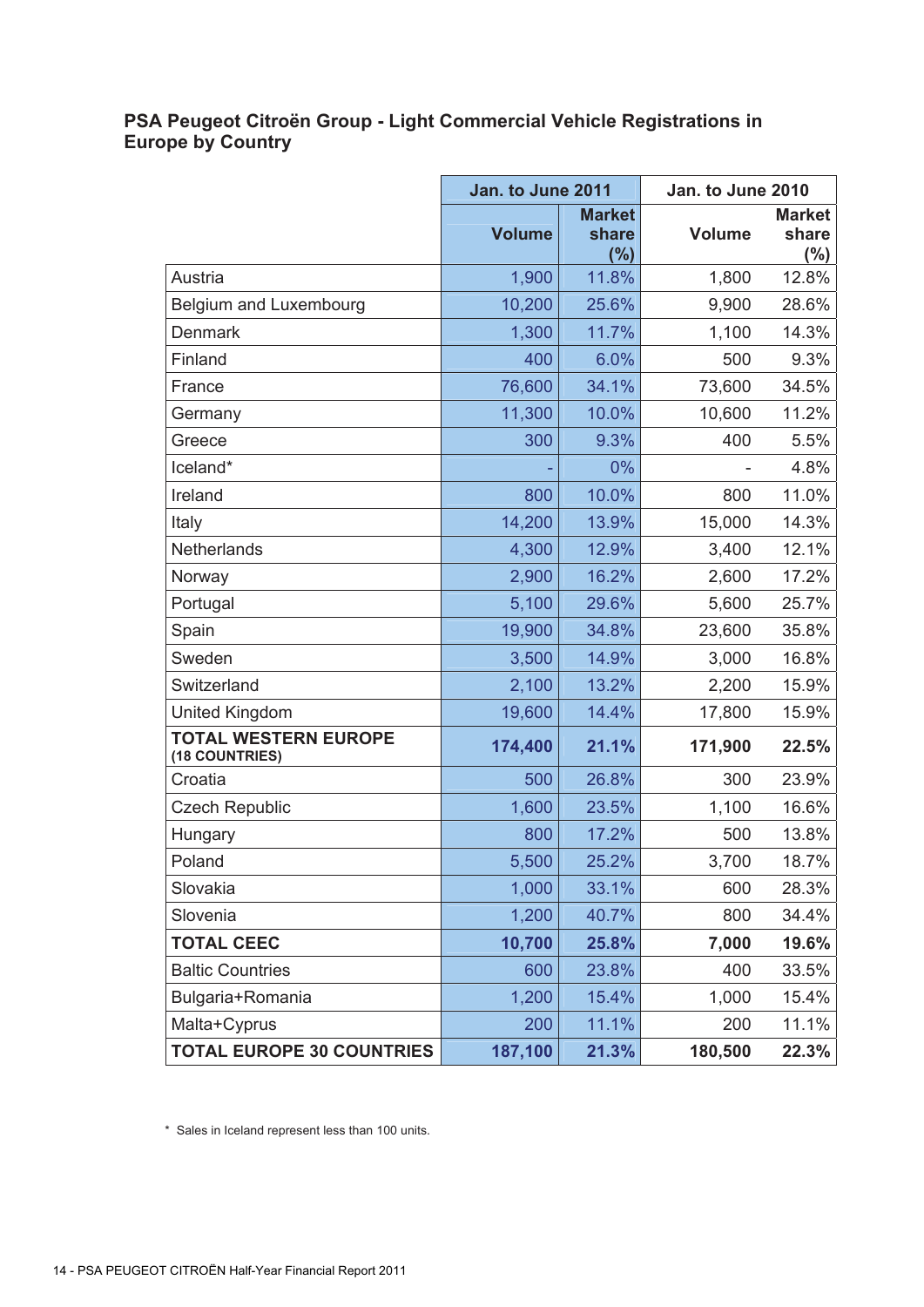## **PSA Peugeot Citroën Group - Passenger Car and Light Commercial Vehicle Registrations in Europe by Country**

|                                               | Jan. to June 2011 |                               | Jan. to June 2010 |                                  |
|-----------------------------------------------|-------------------|-------------------------------|-------------------|----------------------------------|
|                                               | <b>Volume</b>     | <b>Market</b><br>share<br>(%) | <b>Volume</b>     | <b>Market</b><br>share<br>$(\%)$ |
| Austria                                       | 18,100            | 8.9%                          | 17,400            | 9.5%                             |
| Belgium and Luxembourg                        | 66,800            | 16.9%                         | 75,300            | 19.6%                            |
| <b>Denmark</b>                                | 15,800            | 16.1%                         | 13,700            | 16.9%                            |
| Finland                                       | 4,700             | 6.2%                          | 4,600             | 7.0%                             |
| France                                        | 485,900           | 33.5%                         | 471,500           | 33.1%                            |
| Germany                                       | 91,900            | 5.3%                          | 91,300            | 5.8%                             |
| Greece                                        | 4,600             | 7.9%                          | 8,300             | 7.8%                             |
| Iceland*                                      |                   | 0.9%                          |                   | 0.5%                             |
| Ireland                                       | 4,300             | 5.1%                          | 4,100             | 5.4%                             |
| Italy                                         | 108,200           | 9.7%                          | 142,800           | 11.2%                            |
| Netherlands                                   | 49,800            | 13.8%                         | 39,500            | 13.3%                            |
| Norway                                        | 8,600             | 10.0%                         | 7,800             | 10.2%                            |
| Portugal                                      | 18,800            | 17.2%                         | 21,600            | 15.7%                            |
| Spain                                         | 87,200            | 17.5%                         | 127,900           | 19.1%                            |
| Sweden                                        | 11,500            | 6.4%                          | 11,400            | 7.3%                             |
| Switzerland                                   | 16,200            | 9.3%                          | 17,000            | 10.5%                            |
| <b>United Kingdom</b>                         | 106,900           | 9.2%                          | 115 500           | 9.5%                             |
| <b>TOTAL WESTERN EUROPE</b><br>(18 COUNTRIES) | 1,074,700         | 14.3%                         | 1,144,900         | 14.9%                            |
| Croatia                                       | 3,700             | 14.8%                         | 2,800             | 13.4%                            |
| <b>Czech Republic</b>                         | 8,200             | 8.6%                          | 8,000             | 8.5%                             |
| Hungary                                       | 2,300             | 8.4%                          | 1,700             | 6.8%                             |
| Poland                                        | 17,500            | 10.1%                         | 16,400            | 9.2%                             |
| Slovakia                                      | 4,600             | 12.4%                         | 4,000             | 12.6%                            |
| Slovenia                                      | 6,000             | 16.3%                         | 5,500             | 15.4%                            |
| <b>TOTAL CEEC</b>                             | 42,300            | 10.7%                         | 38,500            | 10.0%                            |
| <b>Baltic Countries</b>                       | 2,800             | 12.2%                         | 1,400             | 12.1%                            |
| Bulgaria+Romania                              | 4,000             | 5.7%                          | 3,800             | 5.7%                             |
| Malta+Cyprus                                  | 1,000             | 7.5%                          | 900               | 7.5%                             |
| <b>TOTAL EUROPE 30 COUNTRIES</b>              | 1,149,600         | 13.9%                         | 1,214,300         | 14.5%                            |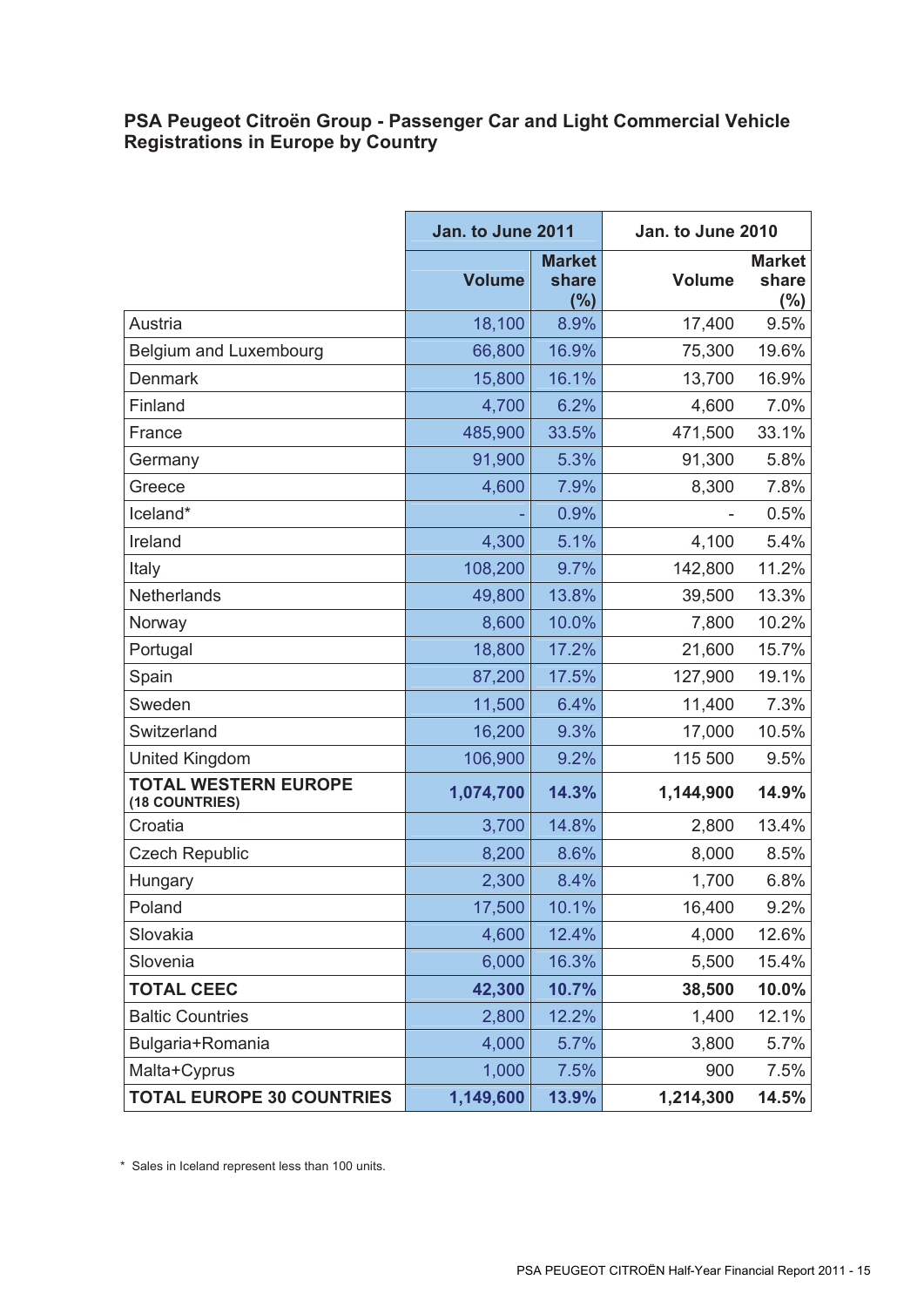## **Peugeot Brand - Passenger Car and Light Vehicle Registrations in Europe by Country**

|                                               | Jan. to June 2011 |                                   | Jan. to June 2010 |                                   |
|-----------------------------------------------|-------------------|-----------------------------------|-------------------|-----------------------------------|
|                                               | <b>Volume</b>     | <b>Market</b><br>share<br>$(\% )$ | <b>Volume</b>     | <b>Market</b><br>share<br>$(\% )$ |
| Austria                                       | 10,300            | 5.0%                              | 9,200             | 5.0%                              |
| Belgium and Luxembourg                        | 34,800            | 8.8%                              | 38,900            | 10.1%                             |
| <b>Denmark</b>                                | 8,600             | 8.8%                              | 6,900             | 8.5%                              |
| Finland                                       | 2,600             | 3.4%                              | 2,400             | 3.7%                              |
| France                                        | 258,500           | 17.8%                             | 254,500           | 17.9%                             |
| Germany                                       | 50,100            | 2.9%                              | 50,500            | 3.2%                              |
| Greece                                        | 2,300             | 3.9%                              | 3,600             | 3.4%                              |
| Iceland*                                      |                   | 0.2%                              |                   | 0.6%                              |
| Ireland                                       | 2,900             | 3.4%                              | 3,000             | 4.0%                              |
| Italy                                         | 52,500            | 4.7%                              | 70,800            | 5.6%                              |
| Netherlands                                   | 30,500            | 8.4%                              | 23,700            | 7.9%                              |
| Norway                                        | 5,500             | 6.3%                              | 5,000             | 6.5%                              |
| Portugal                                      | 10,100            | 9.2%                              | 11,800            | 8.6%                              |
| Spain                                         | 42,700            | 8.6%                              | 63,100            | 9.4%                              |
| Sweden                                        | 6,400             | 3.6%                              | 6,400             | 4.1%                              |
| Switzerland                                   | 8,300             | 4.8%                              | 8,700             | 5.4%                              |
| <b>United Kingdom</b>                         | 61800             | 5.3%                              | 68,600            | 5.6%                              |
| <b>TOTAL WESTERN EUROPE</b><br>(18 COUNTRIES) | 587,900           | 7.5%                              | 627,200           | 8.0%                              |
| Croatia                                       | 2,000             | 8.0%                              | 1,600             | 7.7%                              |
| <b>Czech Republic</b>                         | 4,600             | 4.8%                              | 4,300             | 4.5%                              |
| Hungary                                       | 1,300             | 4.7%                              | 1,000             | 3.9%                              |
| Poland                                        | 9,000             | 5.2%                              | 8,700             | 4.9%                              |
| Slovakia                                      | 2,600             | 7.0%                              | 2,100             | 6.5%                              |
| Slovenia                                      | 3,400             | 9.1%                              | 2,700             | 7.6%                              |
| <b>TOTAL CEEC</b>                             | 22,800            | 5.8%                              | 20,300            | 5.3%                              |
| <b>Baltic Countries</b>                       | 1,900             | 8.4%                              | 900               | 8.0%                              |
| Bulgaria+Romania                              | 2,400             | 3.3%                              | 2,200             | 3.3%                              |
| Malta+Cyprus                                  | 800               | 5.7%                              | 700               | 5.7%                              |
| <b>TOTAL EUROPE 30 COUNTRIES</b>              | 615,900           | 7.4%                              | 651,400           | 7.8%                              |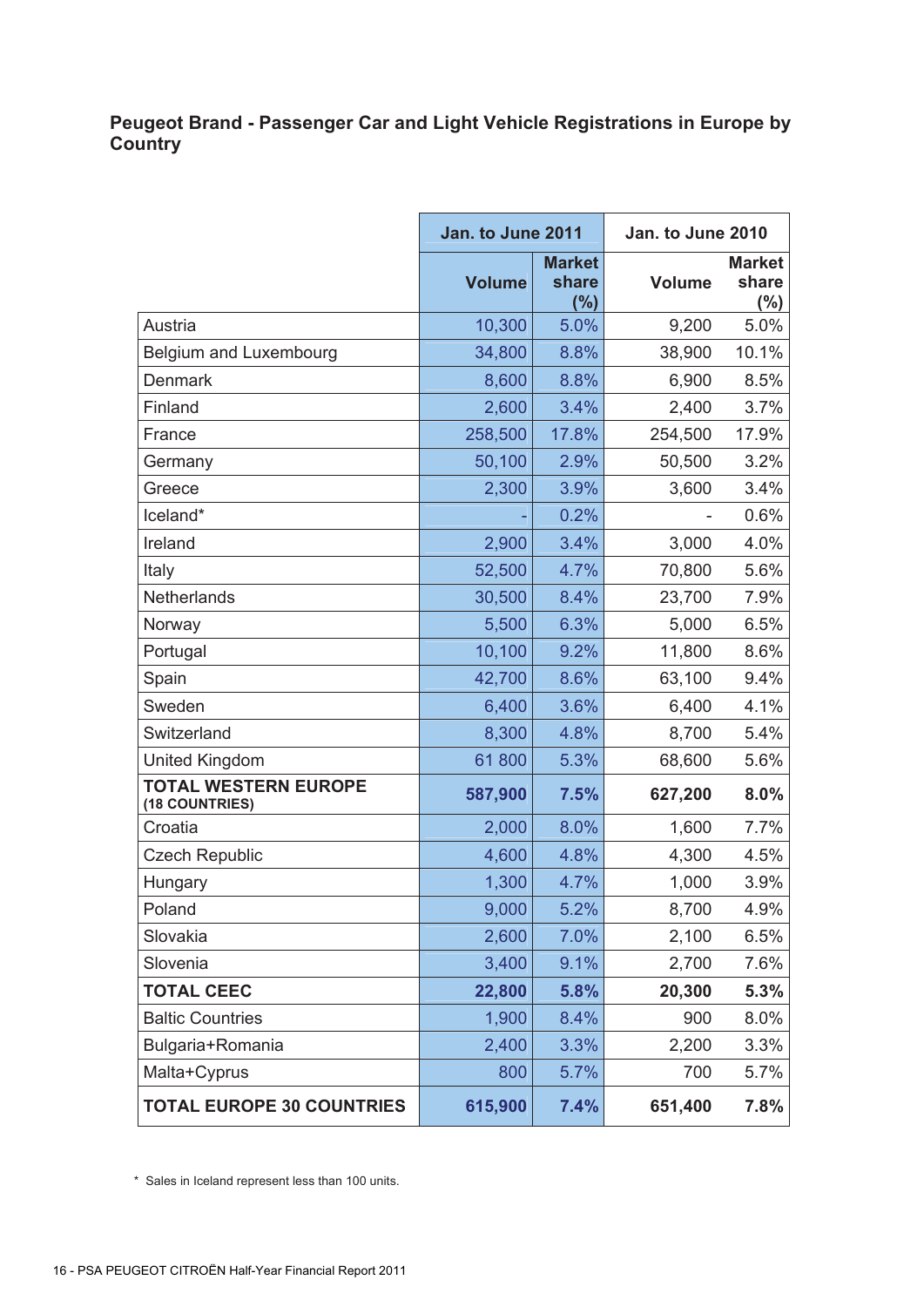## **Citroën Brand - Passenger Car and Light Commercial Vehicle Registrations in Europe by Country**

|                                               | Jan. to June 2011 |                               | Jan. to June 2010 |                                   |
|-----------------------------------------------|-------------------|-------------------------------|-------------------|-----------------------------------|
|                                               | <b>Volume</b>     | <b>Market</b><br>share<br>(%) | <b>Volume</b>     | <b>Market</b><br>share<br>$(\% )$ |
| Austria                                       | 7,800             | 3.8%                          | 8,200             | 4.5%                              |
| Belgium and Luxembourg                        | 32,000            | 8.1%                          | 36,400            | 9.5%                              |
| <b>Denmark</b>                                | 7,100             | 7.3%                          | 6,800             | 8.4%                              |
| Finland                                       | 2,200             | 2.8%                          | 2,200             | 3.3%                              |
| France                                        | 227,400           | 15.7%                         | 217,000           | 15.2%                             |
| Germany                                       | 41,800            | 2.4%                          | 40,800            | 2.6%                              |
| Greece                                        | 2,300             | 4.0%                          | 4,600             | 4.4%                              |
| Iceland*                                      |                   | 0.7%                          |                   | 0.0%                              |
| Ireland                                       | 1,400             | 1.7%                          | 1,000             | 1.4%                              |
| Italy                                         | 55,700            | 5.0%                          | 72,000            | 5.7%                              |
| Netherlands                                   | 19,300            | 5.3%                          | 15,800            | 5.3%                              |
| Norway                                        | 3,100             | 3.7%                          | 2,800             | 3.7%                              |
| Portugal                                      | 8,700             | 8.0%                          | 9,700             | 7.1%                              |
| Spain                                         | 44,500            | 8.9%                          | 64,900            | 9.7%                              |
| Sweden                                        | 5,100             | 2.8%                          | 5,100             | 3.2%                              |
| Switzerland                                   | 8,000             | 4.6%                          | 8,300             | 5.1%                              |
| United Kingdom                                | 45,100            | 3.9%                          | 46,900            | 3.8%                              |
| <b>TOTAL WESTERN EUROPE</b><br>(18 COUNTRIES) | 511,600           | 6.6%                          | 542,500           | 6.9%                              |
| Croatia                                       | 1,700             | 6.8%                          | 1,200             | 5.7%                              |
| <b>Czech Republic</b>                         | 3,600             | 3.8%                          | 3,800             | 4.0%                              |
| Hungary                                       | 1,000             | 3.7%                          | 700               | 2.9%                              |
| Poland                                        | 8,500             | 4.9%                          | 7,700             | 4.3%                              |
| Slovakia                                      | 2,000             | 5.3%                          | 1,900             | 6.1%                              |
| Slovenia                                      | 2,700             | 7.2%                          | 2,800             | 7.8%                              |
| <b>TOTAL CEEC</b>                             | 19,400            | 4.9%                          | 18,100            | 4.7%                              |
| <b>Baltic Countries</b>                       | 900               | 3.8%                          | 500               | 4.1%                              |
| Bulgaria+Romania                              | 1,600             | 2.4%                          | 1,600             | 2.4%                              |
| Malta+Cyprus                                  | 200               | 1.7%                          | 200               | 1.7%                              |
| <b>TOTAL EUROPE 30 COUNTRIES</b>              | 533,700           | 6.4%                          | 562,900           | 6.7%                              |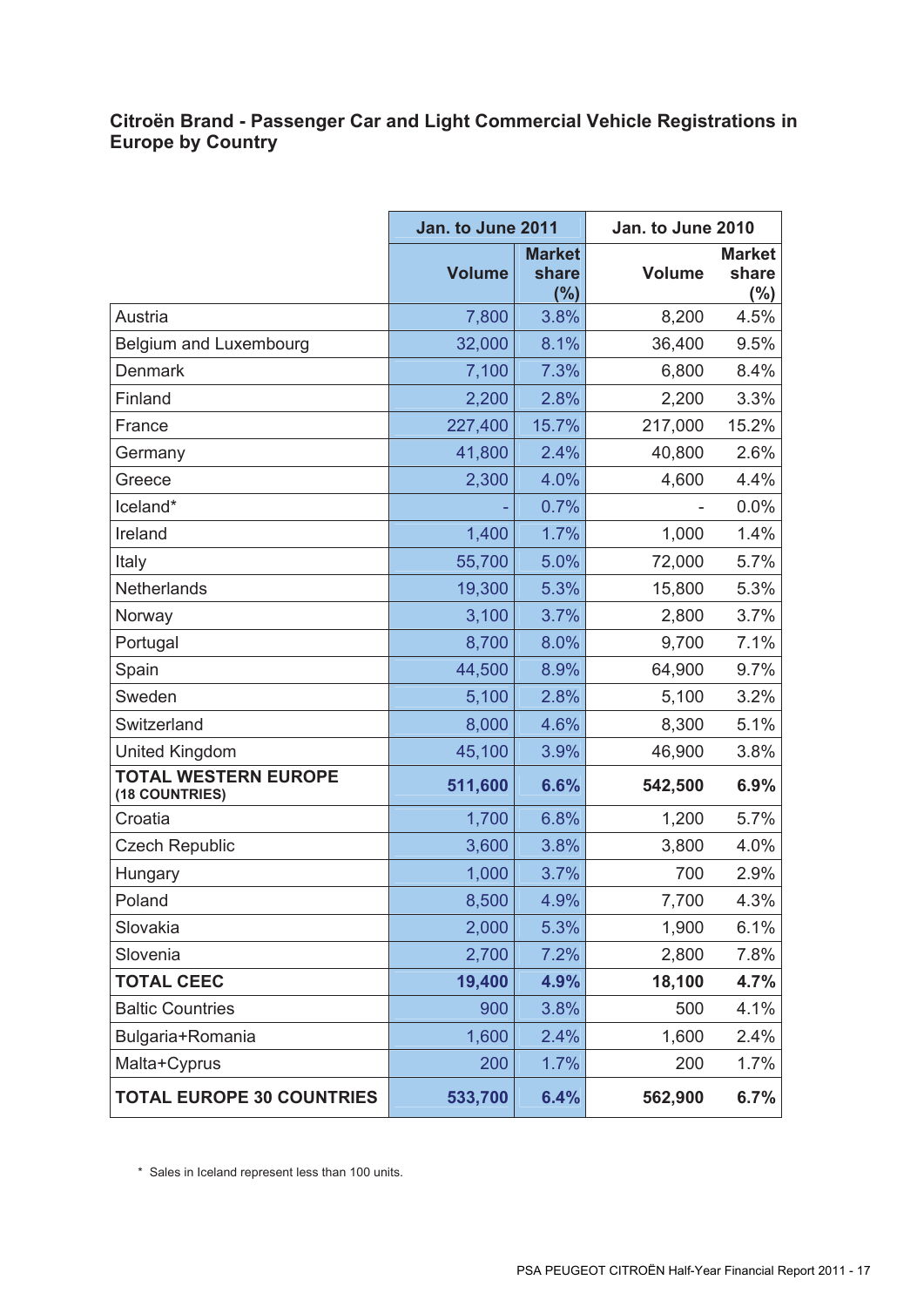| Passenger cars and LCV     |           | Jan. to June 2011 Jan. to June 2010 |
|----------------------------|-----------|-------------------------------------|
| <b>Peugeot brand</b>       |           |                                     |
| iOn                        | 1,600     |                                     |
| 107                        | 54,200    | 63,800                              |
| 206                        | 260,900   | 231,200                             |
| 207                        | 192,600   | 192,600                             |
| 307                        | 28,900    | 44,200                              |
| 308                        | 112,800   | 122,900                             |
| 3008                       | 79,800    | 68,800                              |
| 5008                       | 46,300    | 37,600                              |
| 405                        | 118,000   | 144,600                             |
| 407                        | 600       | 17,000                              |
| 508                        | 64,000    | 200                                 |
| 807                        | 3,900     | 3,200                               |
| 4007                       | 4,100     | 5,400                               |
| <b>RCZ</b>                 | 11,400    | 7,600                               |
| <b>Bipper</b>              | 22,400    | 21,400                              |
| Partner                    | 92,900    | 81,100                              |
| Expert                     | 18,000    | 15,800                              |
| <b>Boxer</b>               | 29,500    | 24,500                              |
| <b>TOTAL</b>               | 1,161,900 | 1,102,100                           |
| Citroën brand              |           |                                     |
| C-Zero                     | 1,700     |                                     |
| C <sub>1</sub>             | 58,200    | 63,900                              |
| C <sub>2</sub>             | 4,700     | 3,900                               |
| DS <sub>3</sub>            | 42,600    | 29,600                              |
| C <sub>3</sub>             | 211,400   | 226,500                             |
| ZΧ                         | 33,000    | 36,700                              |
| <b>Xsara</b>               | 4,800     | 17,700                              |
| C4                         | 210,500   | 189,900                             |
| DS4                        | 13,600    |                                     |
| Xantia                     |           | 4,000                               |
| C <sub>5</sub>             | 58,700    | 63,600                              |
| C6                         | 600       | 700                                 |
| C <sub>8</sub>             | 3,600     | 3,400                               |
| C-Crosser                  | 4,300     | 5,000                               |
| Nemo                       | 20,500    | 23,500                              |
| <b>Berlingo</b>            | 95,400    | 90,300                              |
| Jumpy                      | 16,700    | 14,200                              |
| Jumper                     | 26,700    | 19,700                              |
| <b>TOTAL</b>               | 807,600   | 792,800                             |
| <b>PSA Peugeot Citroën</b> | 1,969,500 | 1,894,900                           |

# **PSA Peugeot Citroën Group - Worldwide Production by Model**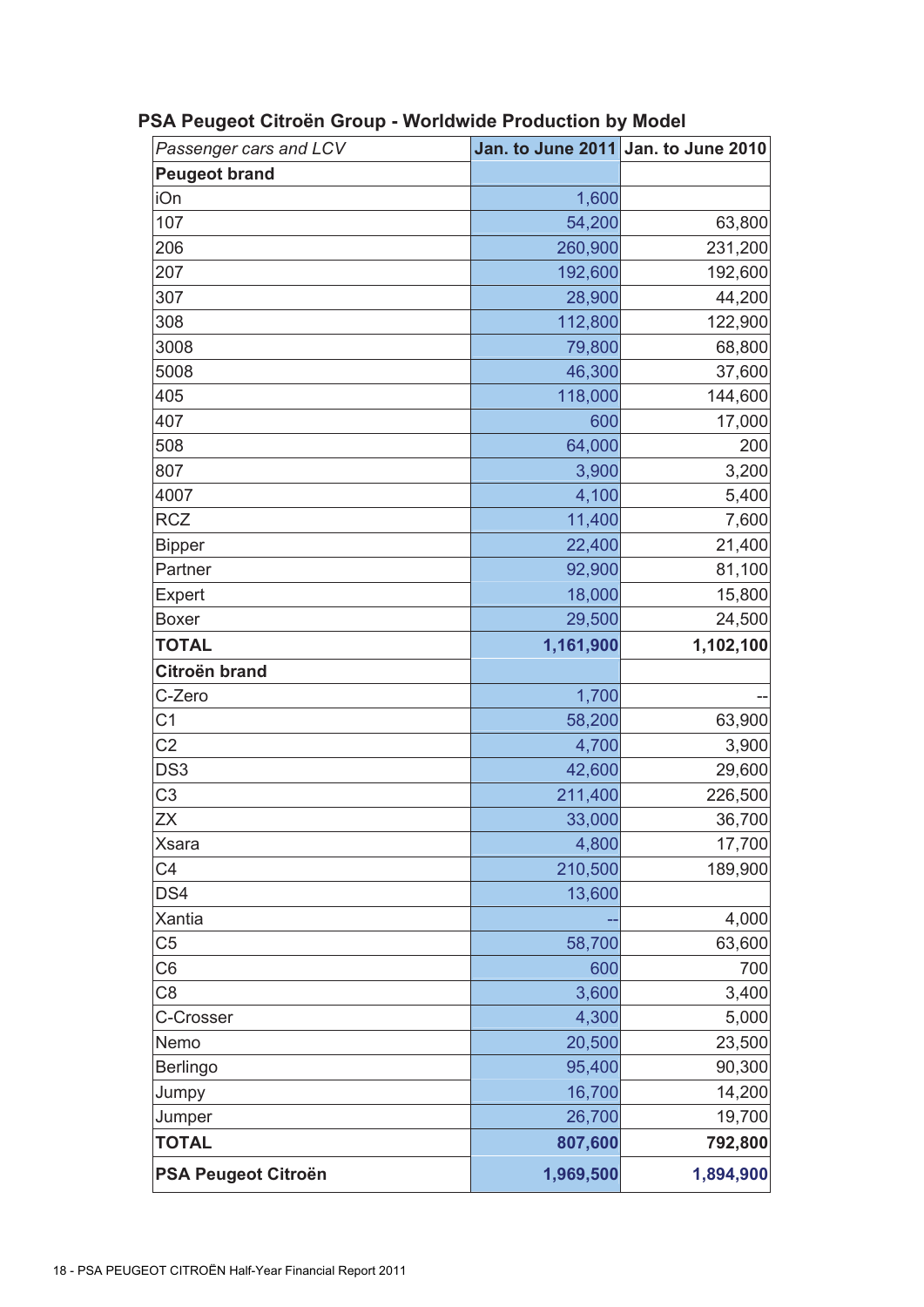## **2.2 FINANCIAL POSITION AND RESULTS**

## **FIRST-HALF 2011 RECURRING OPERATING INCOME**

### **Revenues**

The following table shows consolidated revenue by business in first-half 2011 and 2010.

| (in millions of euros)        | First-half 2011 | First-half 2010 | % change |
|-------------------------------|-----------------|-----------------|----------|
| <b>Automotive Division</b>    | 22,585          | 21,174          | 6.7%     |
| Faurecia                      | 8,150           | 6,826           | 19.4%    |
| Gefco                         | 2,017           | 1,716           | 17.6%    |
| <b>Banque PSA Finance</b>     | 942             | 919             | 2.5%     |
| Intersegment eliminations and |                 |                 |          |
| other businesses              | (2, 559)        | (2, 241)        |          |
| <b>TOTAL</b>                  | 31,135          | 28,394          | 9.7%     |

The PSA Peugeot Citroën Group's revenues grew by 9.7% in first-half 2011 to €31,135 million from €28,394 million in the year earlier period.

## **Recurring Operating Income**

| (in millions of euros)              |       | First-half 2011 First-half 2010 | % change |
|-------------------------------------|-------|---------------------------------|----------|
| <b>Automotive Division</b>          | 405   | 525                             | $-22.9%$ |
| Faurecia                            | 340   | 217                             | 56.7%    |
| Gefco                               | 143   | 122                             | 17.2%    |
| <b>Banque PSA Finance</b>           | 274   | 269                             | 1.9%     |
| Intersegment eliminations and other |       |                                 |          |
| businesses                          | (5)   | $\overline{4}$                  |          |
| <b>TOTAL</b>                        | 1,157 | 1,137                           | 1.8%     |

Recurring operating income rose 1.8% to €1,157 million in first-half 2011 from €1,137 million in the same period of 2010, representing 3.7% of revenue versus 4.0%. Profitability improved across all non-automotive businesses, with recurring operating income up 56.7% at Faurecia, 17.2% at Gefco and 1.9% at Banque PSA Finance. Automotive recurring operating income contracted by 22.9%, due to the  $€147$  million negative effect of events in Japan and the €366 million impact of higher raw materials costs. Excluding the impact of events in Japan, Automotive recurring operating income would have been up 5.1%.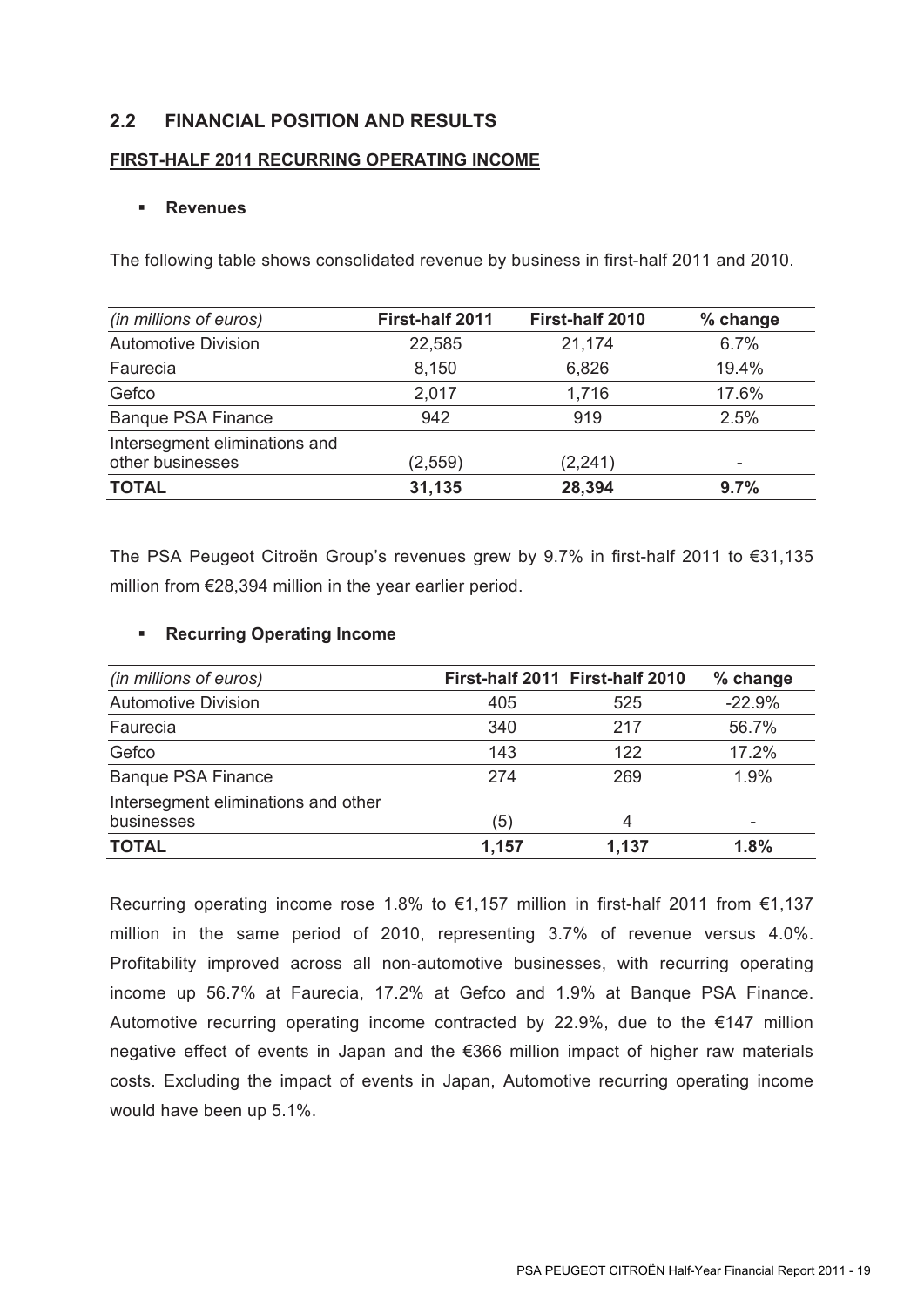## **Analysis of Revenue and Recurring Operating Income by Division**

## **AUTOMOTIVE DIVISION**

| (in millions of euros)     | First-half 2011 | First-half 2010 |
|----------------------------|-----------------|-----------------|
| Revenues                   | 22,585          | 21.174          |
| Recurring operating income | 405             | 525             |
| As a % of revenues         | 1.8%            | 2.5%            |

Automotive Division revenues rose 6.7% to €22,585 million in the first six months of 2011.

Revenues from new vehicle sales climbed 7.3% to €16,968 million from €15,820 million in first-half 2010.

Unit sales were 1.2% higher but the main driver of revenue growth was the shift toward a more upmarket model mix. Changes in product mix had a 7% favourable impact on revenues. This performance demonstrates the success of the strategy to move the Peugeot and Citroën brands up market, which was intensified in 2011 with the launch of the Peugeot 508, 508 SW and 3008 HY4 and the Citroën DS4 and DS5.

Premium vehicles accounted for 17% of total sales versus 14% in first-half 2010, and the C and D segments rose to 42% of total sales while the A and B segments fell to 40%.

The net effect of changes in country mix was neutral. Similarly, positive and negative currency effects cancelled each other out. The price effect for the first half was a negative 0.5%; however, prices improved in the second quarter compared with the first.

Automotive recurring operating income contracted to  $\epsilon$ 405 million from  $\epsilon$ 525 million in firsthalf 2010, representing 1.8% of revenues versus 2.5%. Adverse changes in the Group's operating environment trimmed €422 million from income, including the €147 million cost of the consequences from events in Japan. Excluding this cost, the Division's recurring operating income would have been up by 5.1%.

On the other hand, the Group's underlying performance lifted recurring operating income by €302 million.

The contribution of the Automotive Division's Performance Plan broke down as follows:

• Changes in product mix had a favourable impact of €412 million which easily offset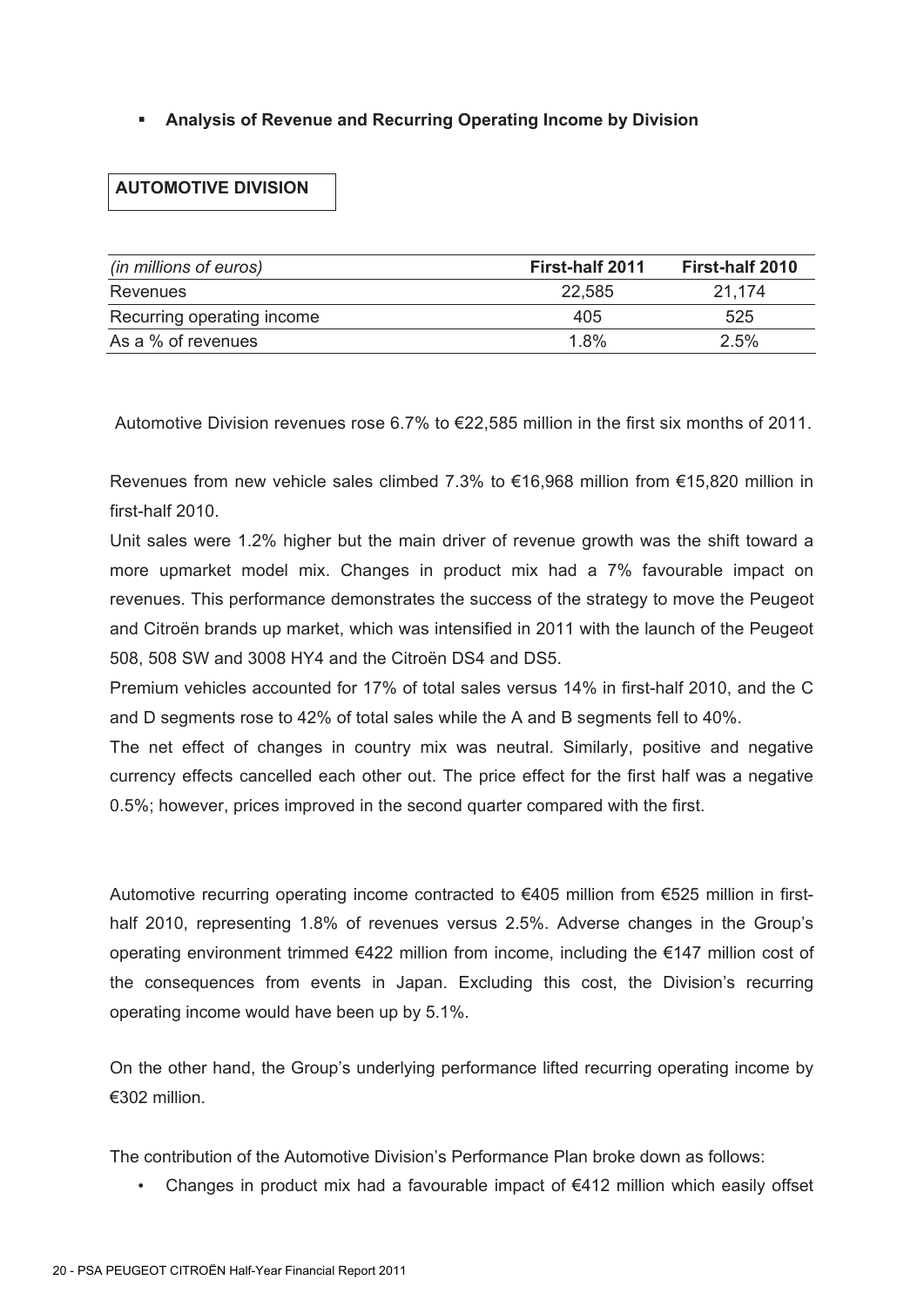the €311 million negative price effect. Of the total price effect, €220 million was due to the rise in the cost of Euro 5 product upgrades and other enhancements. The net product mix and price effect was a positive €101 million.

- Changes in market share had a positive effect of  $E$ 25 million, excluding the impact of events in Japan, with gains in Latin America and Russia offsetting the decline in Europe.
- Selling, general and administrative expenses increased by €124 million and reflect the Group's international expansion and product development.
- R&D spend was €97 million higher spend to support our development strategy
- •
- During the period, the Group kept up its efforts to drive down costs. Production and procurement cost savings amounted to €403 million, more than offsetting the increases in selling, general and administrative expenses and R&D spend.

The contribution of the improved economic environment can be summarized as follows:

- Changes in world markets (affecting unit sales and the country/segment mix) had a positive effect of €114 million. Changes in exchange rates added €78 million to income, mainly reflecting the fall in the euro against the Brazilian real and – to a lesser extent – the Swiss franc.
- However, these gains only partly offset the  $€467$  million negative effect of higher payroll costs, raw materials costs and other input costs. The increased cost of raw materials alone trimmed €366 million from income. Lastly, the effects of events in Japan had a negative impact of €147 million on Automotive recurring operating income.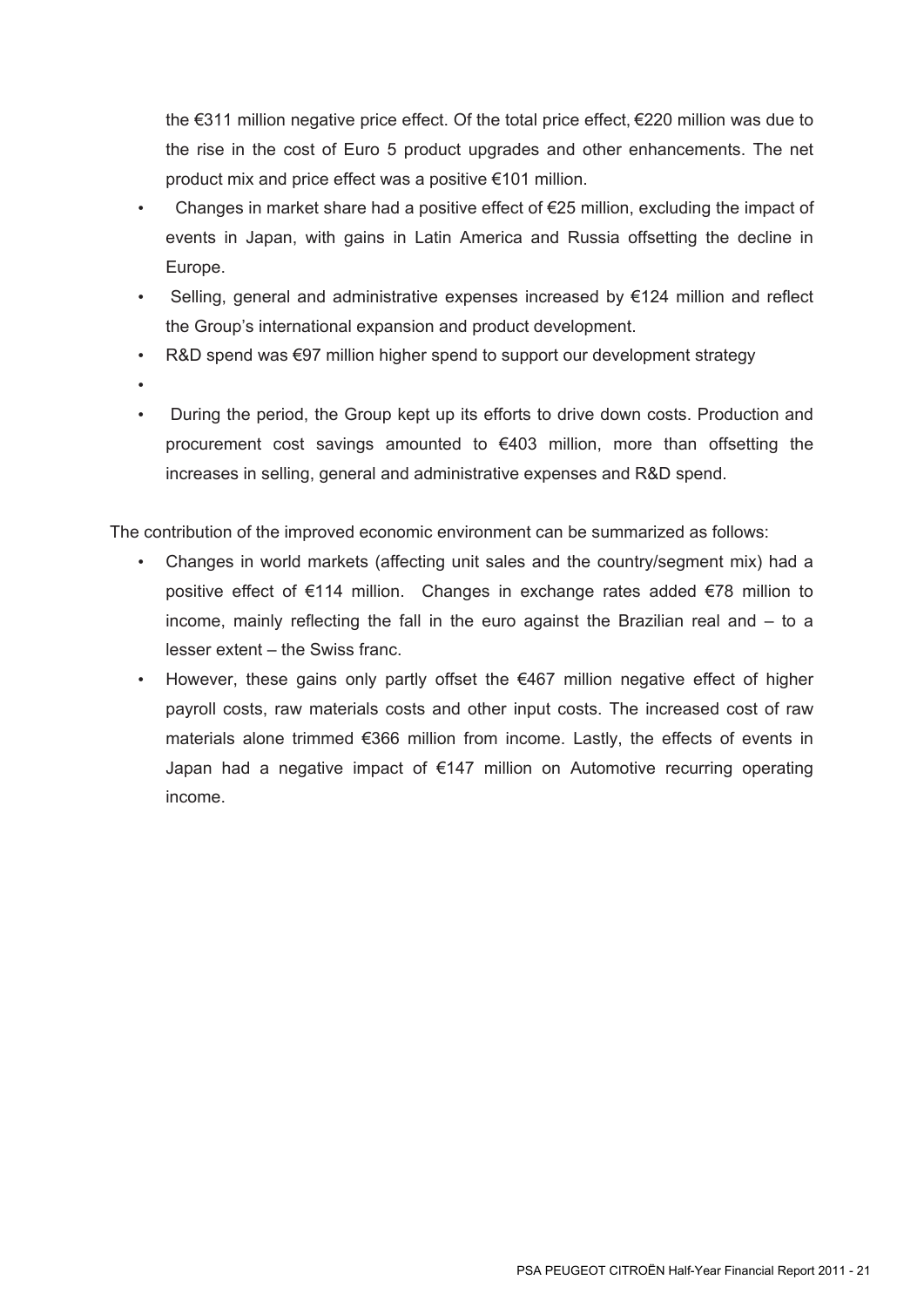## **FAURECIA**

| In $\epsilon$ millions     | <b>First-half 2011</b> | First-half 2010 |
|----------------------------|------------------------|-----------------|
| Revenues                   | 8.150                  | 6.826           |
| Recurring operating income | 340                    | 217             |
| As a % of revenues         | $4.2\%$                | $3.2\%$         |

Faurecia reported first-half 2011 revenues of €8,150 million, including the contributions of Plastal Germany (consolidated from 1 April 2010) for €135.9 million, Plastal Spain (consolidated from 1 October 2010) for €87 million, Angell-Demmel (consolidated from 1 January 2011) for €44 million and the Nissan car seat assembly plant in Madison (Mississippi) (consolidated from 4 April 2011) for €34.3 million.

Like-for-like revenues (at constant exchange rates, including Plastal Germany in first-quarter 2010 and excluding Plastal Spain, Angell-Demmel and the Madison plant from first-half 2011) were up 15.5% over the year-earlier period.

Excluding monoliths from revenues of the Emissions Control Technologies segment, total revenues came to €6,825 million, an increase of 13.6% like-for-like.

All regions contributed to the period's strong growth, with like-for-like revenues up 8.5% to €4,170 million in Europe, 30.1% to €1,224 million in North America, 23.6% to €317 million in South America and 16.2% to €508 million in Asia.

Recurring operating income totalled €340 million, up €123 million from first-half 2011, representing 4.2% of revenue versus 3.2%.

Several factors were behind this further improvement in operating profitability:

- Volume growth (excluding acquisitions) added €182 million.
- Businesses consolidated in first-half 2011 but not in the year-earlier period (Plastal Germany in the first quarter, Plastal Spain, Angell-Demmel, Madison plant) contributed €9 million.
- Higher fixed costs, mainly due to expansion outside Europe and strong underlying business growth, had a €58 million negative impact. However, in Europe, fixed costs were cut by a further  $\epsilon$ 29 million through ongoing cost adjustment programmes and integration synergies.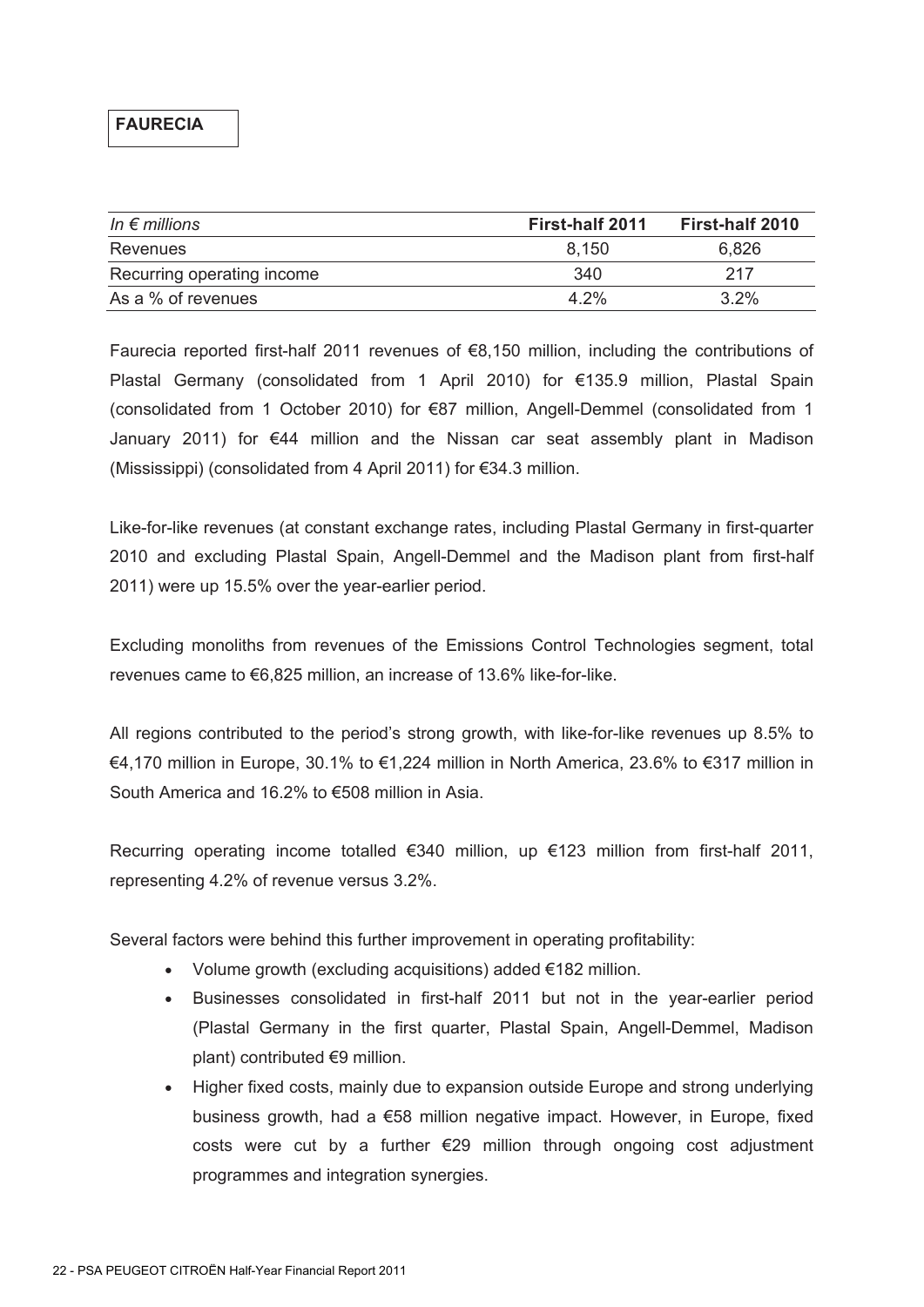• Other factors (including currencies and raw materials prices) had a negative impact of €10 million.

By business segment and on a like-for-like basis:

**Automotive Seating** sales totalled €2,450 million (including the €34 million contribution of the newly acquired Madison plant), up 10.4%.

**Vehicle Interiors** sales came to €1,583 million (including €41.8 million contributed by Angell-Demmel), an increase of 13.8%.

**Emissions Control Technologies** sales (excluding monoliths) were 22.6% higher at €1,456 million.

**Automotive Exteriors** sales amounted to €843 million (including €118 million for Plastal Germany in the first quarter and €77 million for Plastal Spain in the first half), up 9.3%.

**Vehicle Interiors** recurring operating income for first-half 2011 came to €212 million, representing 4.8% of revenues versus 3.4% in the year-earlier period. The combined contribution of the **other Automotive Equipment businesses** was €128 million or 3.4% of revenues compared with 2.8% in first-half 2010.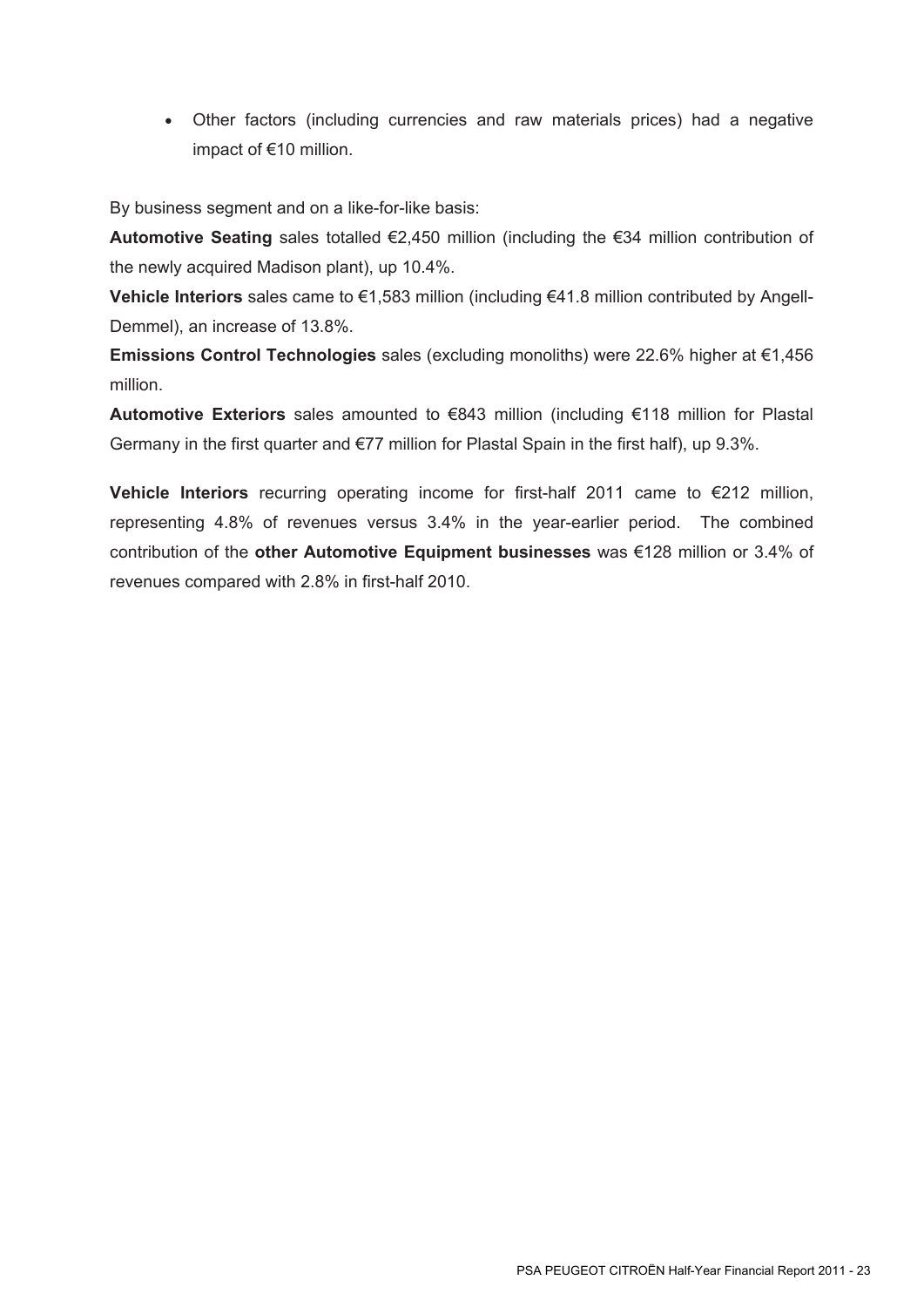| (in millions of euros)     | First-half 2011 | <b>First-half 2010</b> |
|----------------------------|-----------------|------------------------|
| Revenues                   | 2.017           | 1.716                  |
| Recurring operating income | 143             | 122                    |
| As a % of revenues         | $7.1\%$         | $7.1\%$                |

First-half 2011 revenues reported by Gefco totalled €2,017 million, a 17.5% increase over the year-earlier period. Gefco consolidated its first-half 2010 performance, helped by the payoff from the marketing focus on industrial customers. Efforts to diversify the customer base proved successful and the acquisition of Mercurio will further speed up the process.

Thanks to the improved cost discipline delivered by the efficiency plan launched in 2009 and this year's more dynamic markets, recurring operating income rose 17.2% to €143 million. At 7.1%, recurring operating margin matched the record high attained in first-half 2010, which represented a marked improvement from 0.5% in first-half 2009.

## **Impact of Changes in Consolidation Scope:**

On 17 May, Gefco completed the acquisition of a 70% stake in the Mercurio Group. The Mercurio companies (consolidated with retroactive effect at January  $1<sup>st</sup>$ ) contributed  $€46$ million to first-half 2011 consolidated recurring operating income.

For more detailed information, see Note 2 to the Consolidated Financial Statements at 30 June 2011.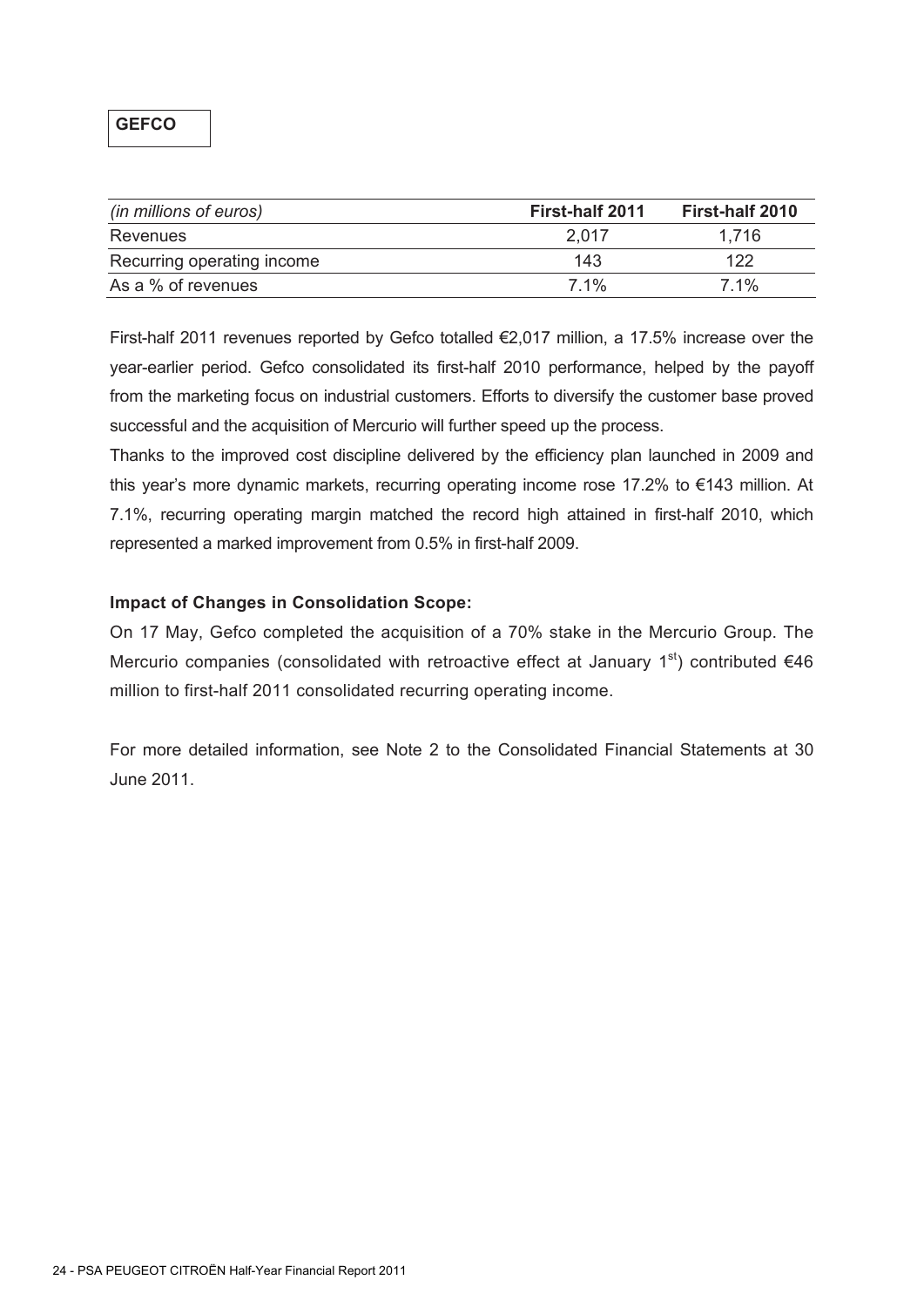### **BANQUE PSA FINANCE**

| (in millions of euros)     | <b>First-half 2011</b> | First-half 2010 |
|----------------------------|------------------------|-----------------|
| Revenues                   | 942                    | 919             |
| Net banking revenue        | 524                    | 505             |
| Recurring operating income | 274                    | 269             |

Banque PSA Finance revenues rose 2.5% to €942 million. The Bank delivered a strong marketing performance despite widely varying local environments and the elimination of scrappage incentives in France. In all, new and used vehicle financing contracts were up 2.0% to 443,740 units in first-half 2011 from 435,043 in the year-earlier period.

The contribution of operations outside Western Europe continued to grow, led by Brazil and Argentina, and business in Russia took off rapidly. In first-half 2011, these operations accounted for 19.8% of new vehicle financing volumes versus 16.5% in the same period of 2010.

Banque PSA Finance's recurring operating income for the period came to  $\epsilon$ 274 million versus €269 million for first-half 2010.

The increase was mainly attributable to the following developments:

- Net banking revenue grew 3.8% to  $\epsilon$ 524 million. The currency effect accounted for less than €2 million of the increase, which was mainly attributable to higher business volumes and profitability gains. It reflected the high quality of recent retail loan originations, volume growth and firm wholesale lending margins.
- Provision expense was stable at  $€54$  million, representing 0.45% of average net loans outstanding versus 0.47% in first-half 2010. This improvement was achieved despite the difficult macro-economic environment by stepping up collection efforts and applying an increasingly selective approach to new business.
- General operating expenses amounted to  $\epsilon$ 196 million in first-half 2011, including negative currency and inflation effects estimated at €6 million and the €5 million cost of information system upgrades.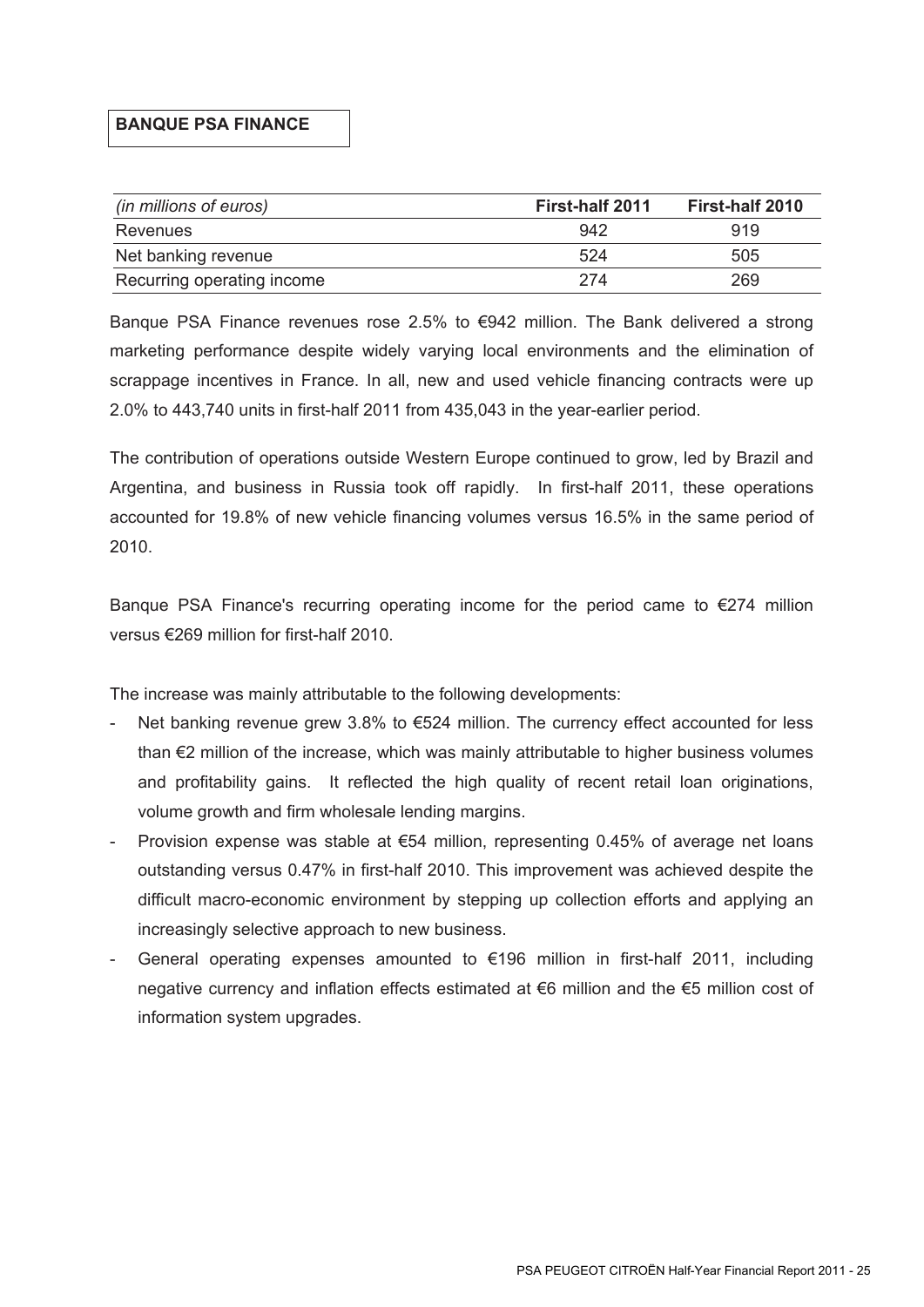## **OTHER INCOME STATEMENT ITEMS**

## **Operating Income**

Non-recurring operating expenses amounted to €43 million in first-half 2011 compared with €133 million for the year-earlier period.

The total included restructuring costs of €40 million, including €32 million for Faurecia and €9 million for Gefco.

Non-recurring operating income was €13 million, of which €12 million corresponded to gains on disposals of real estate.

For more detailed information, see Note 5 to the Consolidated Financial Statements at 30 June 2011.

The Group ended first-half 2011 with consolidated operating income of  $\epsilon$ 1,127 million, compared with €1,068 million in the same period of 2010.

| (in millions of euros)               | First-half 2011 | First-half 2010 |
|--------------------------------------|-----------------|-----------------|
| <b>Automotive Division</b>           | 418             | 459             |
| Faurecia                             | 307             | 215             |
| Gefco                                | 128             | 123             |
| <b>Banque PSA Finance</b>            | 274             | 269             |
| Other businesses and holding company |                 | ⌒               |
| <b>TOTAL PSA Peugeot Citroën</b>     | 1.127           | 1,068           |

### **Net Financial Expense**

This item, corresponding to interest income from loans, investments and cash equivalents, less finance costs, plus or minus financial income and expenses, represented net expense of €132 million in first-half 2011 versus net expense of €241 million for the year-earlier period. The sharp improvement was mainly due to the interest saved by the early repayment of the €3 billion French government loan obtained in March 2009. An initial €1 billion repayment was made on 10 September 2010, followed by two other instalments of the same amount on 25 February and 26 April 2011.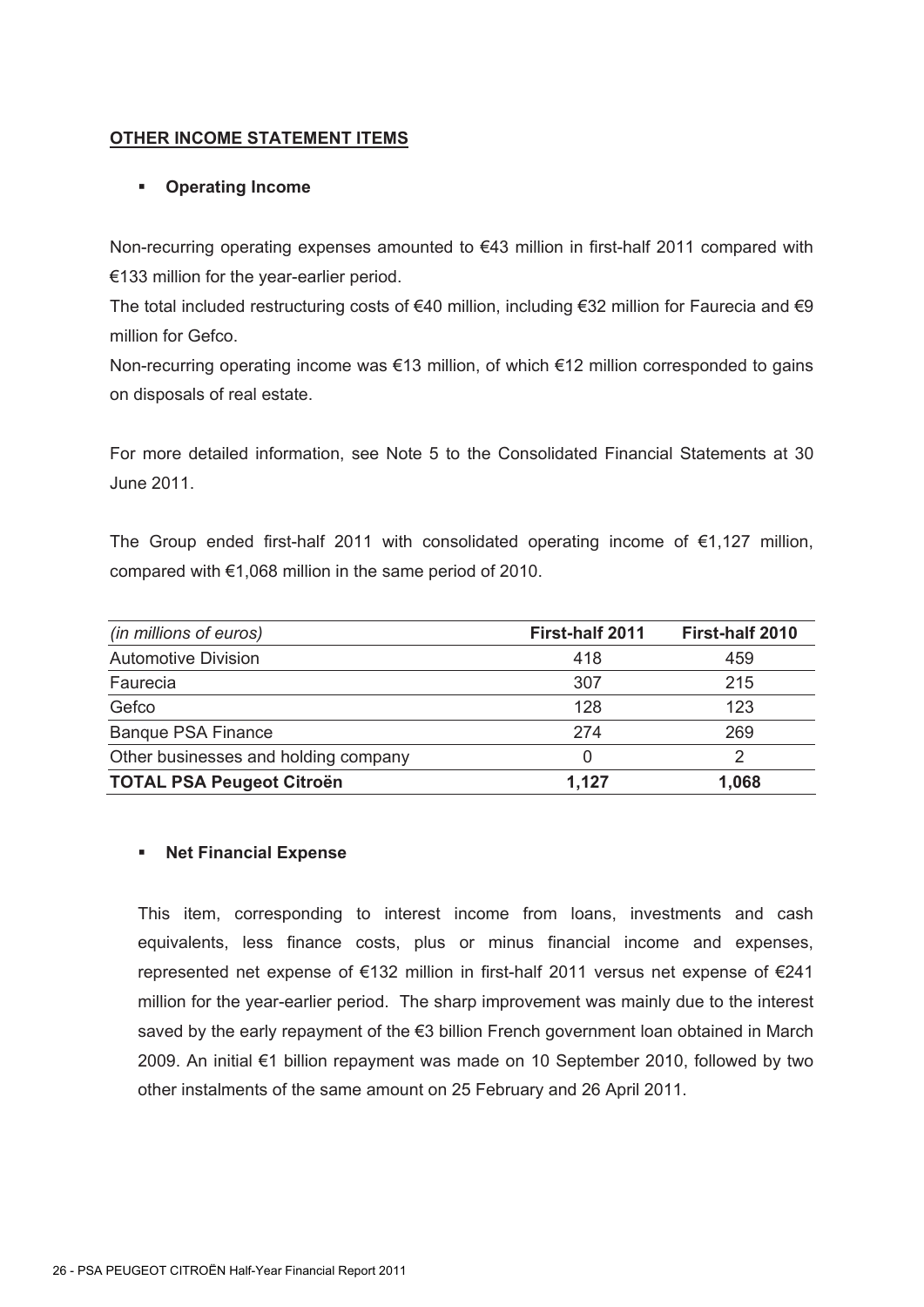## **Income Taxes**

Income tax expense represented €208 million in first-half 2011 and €227 million in first-half 2010.

For more detailed information, see Note 6 to the Consolidated Financial Statements at 30 June 2011.

## **Share in Net Earnings of Companies at Equity**

In first-half 2011, the combined contribution of companies at equity was a net profit of €117 million versus a net profit of €137 million for the year-earlier period. The main entities concerned are Dongfeng Peugeot Citroën Automobile (DPCA) and joint ventures with other carmakers (Fiat, Toyota and Renault) that are organized as separate entities.

## Dongfeng Peugeot Citroën Automobile:

Dongfeng Peugeot Citroën Automobile (DPCA) reported a net profit for the period of €166 million. Its contribution to consolidated profit was a positive €83 million, versus €97 million in first-half 2010.

## Toyota Peugeot Citroën Automobiles:

Toyota Peugeot Citroën Automobiles (TPCA) contributed €21 million to consolidated profit in first-half 2011 compared with €29 million in the year-earlier period.

For more information about the Group's share in the net earnings of companies at equity, see Note 8.3 to the Consolidated Financial Statements at 30 June 2011.

### **Consolidated Profit for the Period**

The Group reported consolidated net profit of €904 million in first-half 2011 compared with €737 million in the same period of 2010.

For more detailed information, see Note 7 to the Consolidated Financial Statements at 30 June 2011.

## **Consolidated Profit Attributable to Equity Holders of the Parent**

Consolidated profit attributable to equity holders of the parent came to  $\epsilon$ 806 million in firsthalf 2011 versus €680 million in first-half 2010.

### **Earnings per Share**

Basic earnings per share amounted to  $\epsilon$ 3.55 compared with  $\epsilon$ 3.00 in first- half 2010.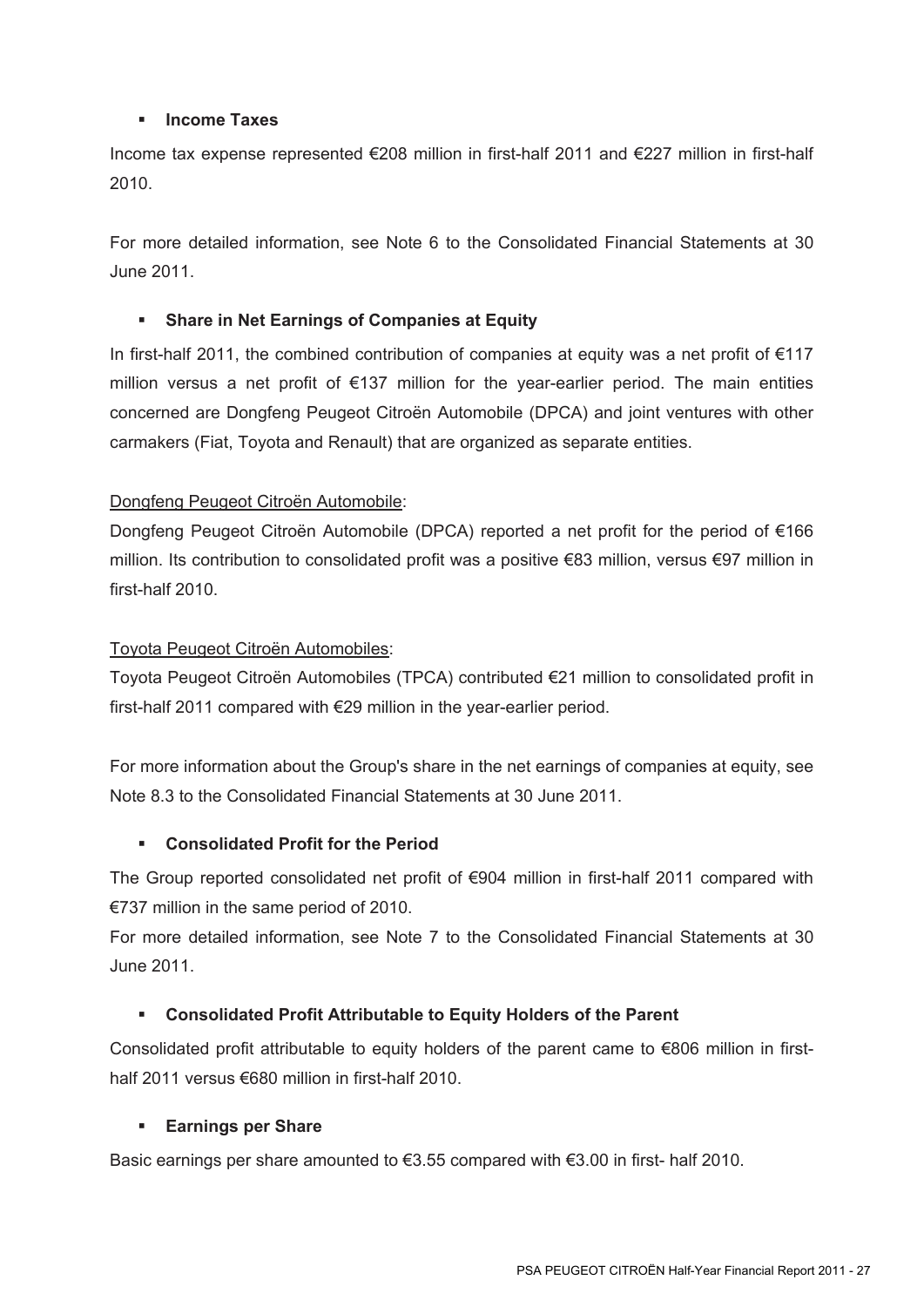## **2.3 CASH AND CAPITAL RESOURCES**

### **BALANCE SHEET AND FINANCIAL RESOURCES**

### **Manufacturing and Sales Companies**

The manufacturing and sales companies' total assets rose to €43,597 million at 30 June 2011 from €42,356 million at 31 December 2010. The main changes concerned:

- Trade receivables, which rose to €3,121 million at 30 June 2011 from €2,051 million at 31 December 2010 in line with revenue growth.
- Inventories, which amounted to €7,082 million at 30 June 2011 versus €5,947 million at 31 December 2010 (see Note 12 to the Consolidated Financial Statements at 30 June 2011).
- Cash and cash equivalents, which contracted to  $\epsilon$ 7,306 million at 30 June 2011 from €9,278 million at 31 December 2010 following early repayment of the €3 billion French government loan obtained in March 2009, a move that optimised the Group's financial position.

### **Finance Companies**

The finance companies had total assets of €28,157 million at 30 June 2011 compared with €26,749 million at 31 December 2010. Business growth at Banque PSA Finance lifted outstanding loans and receivables to €24,250 million from €23,491 million.

### **Consolidated Net Financial Position and Net Debt-to-Equity Ratio**

The net financial position of the manufacturing and sales companies at 30 June 2011 represented net debt of €1,646 million compared with €1,236 million at 31 December 2010 (see Note 18 to the Consolidated Financial Statements at 30 June 2011).

Funds from operations generated in first-half 2011 amounted to  $\epsilon$ 1,920 million. These funds were used to finance capital expenditure and capitalized development costs of €1,686 million to support the product dynamic and the Group's technological development.

 The €412 million negative change in working capital was mainly due to the build up of inventories to cover seasonal needs, sourcing problems following the events in Japan and expansion of the product offer.

 The increase in trade receivables and payables was driven by business growth and higher sales in the B2B segment (fleet customers, car hire companies, etc.).

Free cash flow for the period was a negative €179 million, payment of the Banque PSA Finance dividend having been delayed until July this year, for a positive contribution of  $\epsilon$ 155 million. On a comparable scope basis, free cash flow was almost stable.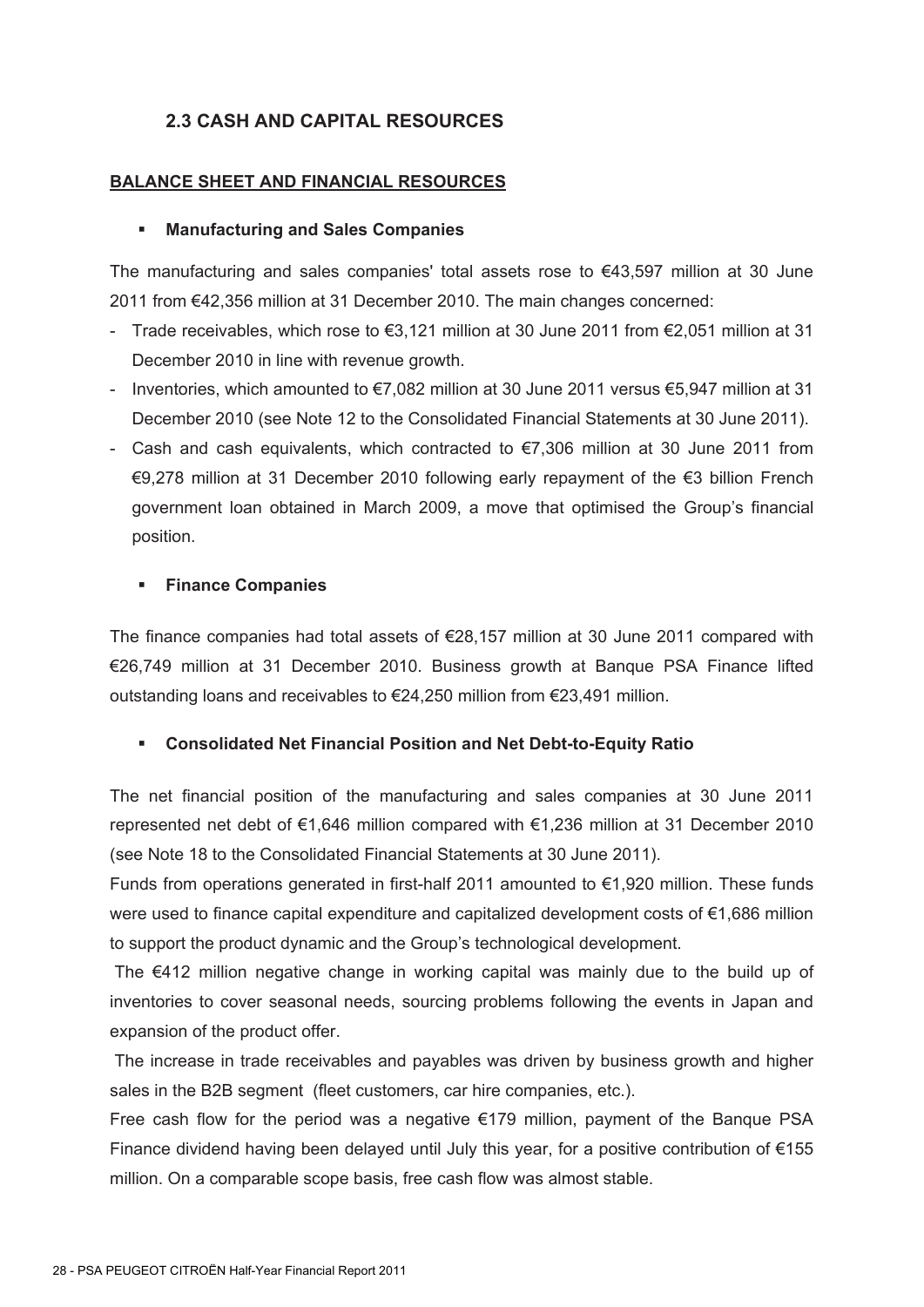The 2010 dividend of €1.10 per share (250 millions euros) was paid during the period.

The net debt-to-equity (gearing) ratio at 30 June 2011 stood at 11.1%.

## **Equity**

Equity at 30 June 2011 was €14,805 million versus €14,303 million at 31 December 2010. The increase stemmed from the recognition in equity of consolidated net income for the period of €904 million less the €140 million negative exchange difference from translating foreign operations and the €250 million in dividends paid during the period.

At 30 June 2011, the share capital comprised 234,049,333 shares with a par value of one euro each. At the period-end, the Group held 7,187,450 shares in treasury to cover outstanding stock option and performance share plans. No shares were bought back during first-half 2011.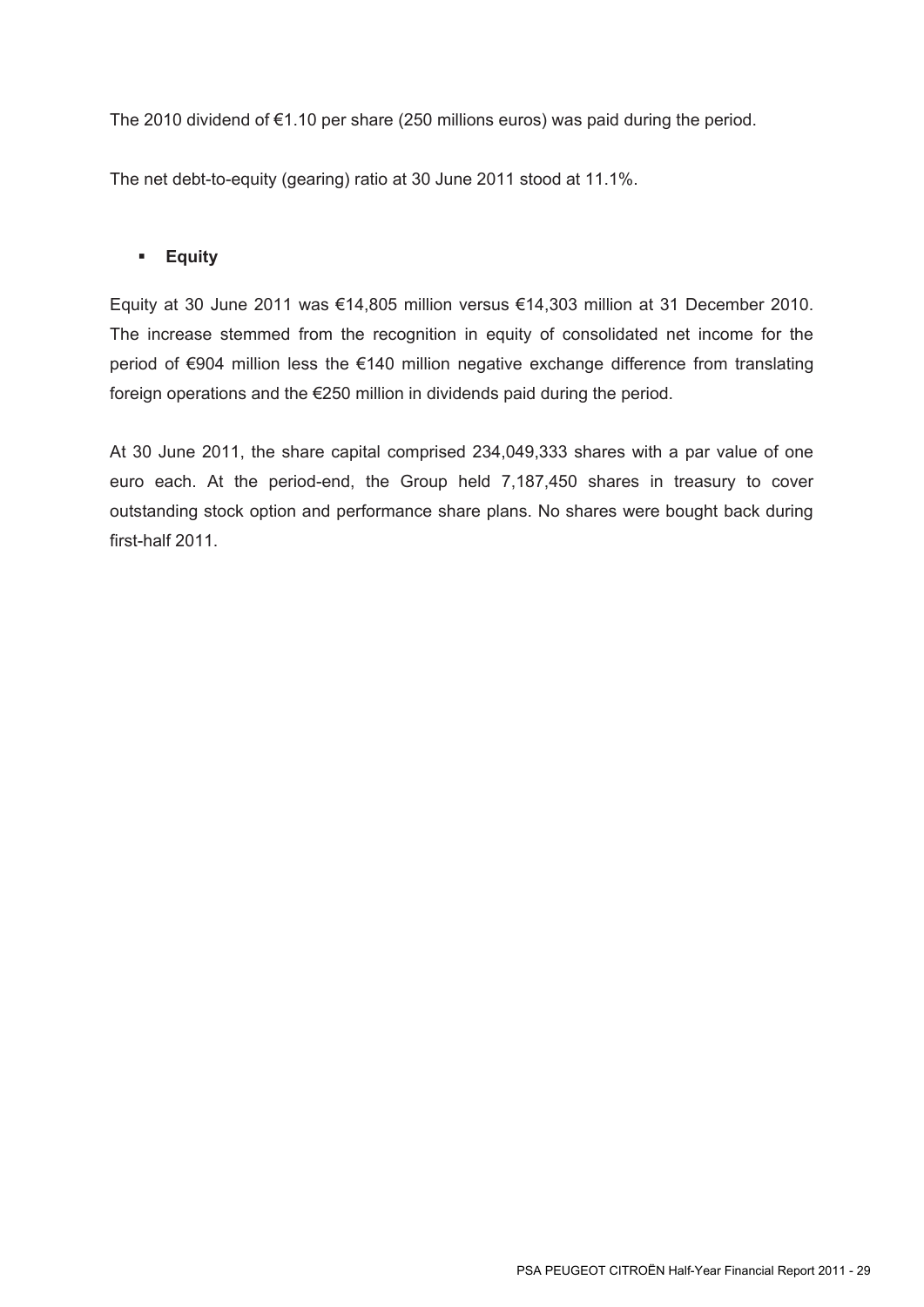## **MANUFACTURING AND SALES COMPANIES' CONSOLIDATED CASH FLOWS**

### **Consolidated Cash Flows**

For detailed information, see the Consolidated Statements of Cash Flows in the Consolidated Financial Statements at 30 June 2011.

## **Manufacturing and Sales Companies**

The following table presents the manufacturing and sales companies' cash flows for first-half 2011 and first-half 2010:

|                                                                           | <b>Manufacturing and Sales Companies</b> |                        |  |
|---------------------------------------------------------------------------|------------------------------------------|------------------------|--|
| (in millions of euros)                                                    | <b>First-half 2011</b>                   | <b>First-half 2010</b> |  |
| <b>NET CASH AND CASH EQUIVALENTS AT</b><br><b>BEGINNING OF THE PERIOD</b> | 9,253                                    | 7,817                  |  |
| Consolidated profit for the period                                        | 725                                      | 527                    |  |
| Funds from operations                                                     | 1,920                                    | 1,771                  |  |
| Changes in working capital                                                | (412)                                    | (229)                  |  |
| Net cash from operating activities                                        | 1,508                                    | 1,542                  |  |
| Net cash used in investing activities                                     | (1,686)                                  | (1, 201)               |  |
| Net cash (used in) from financing activities                              | (1, 774)                                 | 742                    |  |
| Effect of changes in exchange rates                                       | (56)                                     | (4)                    |  |
| Net (decrease) increase in cash and cash<br>equivalents                   | (2,008)                                  | 1,224                  |  |
| <b>NET CASH AND CASH EQUIVALENTS AT END</b><br>OF THE PERIOD              | 7,245                                    | 9,041                  |  |

### **Cash Flows From Operating Activities of Manufacturing and Sales Companies**

In first-half 2011, funds from operations generated by the manufacturing and sales companies totalled €1,920 million compared with €1,771 million in the same period of 2010. The increase reflected the growth in income.

Changes in the manufacturing and sales companies' working capital represented a net increase of €412 million for the period. New vehicle inventories were higher due to seasonal factors, trade payables were up  $\epsilon$ 1,454 million due to higher production output at the end of the first-half compared with end-2010 and trade receivables were up €1,126 million as a result of the growth in sales during the first half.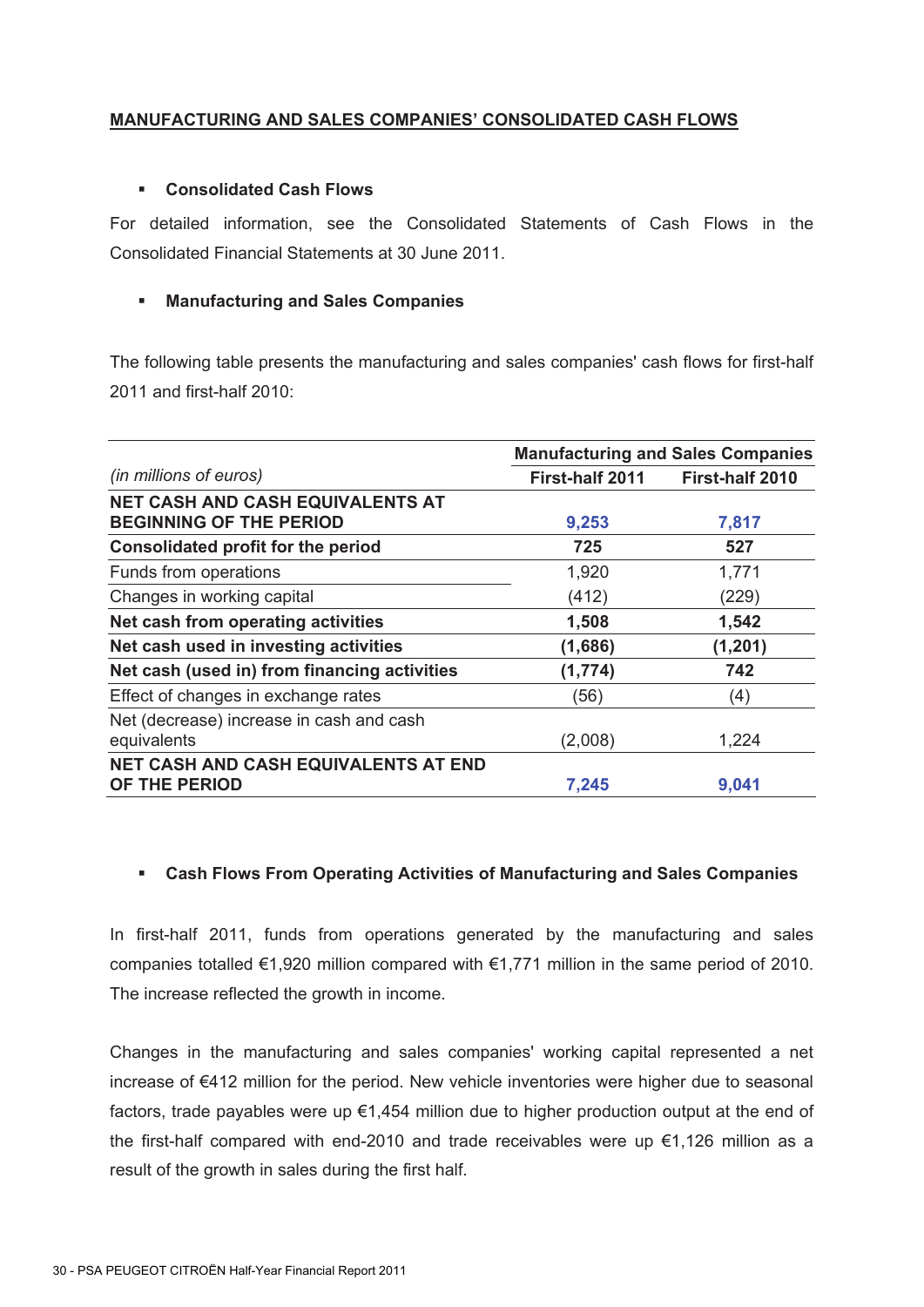As a consequence, the manufacturing and sales companies generated net cash from operating activities of €1,508 million in first-half 2011.

The table below shows new vehicle inventory levels for the Group and in the independent dealer network.

| (in thousands of new vehicles)          | 30 June<br>2011 | 30 June<br>2010 | 30 June<br>2009 |
|-----------------------------------------|-----------------|-----------------|-----------------|
| Group inventory                         | 308             | 269             | 232             |
| Independent dealer network<br>inventory | 237             | 214             | 201             |
| <b>TOTAL</b>                            | 545             | 482             | 433             |

Inventories at 30 June 2011 totalled 545,000 units representing 76 days' sales versus 482,000 units and 72 days' sales at 30 June 2010 and 445,000 units and 61 days' sales at 31 December 2010. Inventories always hit a peak at the end of the first half, in preparation for the production stoppages during the August vacation and the traditionally high volume of sales in the United Kingdom market in September. This year, inventories were kept at an even higher level, due to problems in sourcing components after the events in Japan and to the renewal and expansion of our product offer, with the launch of new models such as the DS3, DS4 and 508.

## **Cash Flows From Investing Activities of Manufacturing and Sales Companies**

Net cash used in investing activities of manufacturing and sales companies amounted to €1,686 million in first-half 2011 compared with €1,201 million in the year-earlier period and €1,660 million in the first six months of 2009. The increase was primarily due to the fact that capital expenditure in 2010 was focused mainly on the second half.

Capital expenditure totalled €952 million and capitalized development costs amounted to of €584 million (see Note 4 to the Consolidated Financial Statements at 30 June 2011).

## **Cash Flows From Financing Activities of Manufacturing and Sales Companies**

Net cash used in financing activities of the manufacturing and sales companies totalled €1,774 million in first-half 2011. Changes in other financial assets and liabilities of the manufacturing and sales companies represented a negative €1.5 billion and dividends paid to Peugeot S.A. shareholders and minority shareholders of subsidiaries amounted to  $\epsilon$ 274 million.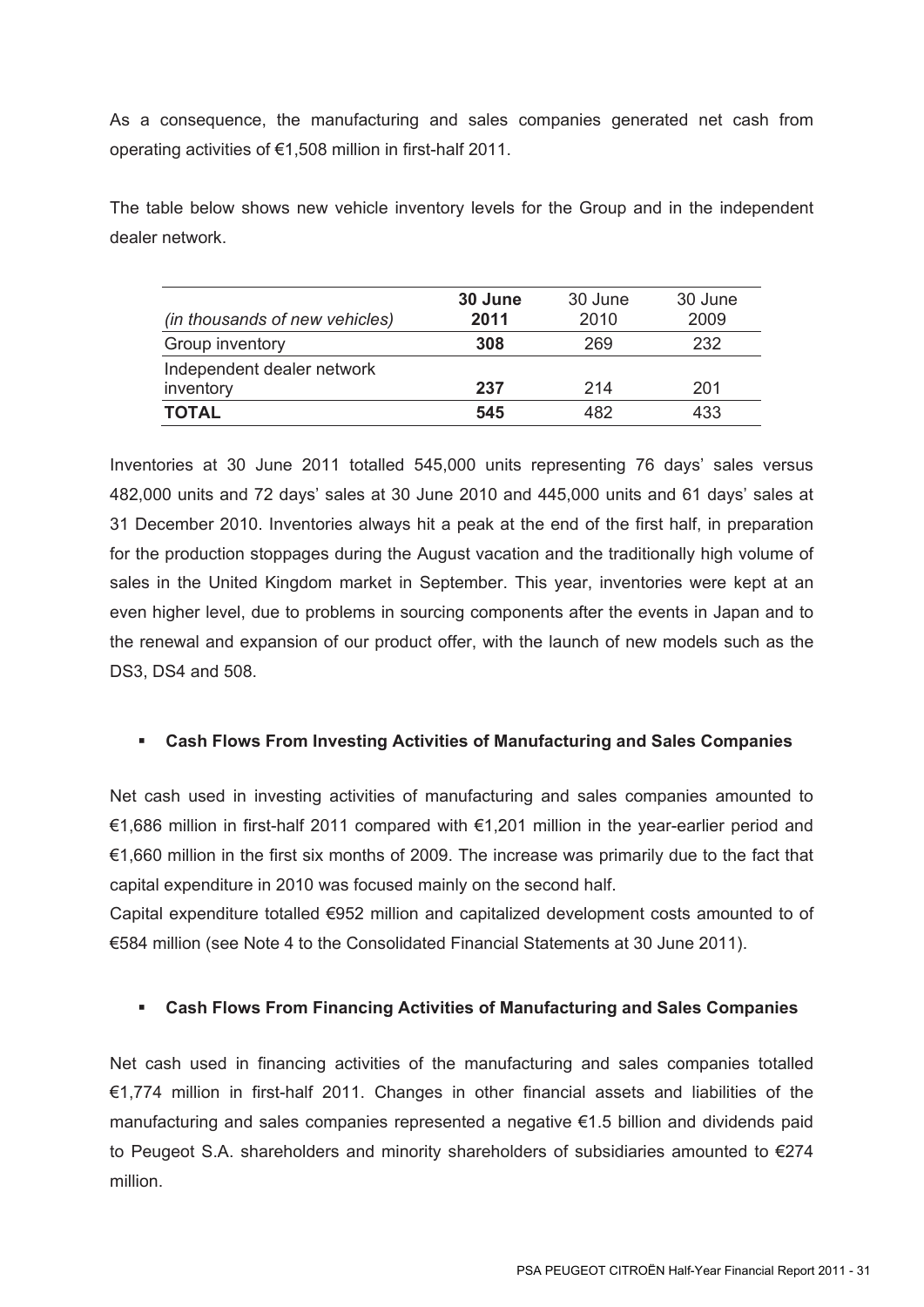## **FUNDING AND LIQUIDITY**

### **Manufacturing and Sales Companies**

At 30 June 2011, the manufacturing and sales companies' cash and cash equivalents were below their level at 31 December 2010, due mainly to the early repayment of the €3 billion French government loan obtained in March 2009. An initial €1 billion repayment was made on 10 September 2010, followed by two other instalments of the same amount on 25 February and 26 April 2011.

For detailed information, see Note 17.1 to the Consolidated Financial Statements at 30 June 2011.

During the period, the Group pursued a proactive refinancing strategy and adopted a conservative approach to liquidity management to meet ongoing requirements and finance existing or future development projects.

On 20 January, Peugeot S.A. topped up its two October 2010 bond issues, adding €350 million worth of bonds due October 2013 and €150 million in bonds due October 2016. The original issues both represented €500 million. These financing transactions attest to the Group's ability to take up the opportunities offered by the bond market to raise funds at attractive rates.

For detailed information, see Note 15 to the Consolidated Financial Statements at 30 June 2011.

### **Banque PSA Finance**

Banque PSA Finance's refinancing strategy focuses on consistently maintaining a good balance among the various sources of financing.

At 30 June 2011, 19% of Banque PSA Finance's funding was provided by bank facilities, 64% by the capital markets, 13% by loan securitizations placed on the financial markets and 4% by public sources (such as SFEF, an institution set up by the French government to inject cash into the economy). At 31 December 2010, the proportions were 22%, 55%, 16% and 8% respectively.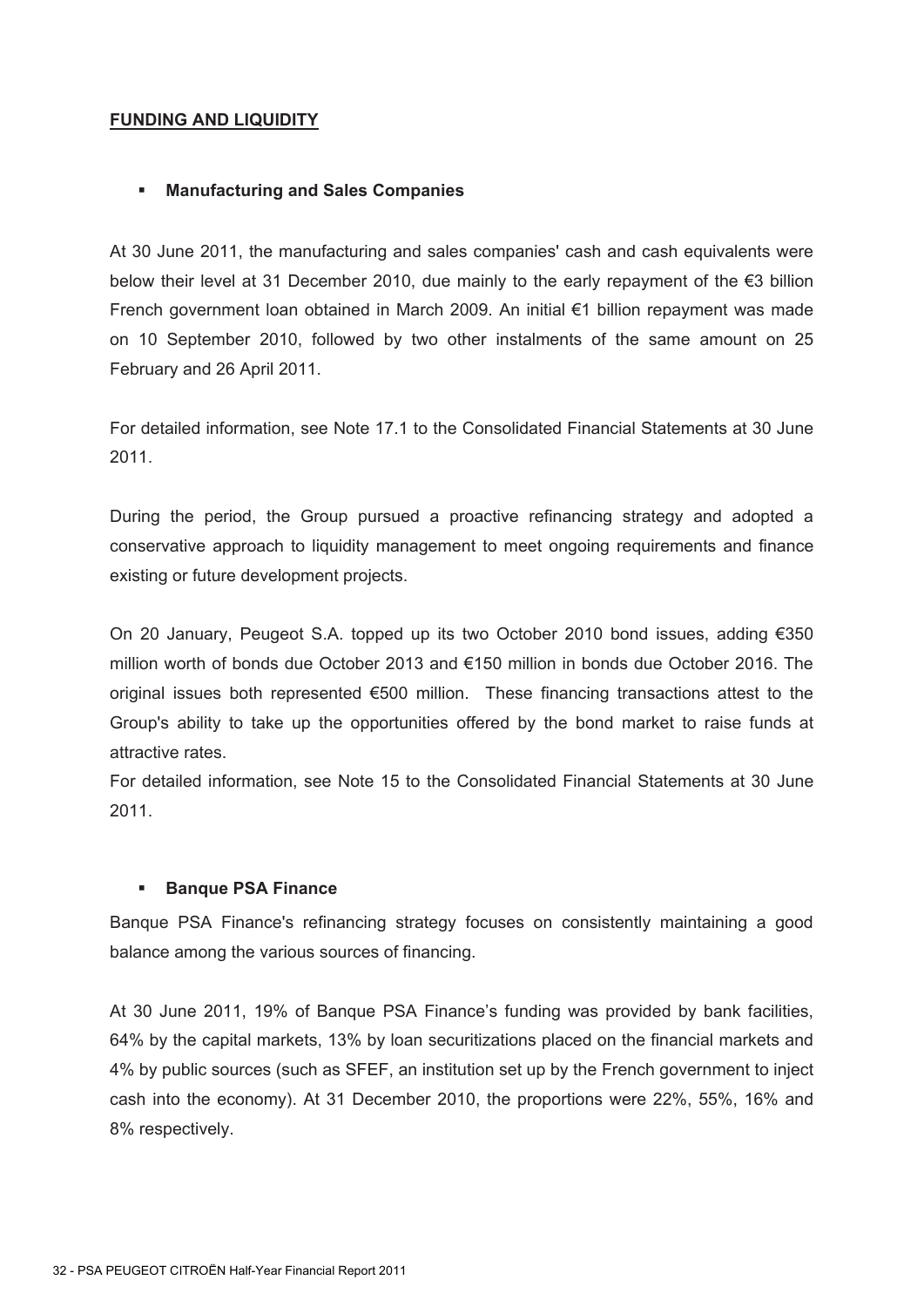During the period, drawn down and revolving bilateral lines of credit expiring in 2011 were rolled over to consolidate Banque PSA Finance's bank financing.

At 30 June 2011, drawdowns on the Bank's lines of credit amounted to €4,359 million compared with €4,668 million at 31 December 2010.

Borrowings under capital markets programmes increased to €14,183 million at 30 June 2011 from €11,619 million at 31 December 2010.

Borrowings under short-term programmes (Sofira commercial paper issues and Banque PSA Finance CD issues) rose to €4,189 million from €4,086 million at 31 December 2010.

Responding to market demand for medium-term paper, Banque PSA Finance carried out three EMTN issues in the first half, raising a total of €2,400 million with an average maturity in excess of four years.

During the period, Banque PSA Finance carried out its inaugural bond issue on the US market, gaining access to an important source of diversification of future funding. The 144A issue comprising four tranches raised USD1,250 million (€878 million on the issue date).

The issues increased borrowings under the EMTN programme by more than  $\epsilon$ 2 billion to €9,295 million while also extending the average life of the borrowings and narrowing the spreads at issue.

Total securitization debt declined to €2,810 million at 30 June 2011 from €3,382 million at 31 December 2010 due to the amortisation of existing bonds.

After the period-end, on 20 July 2011, a new €956 million securitization of French auto loans was launched. The bonds were placed with French and international investors.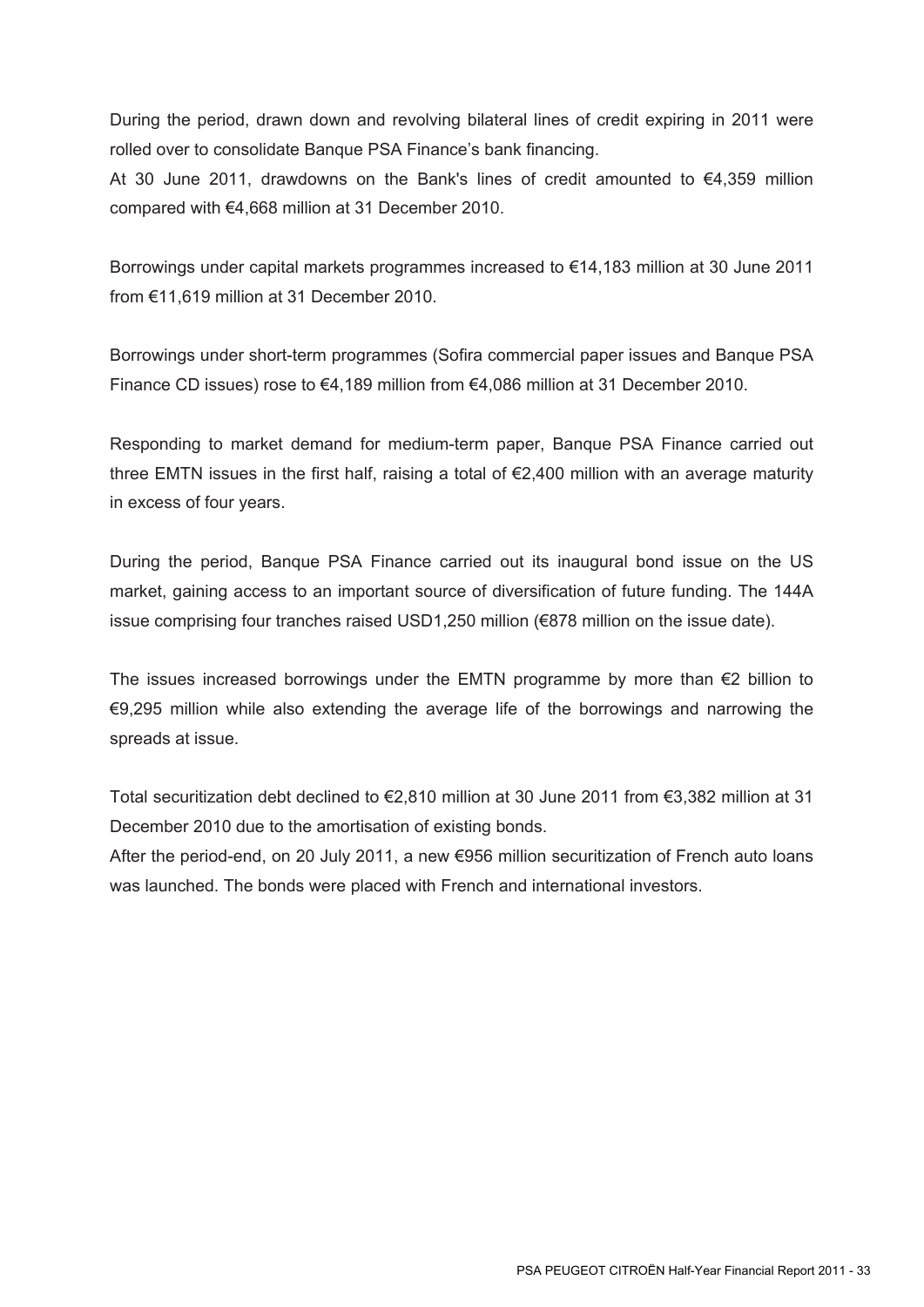### **Liquidity reserves**

On 9 July 2010, Peugeot S.A. signed a new €2.4 billion 3-year syndicated revolving credit facility (with two extensions of one year at the banks' option) with a group of 21 banks. The facility was extended for the first time in June 2011, pushing back the expiry date to July 2014.

Banque PSA Finance constantly endeavours to strike the best possible balance between liquidity, which is a continued priority, and the additional costs generated by the considerable increase in financing costs compared with the return on investing liquidity

At 30 June 2011, 75% of refinancing had an initial maturity of twelve months or more (versus 71% at 31 December 2010), representing continued solid coverage of potential liquidity risk.

Refinancing is arranged with maturities that comfortably cover the maturities of the retail financing portfolio.

At 30 June 2011, the Bank held excess liquidity of €736 million and, in addition to its borrowings, it had €8,172 million worth of undrawn lines of credit, including €5,755 million in syndicated facilities expiring in June 2012 (€2,000 million), June 2013 (€1,755 million) and June 2014 (€2,000 million). These backup facilities were obtained from syndicates of leading banks and were not drawn down at 30 June 2011.

In all, Banque PSA Finance has the necessary resources to cover more than six months of lending activity without raising additional funds.

 *For more detailed information, refer to the Banque PSA Finance Highlights for the six months ended 30 June 2011, available at www.banquepsafinance.com.* 

### **3. RELATED PARTY TRANSACTIONS**

The nature of related party transactions and their financial implications over the last two years are detailed in Note 42 to the 2010 Consolidated Financial Statements. Related parties primarily include companies in which the Group holds interests of between 20% and 50% through cooperation agreements – particularly with Renault, Fiat, Toyota and Dongfeng – and over which PSA Peugeot Citroën has significant influence, which are therefore accounted for by the equity method. Most are manufacturing and sales companies that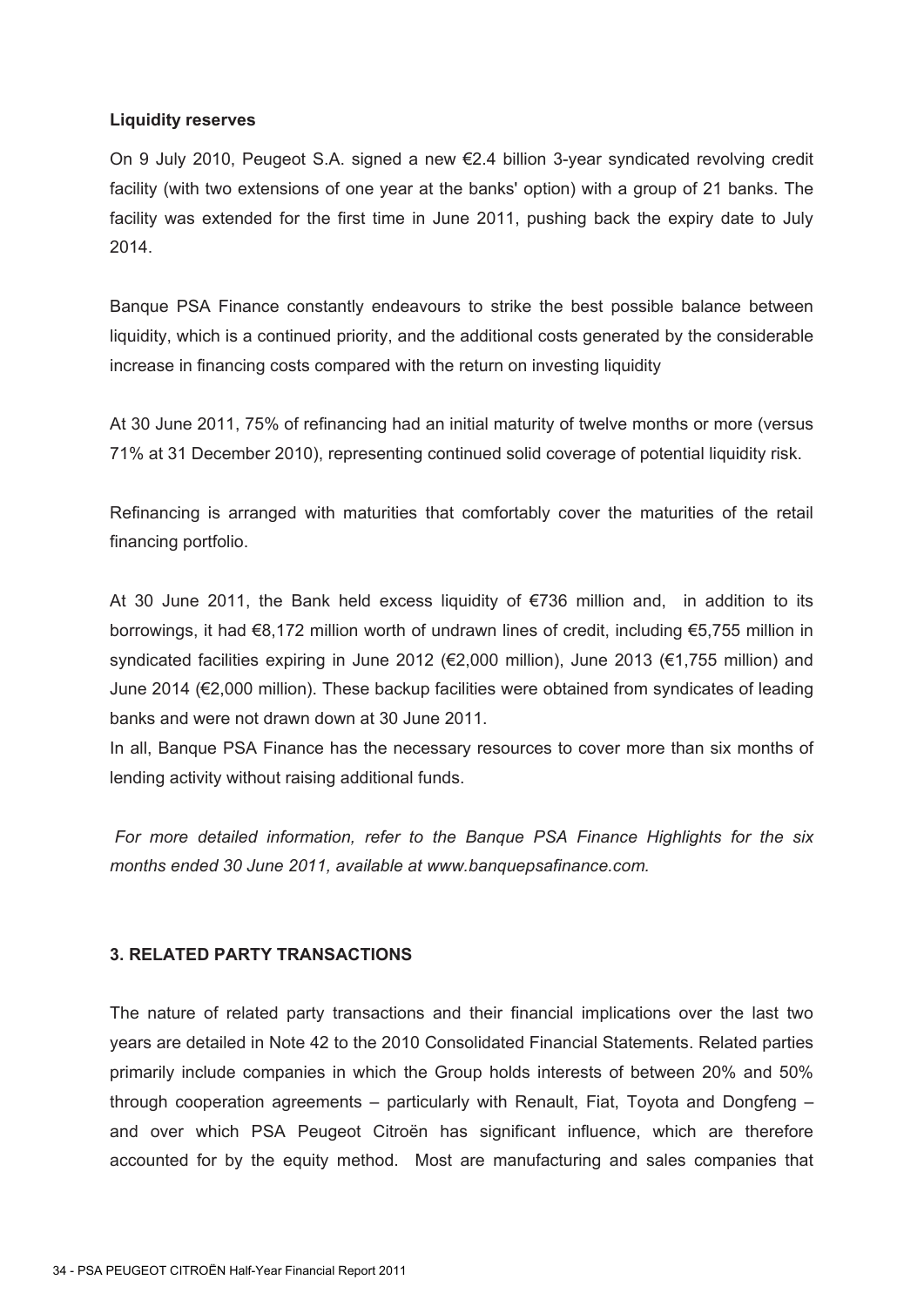manufacture automotive parts and components or complete vehicles. Transactions with companies at equity are billed on arm's length terms.

In the first half of 2011, there were no material changes in the nature, scale or scope of related party transactions compared with the disclosures made at year-end 2010.

There are no material transactions with any member of the administrative, supervisory and management bodies or any shareholder that owns over 5% of Peugeot S.A.'s capital.

## **4. 2011 OUTLOOK**

The European market looks set to remain stable in 2011, while growth rates are expected to reach c.7% in China, c.6% in Latin America and c.30% in Russia.

- The Group confirms that 2011 targeted Group recurring operating income should be above 2010. Free Cash Flow is expected to be close to neutral.
- Faurecia recurring operating income is in progress and should reach €620/650 million. Gefco and Banque PSA Finance are also expected to deliver increased recurring operating income in 2011.
- Regarding Automotive division, H2 2011 context is expected to worsen by €300 million compared with previous estimates, due to the Japan disaster impact and raw materials costs increase. The Performance Plan should only partially offset this additional negative impact.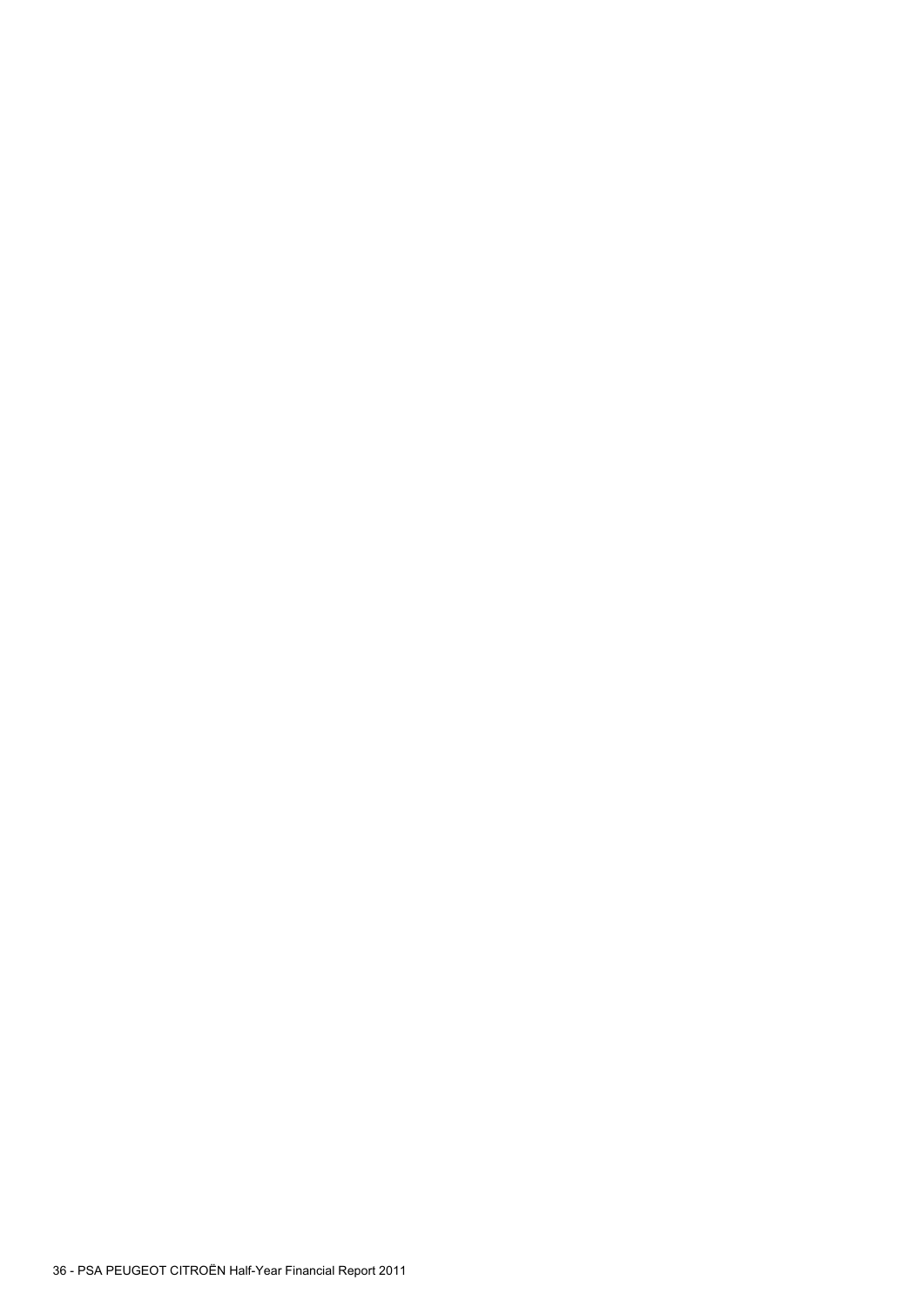# III- CONDENSED INTERIM **CONSOLIDATED FINANCIAL STATEMENTS**  For the six months ended 30 June 2011

## **PSA Peugeot Citroën Group**

# **Contents**

|                                                                                      | -38 |
|--------------------------------------------------------------------------------------|-----|
| Interim Consolidated Statements of Income and Expenses Recognised Directly in Equity | 40  |
|                                                                                      | 42  |
|                                                                                      | 44  |
|                                                                                      | 46  |
|                                                                                      | 47  |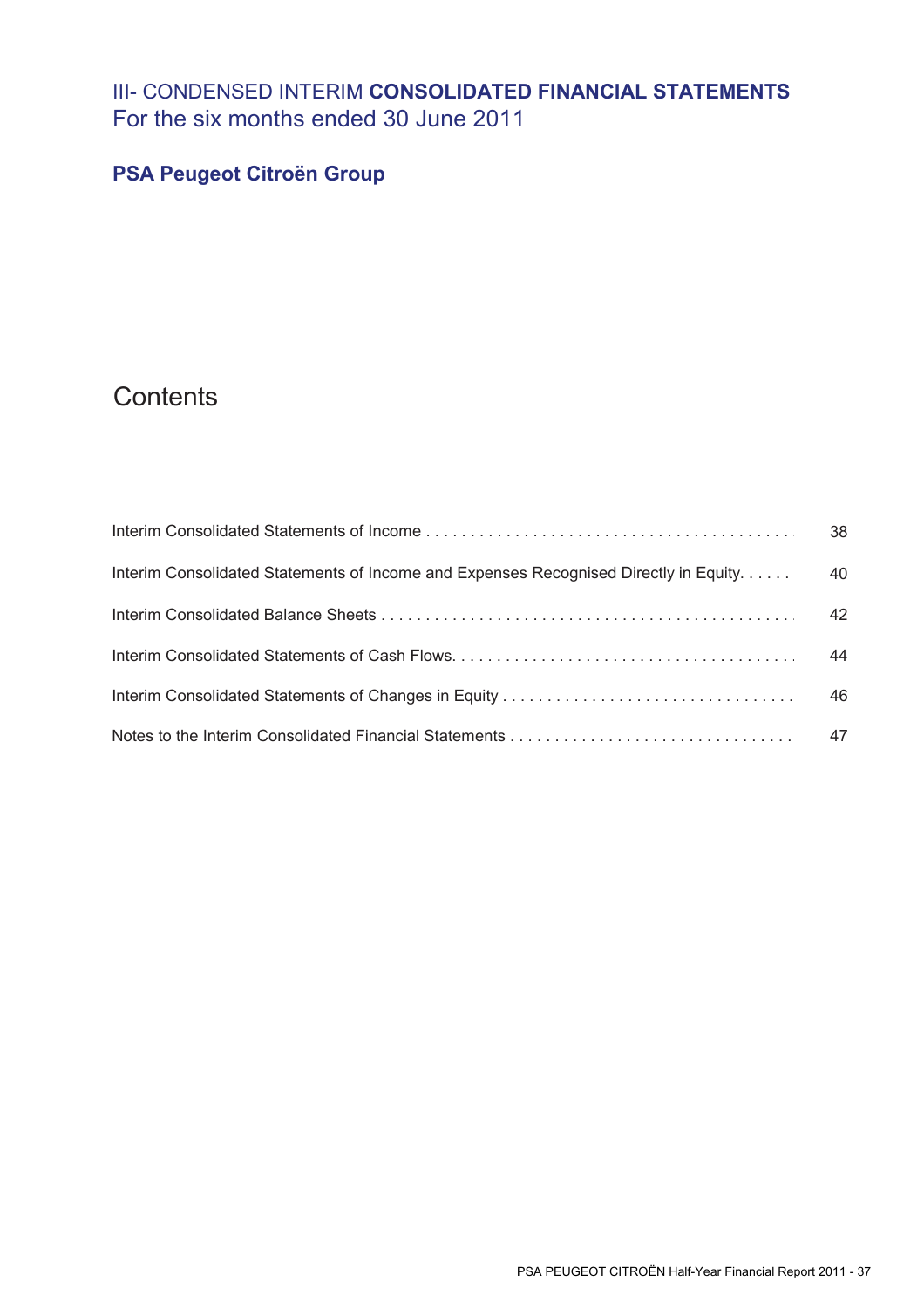# INTERIM CONSOLIDATED **STATEMENTS OF INCOME**

|                                                                                                              | <b>First-half 2011</b> |           |                |              |
|--------------------------------------------------------------------------------------------------------------|------------------------|-----------|----------------|--------------|
|                                                                                                              | Manufacturing          |           |                |              |
|                                                                                                              | and sales              | Finance   |                |              |
| (in millions of euros)                                                                                       | companies              | companies | Eliminations   | Total        |
| <b>Sales and revenue</b>                                                                                     | 30 347                 | 942       | (154)          | 31 135       |
| Cost of goods and services sold                                                                              | (24973)                | (472)     | 154            | (25 291)     |
| Selling, general and administrative expenses                                                                 | (3426)                 | (196)     |                | (3622)       |
| Research and development expenses (Note 4)                                                                   | (1065)                 |           |                | (1 065)      |
| <b>Recurring operating income</b>                                                                            | 883                    | 274       |                | 1 157        |
| Non-recurring operating income (Note 5)                                                                      | 13                     |           |                | 13           |
| Non-recurring operating expenses (Note 5)                                                                    | (43)                   |           |                | (43)         |
| <b>Operating income</b>                                                                                      | 853                    | 274       |                | 1 1 2 7      |
| Interest income                                                                                              | 62                     |           |                | 62           |
| Finance costs                                                                                                | (148)                  |           |                | (148)        |
| Other financial income                                                                                       | 104                    | 1         |                | 105          |
| Other financial expenses                                                                                     | (150)                  | (1)       |                | (151)        |
| Income before tax of fully consolidated companies                                                            | 721                    | 274       |                | 995          |
| Income taxes (Note 6)                                                                                        | (112)                  | (96)      |                | (208)        |
| Share in net earnings of companies at equity (Note 8)                                                        | 116                    | 1         |                | 117          |
| <b>Consolidated profit for the period</b>                                                                    | 725                    | 179       |                | 904          |
| Attributable to equity holders of the parent                                                                 | 629                    | 175       | $\overline{2}$ | 806          |
| Attributable to minority interests                                                                           | 96                     | 4         | (2)            | 98           |
| (in euros)                                                                                                   |                        |           |                |              |
| Basic earnings per €1 par value share (Note 7)<br>Diluted earnings per $\epsilon$ 1 par value share (Note 7) |                        |           |                | 3,55<br>3,46 |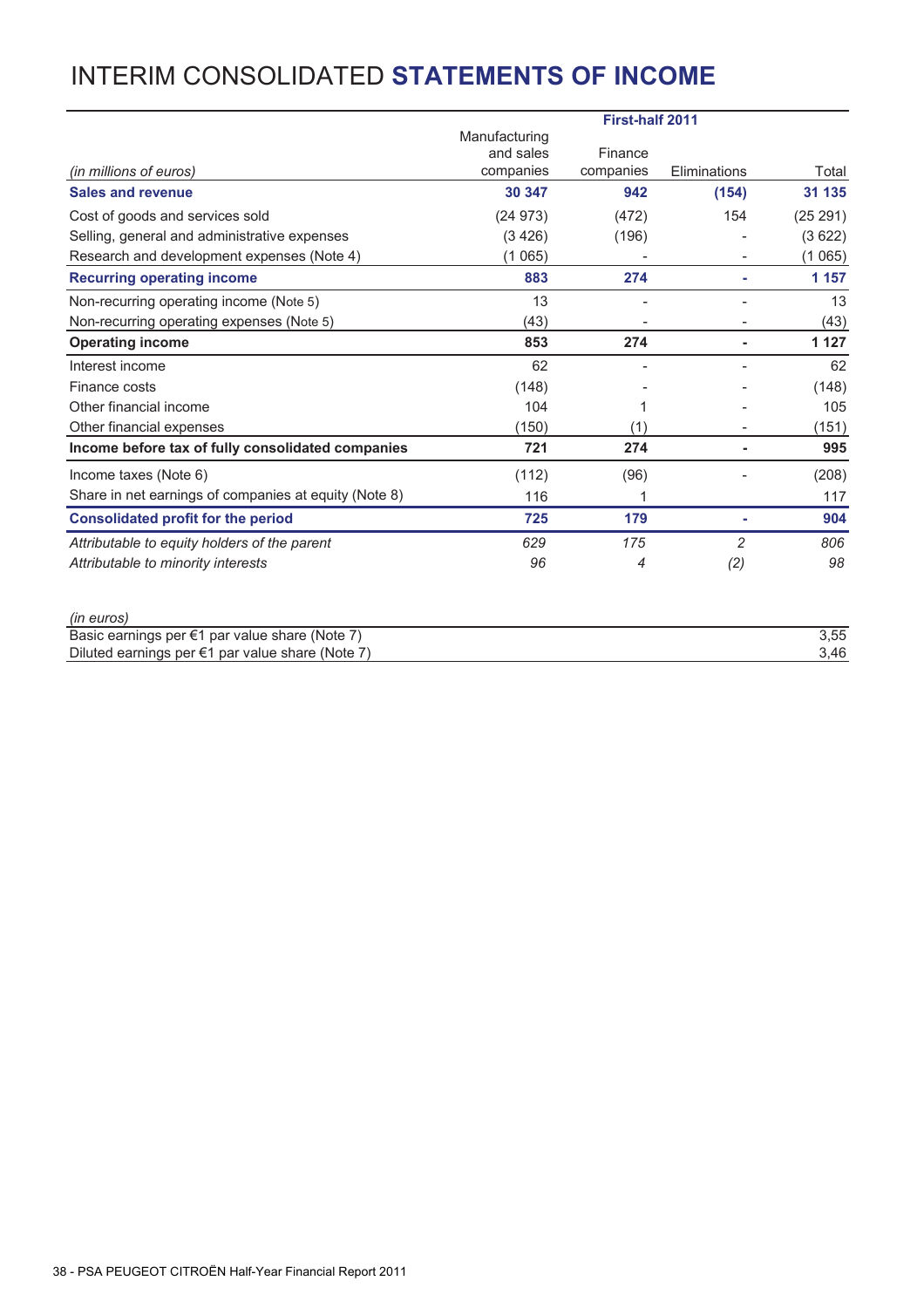|               | First-half 2010          |                          |                 |               | 2010           |                          |         |
|---------------|--------------------------|--------------------------|-----------------|---------------|----------------|--------------------------|---------|
| Manufacturing |                          |                          |                 | Manufacturing |                |                          |         |
| and sales     | Finance                  |                          |                 | and sales     | Finance        |                          |         |
| companies     | companies                | Eliminations             | Total           | companies     | companies      | Eliminations             | Total   |
| 27 620        | 919                      | (145)                    | 28 394          | 54 502        | 1852           | (293)                    | 56 061  |
| (22646)       | (468)                    | 145                      | (22969)         | (44900)       | (981)          | 293                      | (45588) |
| (3 113)       | (182)                    |                          | (3 295)         | (6238)        | (364)          |                          | (6602)  |
| (993)         |                          |                          | (993)           | (2075)        |                |                          | (2075)  |
| 868           | 269                      | ٠                        | 1 1 3 7         | 1 2 8 9       | 507            | ٠                        | 1796    |
| 64            | $\overline{\phantom{a}}$ |                          | 64              | 349           | 27             | $\overline{\phantom{a}}$ | 376     |
| (133)         |                          |                          | (133)           | (436)         |                |                          | (436)   |
| 799           | 269                      |                          | 1 0 68          | 1 202         | 534            |                          | 1736    |
| 30            |                          |                          | 30 <sup>1</sup> | 86            |                |                          | 86      |
| (257)         |                          |                          | (257)           | (455)         |                |                          | (455)   |
| 119           | 1                        |                          | 120             | 228           | 1              |                          | 229     |
| (132)         | (2)                      | $\overline{\phantom{0}}$ | (134)           | (286)         | (3)            | $\overline{\phantom{a}}$ | (289)   |
| 559           | 268                      | ۰                        | 827             | 775           | 532            | ۰                        | 1 307   |
| (168)         | (59)                     |                          | (227)           | (115)         | (140)          |                          | (255)   |
| 136           | 1                        | -                        | 137             | 202           | $\overline{2}$ | $\overline{\phantom{a}}$ | 204     |
| 527           | 210                      | ÷                        | 737             | 862           | 394            | ٠                        | 1 2 5 6 |
| 472           | 208                      | $\overline{\phantom{0}}$ | 680             | 744           | 388            | $\overline{2}$           | 1 1 3 4 |
| 55            | 2                        |                          | 57              | 118           | 6              | (2)                      | 122     |
|               |                          |                          |                 |               |                |                          |         |
|               |                          |                          | 3,00            |               |                |                          | 5,00    |
|               |                          |                          | 2,98            |               |                |                          | 4,97    |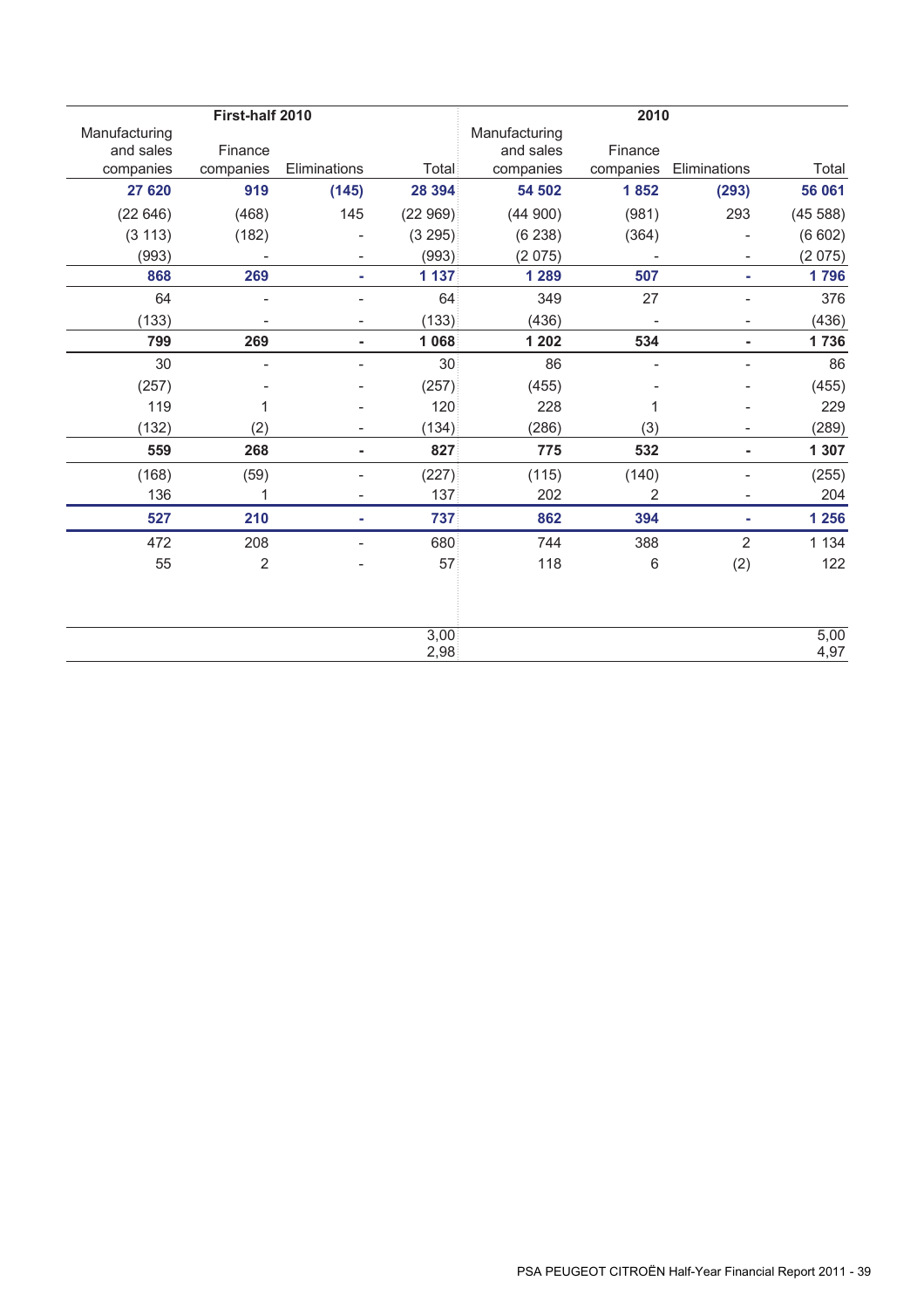# INTERIM CONSOLIDATED STATEMENTS OF **INCOME AND EXPENSES RECOGNISED DIRECTLY IN EQUITY**

|                                                                                                            |            | <b>First-half 2011</b>             |           |  |
|------------------------------------------------------------------------------------------------------------|------------|------------------------------------|-----------|--|
| (in millions of euros)                                                                                     | Before tax | Income tax<br>benefit<br>(expense) | After tax |  |
| Consolidated profit for the period                                                                         | 1 1 1 2    | (208)                              | 904       |  |
| Fair value adjustments to cash flow hedges                                                                 | (38)       | 15                                 | (23)      |  |
| - of which, reclassified to the income statement                                                           | (22)       | 8                                  | (14)      |  |
| - of which, recognised in equity during the period                                                         | (16)       | 7                                  | (9)       |  |
| Gains and losses from remeasurement at fair value of available-for-sale financial<br>assets                | 22         |                                    | 22        |  |
| - of which, reclassified to the income statement                                                           |            |                                    |           |  |
| - of which, recognised in equity during the period                                                         | 22         |                                    | 22        |  |
| Exchange differences on translating foreign operations                                                     | (140)      |                                    | (140)     |  |
| Income and expenses recognised directly in equity, net                                                     | (156)      | 15                                 | (141)     |  |
| - of which, companies at equity                                                                            | (45)       |                                    | (45)      |  |
| Total recognised income and expenses, net                                                                  | 956        | (193)                              | 763       |  |
| - of which, attributable to equity holders of the parent<br>- of which, attributable to minority interests |            |                                    | 679<br>84 |  |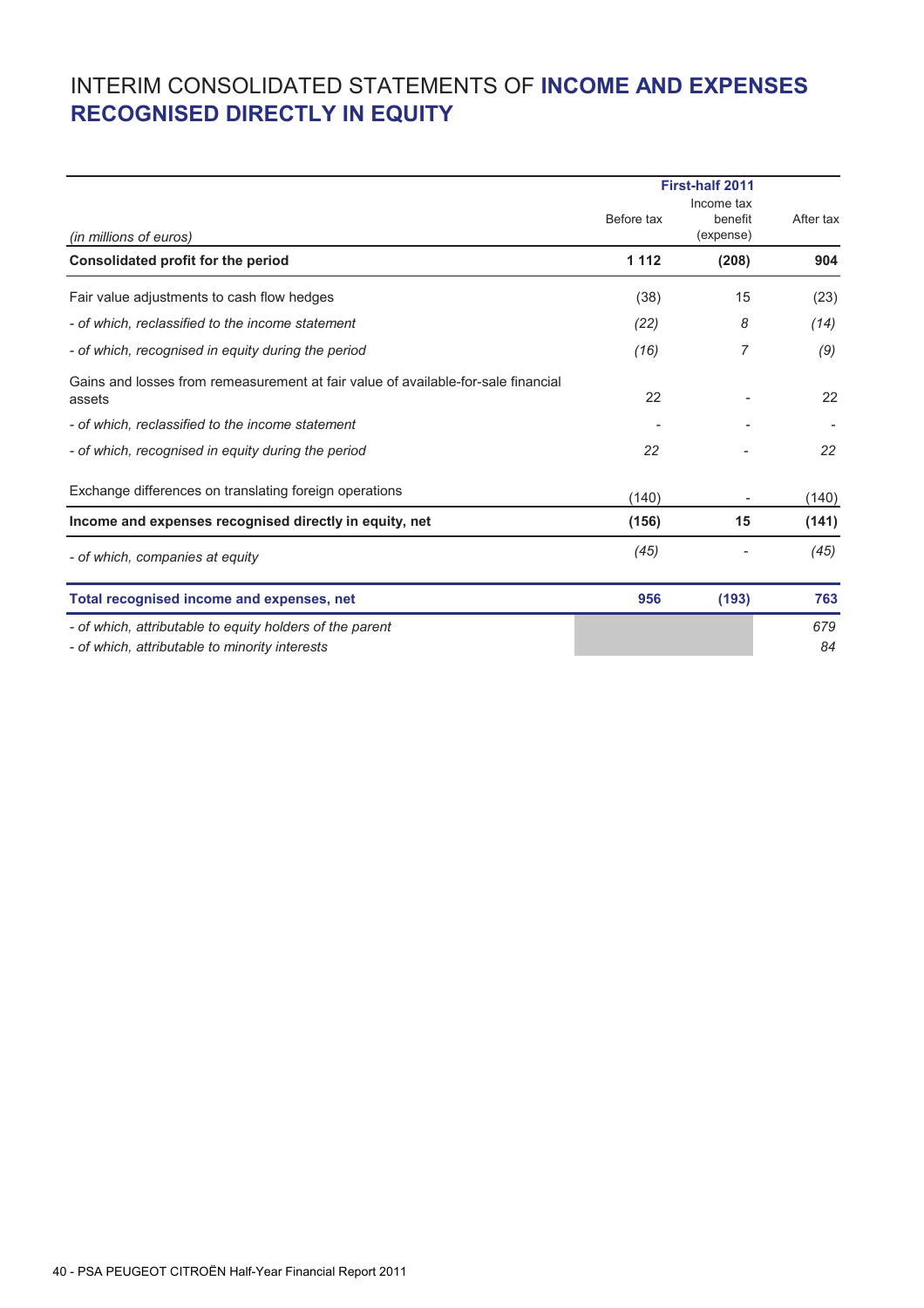|            | <b>First-half 2010</b>             |               | 2010       |                                    |                          |  |
|------------|------------------------------------|---------------|------------|------------------------------------|--------------------------|--|
| Before tax | Income tax<br>benefit<br>(expense) | After tax     | Before tax | Income tax<br>benefit<br>(expense) | After tax                |  |
| 964        | (227)                              | 737           | 1 5 1 1    | (255)                              | 1 2 5 6                  |  |
| (8)        | $\sqrt{2}$                         | (6)           | 49         | (17)                               | 32                       |  |
| (6)        | $\sqrt{2}$                         | (4)           | (40)       | 14                                 | (26)                     |  |
| (2)        | $\overline{\phantom{a}}$           | (2)           | 89         | (31)                               | 58                       |  |
| (46)       | 1                                  | (45)          | (35)       | $\mathbf 1$                        | (34)                     |  |
|            | $\qquad \qquad \blacksquare$       |               | ÷          |                                    | $\overline{\phantom{a}}$ |  |
| (46)       | 1                                  | (45)          | (35)       | 1                                  | (34)                     |  |
| 410        |                                    | 410           | 280        |                                    | 280                      |  |
| 356        | $\mathbf 3$                        | 359           | 294        | (16)                               | 278                      |  |
| 78         | ÷                                  | 78            | 38         | ÷                                  | 38                       |  |
| 1 3 2 0    | (224)                              | 1 0 96        | 1805       | (271)                              | 1 5 3 4                  |  |
|            |                                    | 1 0 0 5<br>91 |            |                                    | 1387<br>147              |  |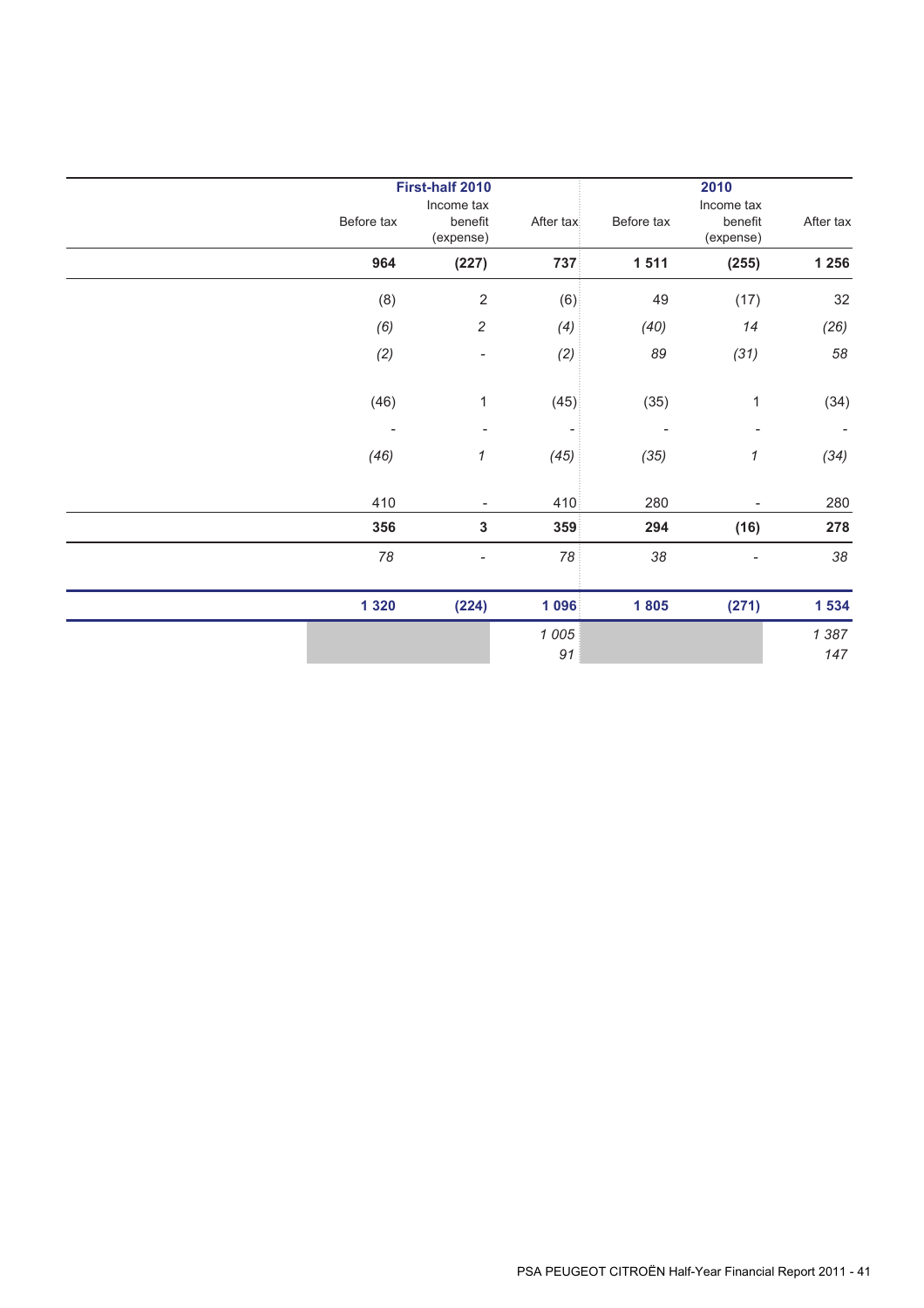# INTERIM CONSOLIDATED BALANCE SHEETS – **ASSETS**

|                                                       |                   | <b>30 June 2011</b> |              |         |
|-------------------------------------------------------|-------------------|---------------------|--------------|---------|
|                                                       | Manufacturing and | Finance             |              |         |
| (in millions of euros)                                | sales companies   | companies           | Eliminations | Total   |
| Goodwill                                              | 1468              | 77                  |              | 1 545   |
| Intangible assets                                     | 5 0 9 8           | 91                  |              | 5 1 8 9 |
| Property, plant and equipment                         | 14 0 56           | 16                  |              | 14 072  |
| Investments in companies at equity (Note 8)           | 980               | 52                  |              | 1 0 3 2 |
| Investments in non-consolidated companies             | 102               | $\overline{2}$      |              | 104     |
| Other non-current financial assets (Note 9)           | 986               | 201                 | (25)         | 1 1 6 2 |
| Other non-current assets (Note 10)                    | 370               |                     |              | 371     |
| Deferred tax assets                                   | 441               | 67                  |              | 508     |
| <b>Total non-current assets</b>                       | 23 501            | 507                 | (25)         | 23 983  |
| <b>Operating assets</b>                               |                   |                     |              |         |
| Loans and receivables - finance companies (Note 11)   |                   | 24 250              | (183)        | 24 067  |
| Short-term investments - finance companies            |                   | 826                 |              | 826     |
| Inventories (Note 12)                                 | 7082              |                     |              | 7 0 8 2 |
| Trade receivables - manufacturing and sales companies | 3 1 2 2           |                     | (255)        | 2867    |
| <b>Current taxes</b>                                  | 139               | 58                  | (47)         | 150     |
| Other receivables                                     | 2 1 2 6           | 935                 | (258)        | 2803    |
|                                                       | 12 4 69           | 26 069              | (743)        | 37 795  |
| <b>Current financial assets (Note 9)</b>              | 321               |                     |              | 321     |
| Cash and cash equivalents                             | 7 3 0 6           | 1581                | (309)        | 8578    |
| <b>Total current assets</b>                           | 20 096            | 27 650              | (1052)       | 46 694  |
| <b>Total assets</b>                                   | 43 597            | 28 157              | (1077)       | 70 677  |

# INTERIM CONSOLIDATED BALANCE SHEETS – **EQUITY AND LIABILITIES**

|                                                 | 30 June 2011      |           |              |         |  |
|-------------------------------------------------|-------------------|-----------|--------------|---------|--|
|                                                 | Manufacturing and | Finance   |              |         |  |
| (in millions of euros)                          | sales companies   | companies | Eliminations | Total   |  |
| <b>Equity</b>                                   |                   |           |              |         |  |
| Share capital                                   |                   |           |              | 234     |  |
| <b>Treasury stock</b>                           |                   |           |              | (303)   |  |
| Retained earnings and other accumulated equity, |                   |           |              |         |  |
| excluding minority interests                    |                   |           |              | 14 336  |  |
| Minority interests                              |                   |           |              | 538     |  |
| <b>Total equity</b>                             |                   |           |              | 14 805  |  |
| Non-current financial liabilities (Note 15)     | 6784              |           |              | 6784    |  |
| Other non-current liabilities                   | 3 1 1 1           |           |              | 3 1 1 1 |  |
| Non-current provisions (Note 14)                | 694               | 22        |              | 716     |  |
| Deferred tax liabilities                        | 472               | 378       |              | 850     |  |
| <b>Total non-current liabilities</b>            | 11 061            | 400       | ٠            | 11 461  |  |
| <b>Operating liabilities</b>                    |                   |           |              |         |  |
| Financing liabilities (Note 16)                 |                   | 22 8 95   | (343)        | 22 552  |  |
| Current provisions (Note 14)                    | 2 3 2 2           | 50        |              | 2 3 7 2 |  |
| Trade payables                                  | 10 947            |           | (10)         | 10 937  |  |
| <b>Current taxes</b>                            | 158               | 82        | (47)         | 193     |  |
| Other payables                                  | 4 3 5 1           | 1 2 0 8   | (504)        | 5 0 5 5 |  |
|                                                 | 17 778            | 24 235    | (904)        | 41 109  |  |
| <b>Current financial liabilities (Note 15)</b>  | 3475              |           | (173)        | 3 3 0 2 |  |
| <b>Total current liabilities</b>                | 21 253            | 24 235    | (1 077)      | 44 411  |  |
| <b>Total equity and liabilities</b>             |                   |           |              | 70 677  |  |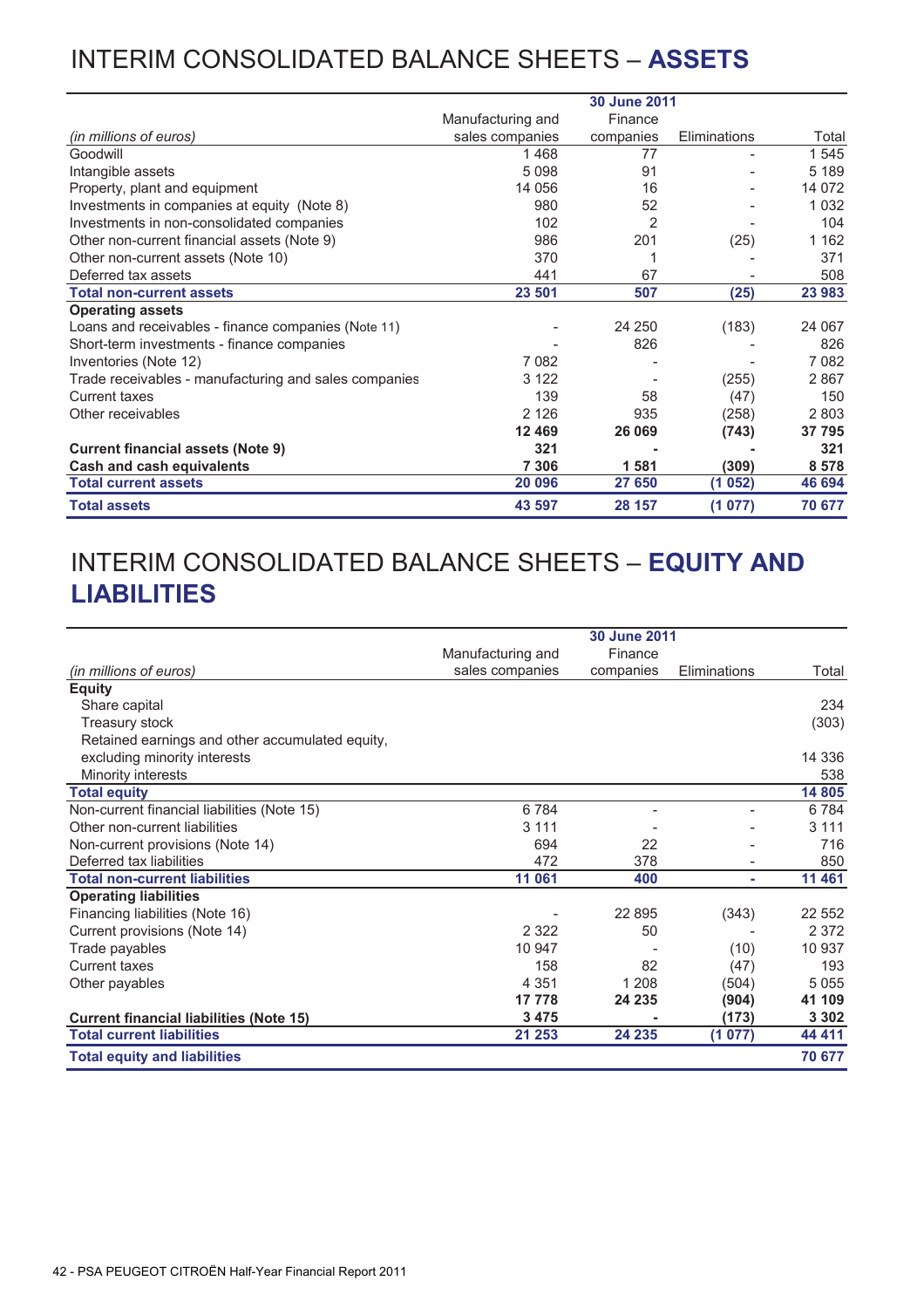|                                                       | 31 December 2010  |                |              |         |  |
|-------------------------------------------------------|-------------------|----------------|--------------|---------|--|
|                                                       | Manufacturing and | Finance        |              |         |  |
| (in millions of euros)                                | sales companies   | companies      | Eliminations | Total   |  |
| Goodwill                                              | 1428              | 77             |              | 1 505   |  |
| Intangible assets                                     | 4 8 5 4           | 92             |              | 4 9 4 6 |  |
| Property, plant and equipment                         | 13714             | 14             |              | 13728   |  |
| Investments in companies at equity (Note 8)           | 1 0 0 2           | 54             |              | 1 0 5 6 |  |
| Investments in non-consolidated companies             | 100               | $\overline{2}$ |              | 102     |  |
| Other non-current financial assets (Note 9)           | 796               | 157            | (25)         | 928     |  |
| Other non-current assets (Note 10)                    | 333               |                |              | 334     |  |
| Deferred tax assets                                   | 419               | 63             |              | 482     |  |
| <b>Total non-current assets</b>                       | 22 646            | 460            | (25)         | 23 081  |  |
| <b>Operating assets</b>                               |                   |                |              |         |  |
| Loans and receivables - finance companies (Note 11)   |                   | 23 4 91        | (153)        | 23 338  |  |
| Short-term investments - finance companies            |                   | 707            |              | 707     |  |
| Inventories (Note 12)                                 | 5947              |                |              | 5947    |  |
| Trade receivables - manufacturing and sales companies | 2051              |                | (175)        | 1876    |  |
| Current taxes                                         | 169               | 27             | (4)          | 192     |  |
| Other receivables                                     | 1959              | 748            | (130)        | 2577    |  |
|                                                       | 10 126            | 24 973         | (462)        | 34 637  |  |
| <b>Current financial assets (Note 9)</b>              | 306               |                |              | 306     |  |
| Cash and cash equivalents                             | 9 2 7 8           | 1 3 1 6        | (127)        | 10 467  |  |
| <b>Total current assets</b>                           | 19710             | 26 289         | (589)        | 45 410  |  |
| <b>Total assets</b>                                   | 42 3 5 6          | 26 749         | (614)        | 68 491  |  |

|                                                 |                   | 31 December 2010 |              |         |  |
|-------------------------------------------------|-------------------|------------------|--------------|---------|--|
|                                                 | Manufacturing and | Finance          |              |         |  |
| (in millions of euros)                          | sales companies   | companies        | Eliminations | Total   |  |
| <b>Equity</b>                                   |                   |                  |              |         |  |
| Share capital                                   |                   |                  |              | 234     |  |
| <b>Treasury stock</b>                           |                   |                  |              | (303)   |  |
| Retained earnings and other accumulated equity, |                   |                  |              |         |  |
| excluding minority interests                    |                   |                  |              | 13897   |  |
| Minority interests                              |                   |                  |              | 475     |  |
| <b>Total equity</b>                             |                   |                  |              | 14 303  |  |
| Non-current financial liabilities (Note 15)     | 8 2 5 9           |                  |              | 8 2 5 9 |  |
| Other non-current liabilities                   | 2772              |                  |              | 2772    |  |
| Non-current provisions (Note 14)                | 704               | 23               |              | 727     |  |
| Deferred tax liabilities                        | 490               | 389              |              | 879     |  |
| <b>Total non-current liabilities</b>            | 12 2 2 5          | 412              | ٠            | 12 637  |  |
| <b>Operating liabilities</b>                    |                   |                  |              |         |  |
| Financing liabilities (Note 16)                 |                   | 21 704           | (152)        | 21 552  |  |
| Current provisions (Note 14)                    | 2418              | 46               |              | 2464    |  |
| Trade payables                                  | 9571              |                  | (10)         | 9561    |  |
| Current taxes                                   | 59                | 61               | (3)          | 117     |  |
| Other payables                                  | 3937              | 1 0 1 2          | (305)        | 4644    |  |
|                                                 | 15985             | 22823            | (470)        | 38 338  |  |
| <b>Current financial liabilities (Note 15)</b>  | 3 3 5 7           |                  | (144)        | 3 2 1 3 |  |
| <b>Total current liabilities</b>                | 19 342            | 22 8 23          | (614)        | 41 551  |  |
| <b>Total equity and liabilities</b>             |                   |                  |              | 68 491  |  |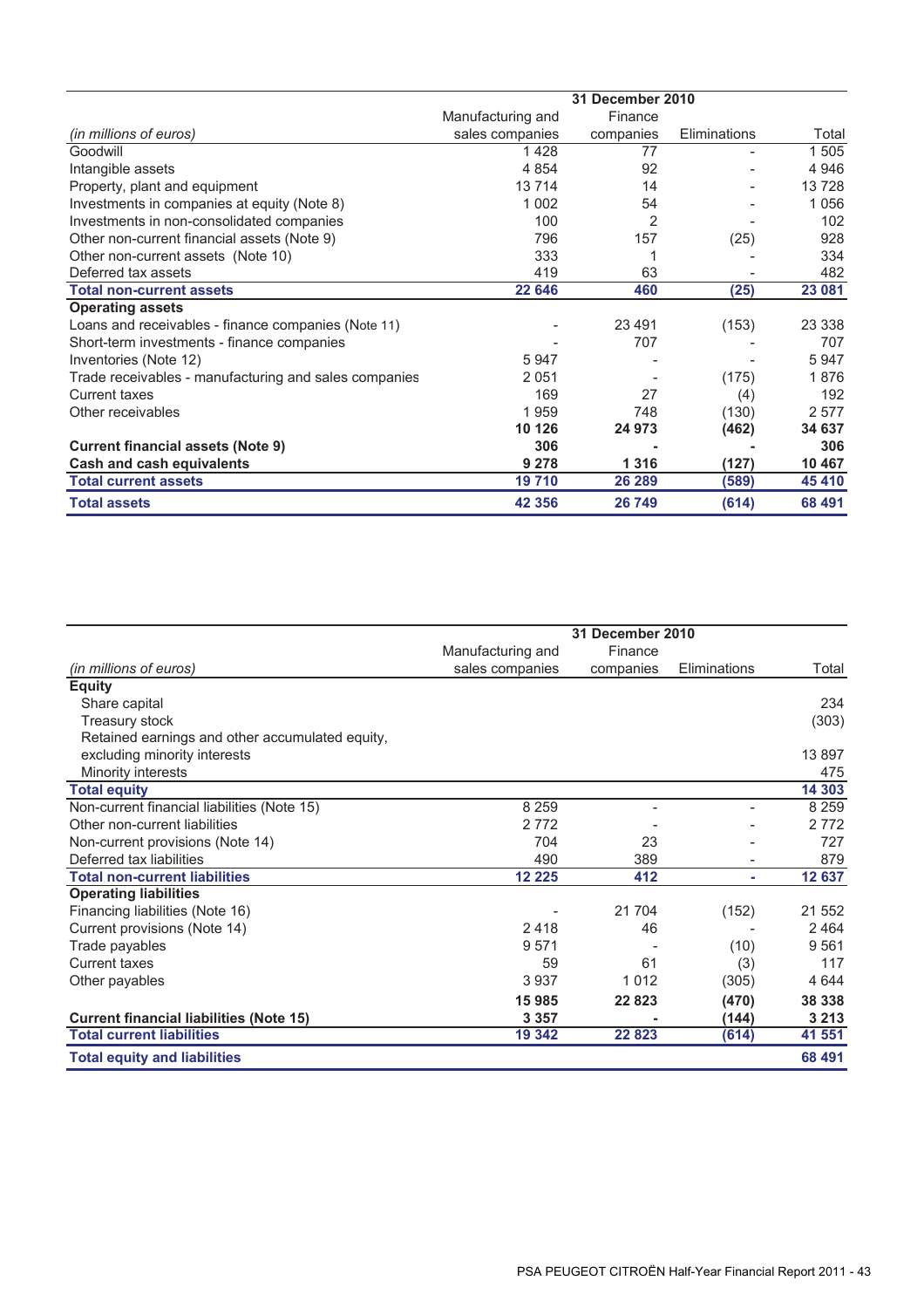# INTERIM CONSOLIDATED **STATEMENTS OF CASH FLOWS**

|                                                                     | First-half 2011                      |                          |                          |                |
|---------------------------------------------------------------------|--------------------------------------|--------------------------|--------------------------|----------------|
|                                                                     |                                      |                          |                          |                |
| (in millions of euros)                                              | Manufacturing and<br>sales companies | Finance<br>companies     |                          | Total          |
| Consolidated profit for the period                                  | 725                                  | 179                      | Eliminations             | 904            |
|                                                                     |                                      |                          |                          |                |
| Adjustments for:                                                    |                                      |                          |                          |                |
| - Depreciation, amortisation and impairment                         | 1497                                 | 8                        |                          | 1 505          |
| - Provisions                                                        | (82)                                 | 5                        |                          | (77)           |
| - Changes in deferred tax                                           | (38)                                 | (20)                     |                          | (58)           |
| - (Gains) losses on disposals and other                             | 11                                   |                          |                          | 11             |
| Share in net (earnings) losses of companies at equity,              |                                      |                          |                          |                |
| net of dividends received                                           | (16)                                 | (1)                      |                          | (17)           |
| Revaluation adjustments taken to equity and hedges of               |                                      |                          |                          |                |
| debt                                                                | (89)                                 |                          |                          | (89)           |
| Change in carrying amount of leased vehicles                        | (88)                                 |                          |                          | (88)           |
| <b>Funds from operations</b>                                        |                                      |                          |                          |                |
|                                                                     | 1920                                 | 171                      |                          | 2 0 9 1        |
| Changes in working capital (Note 17)                                | (412)                                | 109                      | (153)                    | (456)          |
| Net cash from operating activities                                  | 1508                                 | 280                      | (153)                    | 1635           |
| Proceeds from disposals of shares in consolidated                   |                                      |                          |                          |                |
| companies                                                           |                                      |                          |                          |                |
| Proceeds from disposals of investments in non-                      |                                      |                          |                          |                |
| consolidated companies                                              |                                      |                          |                          |                |
| Acquisitions of shares in consolidated companies                    | (55)                                 |                          |                          | (55)           |
| Investments in non-consolidated companies                           | (31)                                 |                          |                          | (31)           |
| Proceeds from disposals of property, plant and                      |                                      |                          |                          |                |
| equipment                                                           | 37                                   | 3                        |                          | 40             |
| Proceeds from disposals of intangible assets                        | 2                                    |                          |                          | $\overline{2}$ |
| Investments in property, plant and equipment                        | (952)                                | (7)                      |                          | (959)          |
| Investments in intangible assets                                    | (663)                                | (6)                      |                          | (669)          |
| Change in amounts payable on fixed assets                           | 22                                   |                          |                          | 22             |
| Other                                                               | (46)                                 | $\overline{\phantom{a}}$ | $\overline{\phantom{a}}$ | (46)           |
| Net cash from (used in) investing activities                        | (1686)                               | (10)                     | ÷                        | (1696)         |
| Dividends paid:                                                     |                                      |                          |                          |                |
| - To Peugeot S.A. shareholders                                      | (250)                                |                          |                          | (250)          |
| - Intragroup                                                        |                                      |                          |                          |                |
| - To minority shareholders of subsidiaries                          | (24)                                 |                          |                          | (24)           |
| (Purchases) sales of treasury stock                                 |                                      |                          |                          |                |
| Changes in other financial assets and liabilities (Note17)          | (1500)                               |                          | (29)                     | (1529)         |
| Other                                                               |                                      |                          |                          |                |
| Net cash from (used in) financing activities                        | (1774)                               | ۰                        | (29)                     | (1803)         |
| Effect of changes in exchange rates                                 | (56)                                 | (5)                      |                          | (61)           |
| Net increase (decrease) in cash and cash                            | (2 008)                              | 265                      | (182)                    | (1925)         |
| equivalents<br>Net cash and cash equivalents at beginning of period | 9253                                 | 1 3 1 6                  | (127)                    | 10 442         |
| Net cash and cash equivalents at end of period                      |                                      |                          |                          |                |
| (Note 17)                                                           | 7 2 4 5                              | 1581                     | (309)                    | 8 5 1 7        |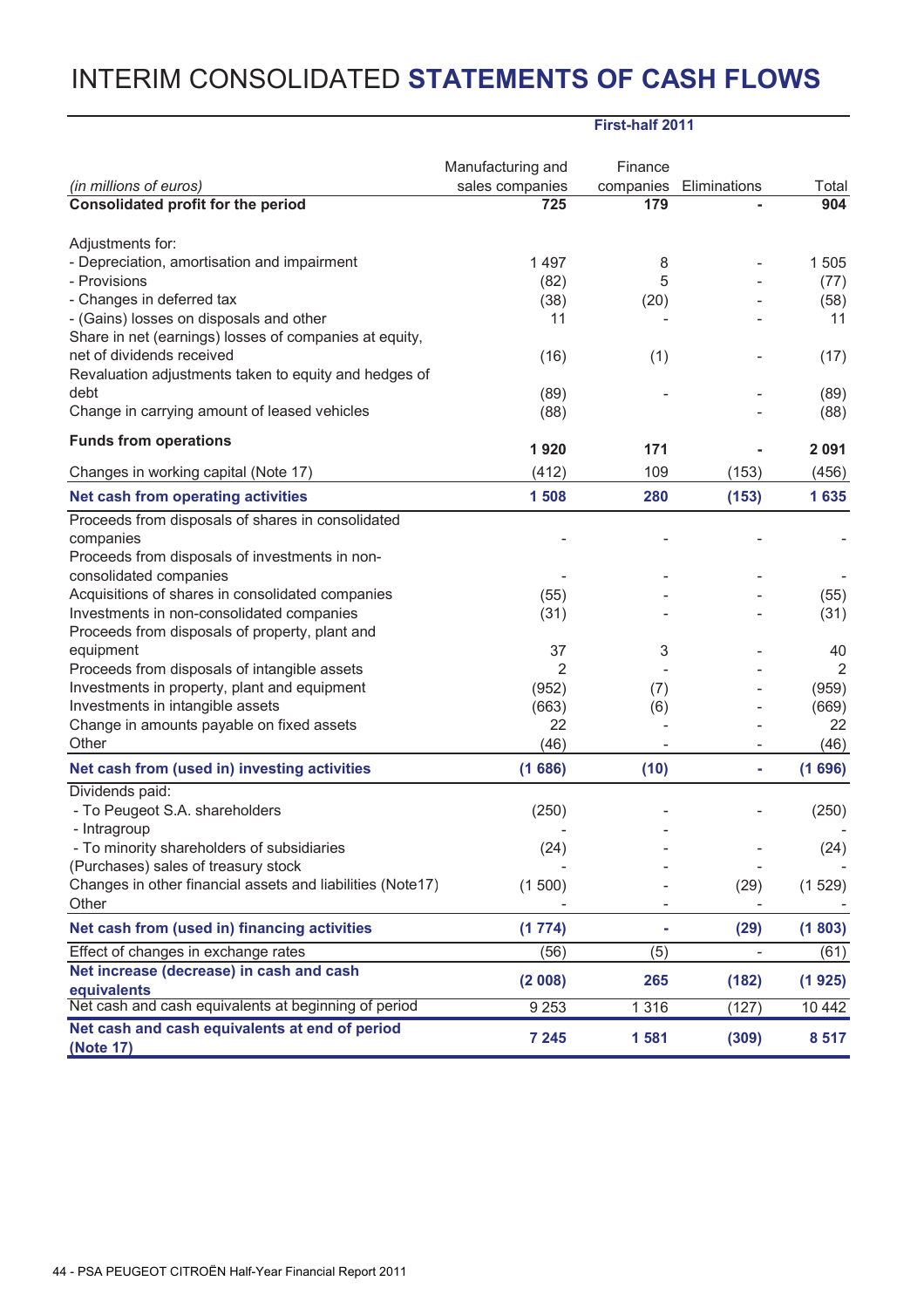|                            | 2010                       |                          |                  |                            |                          |                          |                           |
|----------------------------|----------------------------|--------------------------|------------------|----------------------------|--------------------------|--------------------------|---------------------------|
| Manufacturing<br>and sales | First-half 2010<br>Finance |                          |                  | Manufacturing<br>and sales | Finance                  |                          |                           |
| companies                  |                            | companies Eliminations   | Total            | companies                  |                          | companies Eliminations   | <b>Total</b>              |
| 527                        | 210                        |                          | 737              | 862                        | 394                      |                          | 1 2 5 6                   |
|                            |                            |                          |                  |                            |                          |                          |                           |
| 1517                       | $\overline{7}$             |                          | 1 5 24           | 2 9 5 0                    | 16                       |                          | 2 9 6 6                   |
| (105)                      | 5                          |                          | (100)            | (410)                      | 12                       |                          | (398)                     |
| 20                         | (30)                       |                          | (10)             | 23                         | (47)                     |                          | (24)                      |
| 25                         |                            |                          | 25               | (12)                       | (23)                     |                          | (35)                      |
| (121)                      | (1)                        | $\overline{\phantom{a}}$ | (122)            | (172)                      | (2)                      |                          | (174)                     |
| 18                         | $\overline{\phantom{a}}$   |                          | 18               | 70                         |                          |                          | 70                        |
| (110)                      |                            |                          | (110)            | (54)                       |                          |                          | (54)                      |
| 1771                       | 191                        | $\blacksquare$           | 1962             | 3 2 5 7                    | 350                      |                          | 3 607                     |
| (229)                      | (46)                       | 40                       | (235)            | 517                        | (196)                    | 117                      | 438                       |
| 1 542                      | 145                        | 40                       | 1727             | 3774                       | 154                      | 117                      | 4 0 4 5                   |
|                            |                            |                          |                  | $\mathbf 1$                |                          |                          | $\mathbf{1}$              |
| 30                         |                            |                          | 30               | 30                         |                          |                          | 30                        |
| (17)                       | (39)                       |                          | (56)             | (57)                       | (39)                     | 3                        | (93)                      |
| (11)                       | $\overline{a}$             | $\overline{\phantom{m}}$ | (11)             | (50)                       |                          | $\overline{\phantom{0}}$ | (50)                      |
| 25                         | 5                          |                          | 30               | 112                        | 57                       |                          | 169                       |
|                            |                            |                          |                  | 5                          |                          |                          | 5                         |
| (695)                      | (8)                        |                          | (703)            | (1672)                     | (16)                     |                          | $- (1688)$                |
| (589)                      | (4)                        |                          | (593)            | (1193)                     | (8)                      | $-$                      | (1201)                    |
| 48                         | $\qquad \qquad -$          |                          | 48               | (4)                        | $\overline{\phantom{a}}$ |                          | (4)                       |
| 8<br>(1 201)               | $\,6$<br>(40)              |                          | 14<br>$- (1241)$ | 24<br>(2804)               | 5<br>(1)                 |                          | 29<br>3(2802)             |
|                            |                            |                          |                  |                            |                          |                          |                           |
|                            |                            |                          |                  |                            |                          |                          |                           |
| 140                        | (140)                      |                          | - 8              | 140                        | (140)                    |                          | $\overline{\phantom{a}}$  |
| (5)                        |                            |                          | (5)              | (6)<br>$\sim$ $-$          |                          |                          | (6)                       |
| 603                        |                            | (127)                    | 476              | 237                        |                          | (129)                    | 108                       |
| 4                          |                            |                          | $\overline{4}$   | $\overline{4}$             | 3                        | (3)                      | $\overline{\phantom{0}4}$ |
| 742                        | (140)                      | (127)                    | 475              | 375                        | (137)                    | (132)                    | 106                       |
| 141                        | 29                         | $\sim$ $-$               | 170              | 91                         | 11                       | $\sim$ $-$               | 102                       |
| 1 2 2 4                    | (6)                        | (87)                     | 1 1 3 1          | 1 4 3 6                    | 27                       | (12)                     | 1 4 5 1                   |
| 7817                       | 1 2 8 9                    | (115)                    | 8 9 9 1          | 7817                       | 1 2 8 9                  | (115)                    | 8 9 9 1                   |
| 9 0 4 1                    | 1 2 8 3                    |                          | $(202)$ 10 122   | 9 2 5 3                    | 1 3 1 6                  |                          | $(127)$ 10 442            |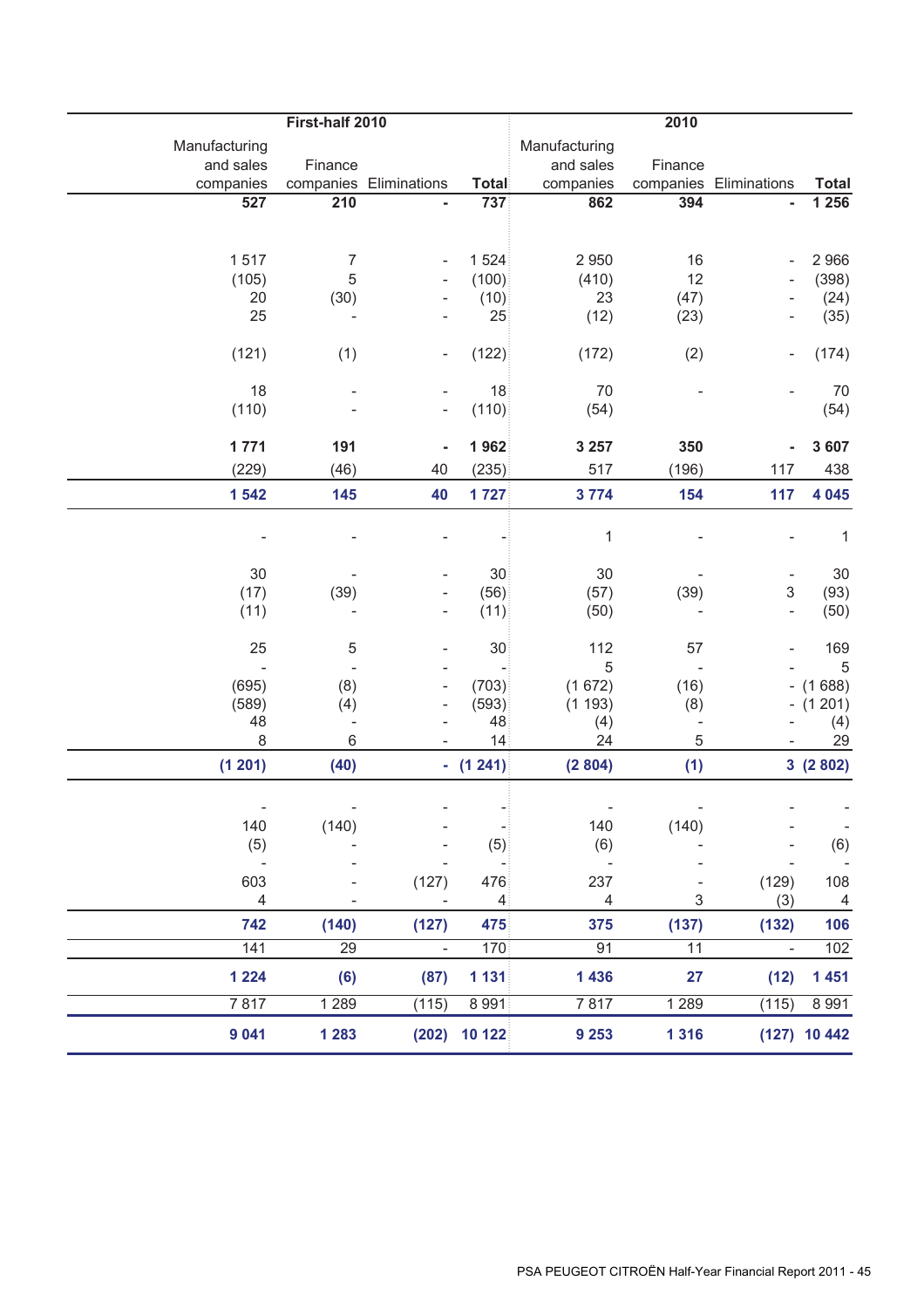# INTERIM CONSOLIDATED **STATEMENT OF CHANGES IN EQUITY**

|                                                                                         |         |                |                                                         |        | Revaluations - excluding minority<br>interests                   |         | Equity                                                |                       |                     |
|-----------------------------------------------------------------------------------------|---------|----------------|---------------------------------------------------------|--------|------------------------------------------------------------------|---------|-------------------------------------------------------|-----------------------|---------------------|
| (in millions of euros)                                                                  | capital | Share Treasury | Retained<br>earnings<br>excluding<br>stock revaluations | hedges | Available-for-<br>Cash flow sale financial Translation<br>assets | reserve | attributable<br>to equity<br>holders of<br>the parent | Minority<br>interests | <b>Total equity</b> |
| At 31 December 2009                                                                     | 234     | (303)          | 12 236                                                  | 12     | 134                                                              | (1)     | 12 3 12                                               | 135                   | 12 447              |
| Income and expenses recognised<br>directly in equity for the period                     |         |                | 680                                                     | (4)    | (45)                                                             | 374     | 1 0 0 5                                               | 91                    | 1 0 9 6             |
| Measurement of stock options and<br>performance shares<br>Effect of changes in scope of |         |                | 4                                                       |        |                                                                  |         | 4                                                     |                       | $\overline{4}$      |
| consolidation and other<br>Purchases and sales of treasury                              |         |                | 114                                                     |        |                                                                  |         | 114                                                   | 189                   | 303                 |
| stock<br>Conversion option embedded in<br>convertible bonds                             |         |                |                                                         |        |                                                                  |         |                                                       |                       |                     |
| Dividends paid                                                                          |         |                |                                                         |        |                                                                  |         |                                                       | (5)                   | (5)                 |
| <b>At 30 June 2010</b>                                                                  | 234     | (303)          | 13 0 34                                                 | 8      | 89                                                               | 373     | 13 435                                                | 410                   | 13845               |
| Income and expenses recognised<br>directly in equity for the period                     |         |                | 454                                                     | 36     | 11                                                               | (119)   | 382                                                   | 56                    | 438                 |
| Measurement of stock options and<br>performance shares<br>Effect of changes in scope of |         |                | 5                                                       |        |                                                                  |         | 5                                                     | 2                     | $\overline{7}$      |
| consolidation and other<br>Purchases and sales of treasury                              |         |                | 6                                                       |        |                                                                  |         | 6                                                     |                       | 14                  |
| stock<br>Conversion option embedded in<br>convertible bonds                             |         |                |                                                         |        |                                                                  |         |                                                       |                       |                     |
| Dividends paid                                                                          |         |                |                                                         |        |                                                                  |         |                                                       | (1)                   | (1)                 |
| At 31 December 2010                                                                     | 234     | (303)          | 13 499                                                  | 44     | 100                                                              | 254     | 13 8 28                                               | 475                   | 14 303              |
| Income and expenses recognised<br>directly in equity for the period                     |         |                | 806                                                     | (26)   | 22                                                               | (123)   | 679                                                   | 84                    | 763                 |
| Measurement of stock options and<br>performance shares<br>Effect of changes in scope of |         |                | 6                                                       |        |                                                                  |         | 6                                                     | $\overline{2}$        | 8                   |
| consolidation and other<br>Purchases and sales of treasury                              |         |                | 4                                                       |        |                                                                  |         |                                                       | 16                    | 20                  |
| stock<br>Conversion option embedded in                                                  |         |                |                                                         |        |                                                                  |         |                                                       |                       |                     |
| convertible bonds                                                                       |         |                |                                                         |        |                                                                  |         |                                                       |                       |                     |
| Dividends paid (1)                                                                      |         |                | (250)                                                   |        |                                                                  |         | (250)                                                 | (39)                  | (289)               |
| <b>At 30 June 2011</b>                                                                  | 234     | (303)          | 14 065                                                  | 18     | 122                                                              | 131     | 14 267                                                | 538                   | 14 805              |
|                                                                                         |         |                |                                                         |        |                                                                  |         |                                                       |                       |                     |

*(1) The Annual General Meeting on 31 May 2011 approved the payment of a dividend of €1.10 per share (€ 250 million). The dividend was paid to shareholders on 7 June 2011.*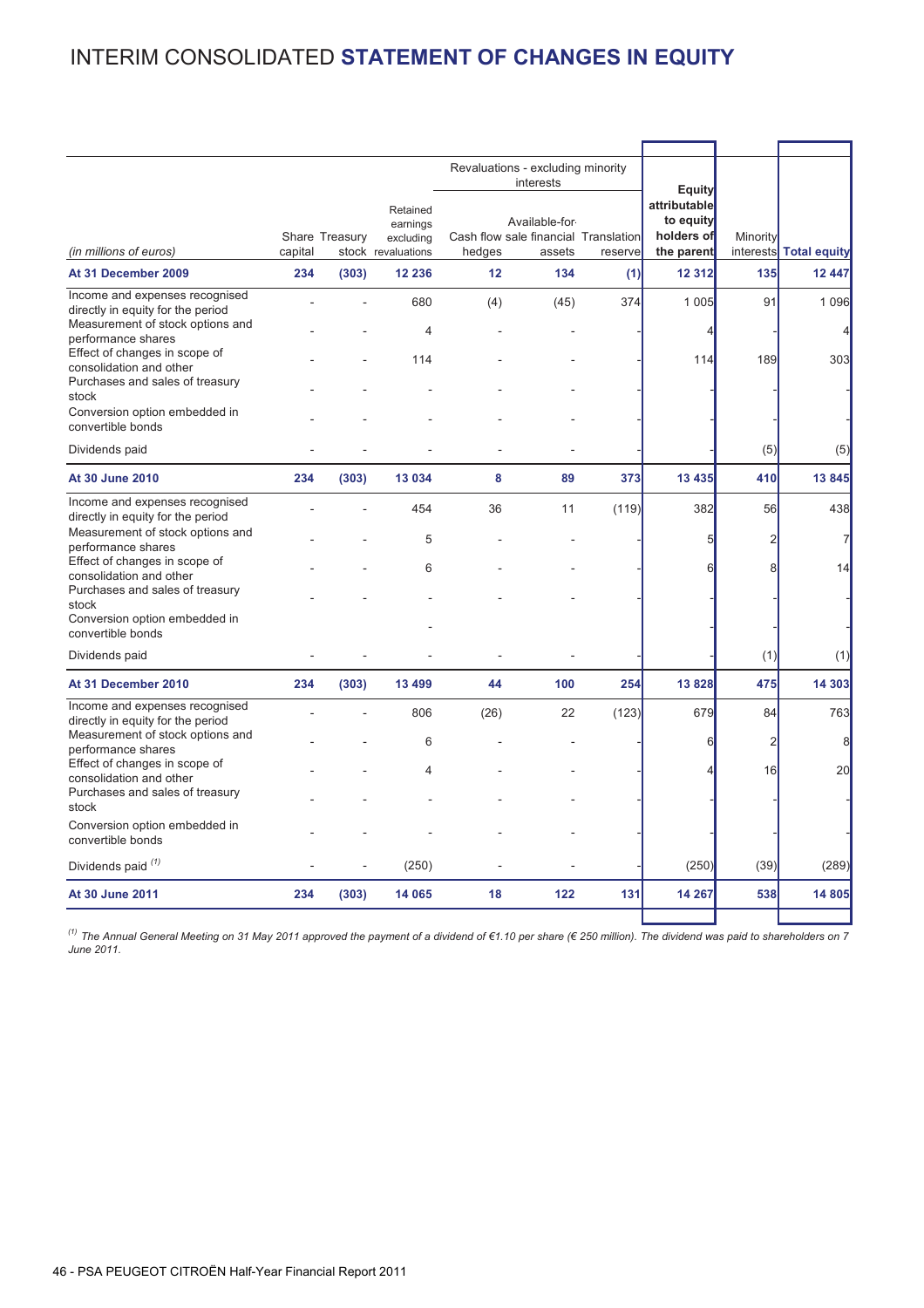## **Six months ended 30 June 2011** NOTES TO THE **INTERIM CONSOLIDATED FINANCIAL STATEMENTS**

| <b>General Information</b>     | Note 1 - Accounting policies $\ldots \ldots \ldots \ldots \ldots \ldots \ldots \ldots \ldots \ldots \ldots \ldots$                                                                                                                                               | 48<br>48<br>49             |
|--------------------------------|------------------------------------------------------------------------------------------------------------------------------------------------------------------------------------------------------------------------------------------------------------------|----------------------------|
| <b>Statements of Income</b>    | Note 4 - Research and development expenses<br>Note 5 - Non-recurring operating income and expenses                                                                                                                                                               | 50<br>51<br>52<br>52       |
| <b>Balance Sheets - Assets</b> | Note 9 - Current and non-current financial assets<br>Note 11 - Loans and receivables - Finance companies.                                                                                                                                                        | 53<br>54<br>55<br>55<br>55 |
| <b>Liabilities</b>             | Balance Sheets - Equity and Note 13 - Share capital and share buyback programs<br>Note 14 - Current and non-current provisions<br>Note 15 - Current and non-current financial liabilities - Manufacturing<br>Note 16 - Financing liabilities - Finance companies | 56<br>56<br>57<br>57       |
| <b>Additional information</b>  | Note 17 - Notes to the Consolidated Statements of Cash Flows<br>Note 18 - Net financial position of manufacturing and sales companies<br>Note 20 - Off-balance sheet commitments and contingent liabilities                                                      | 58<br>59<br>59<br>59<br>59 |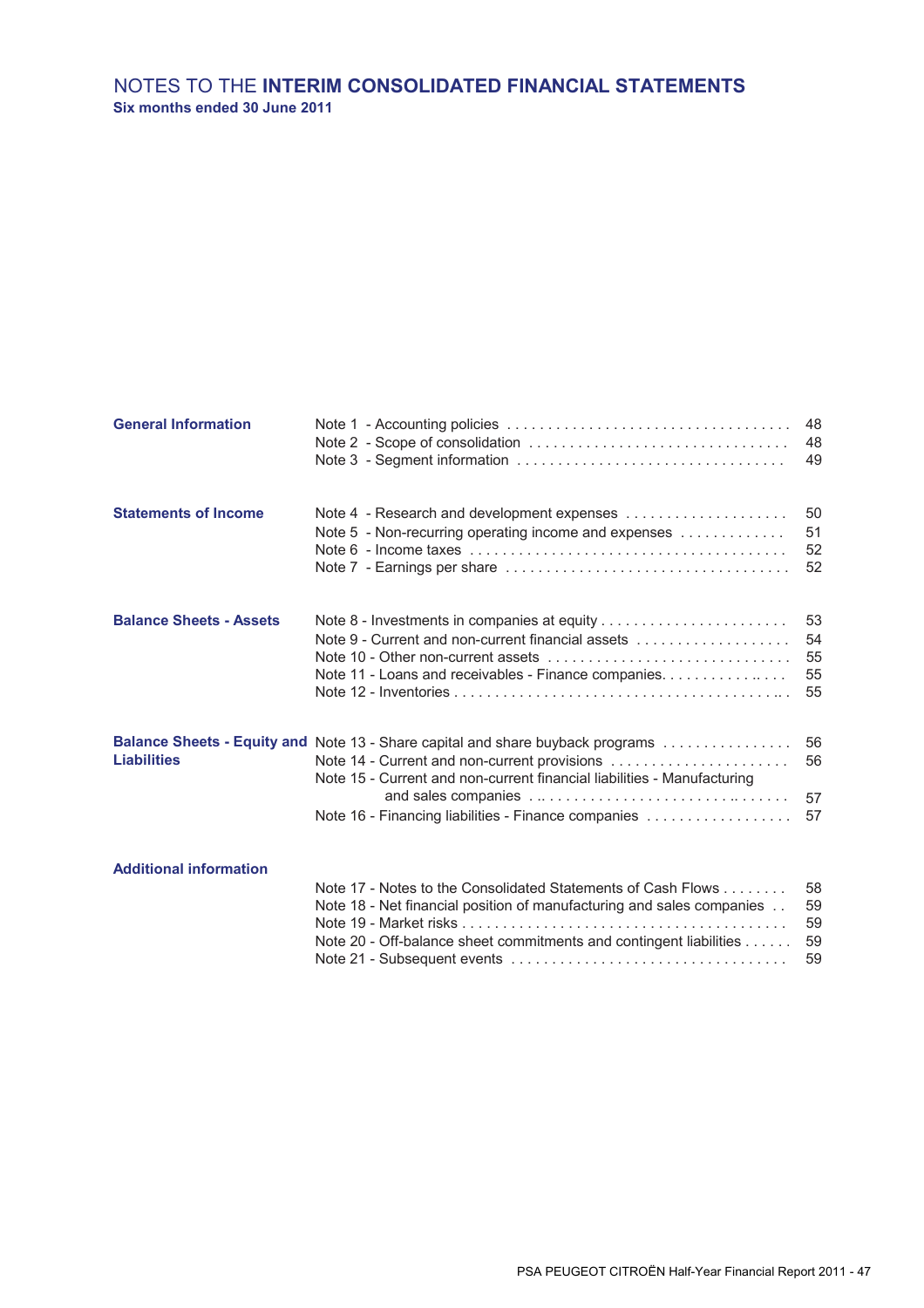#### **Preliminary note**

The interim consolidated financial statements for the six months ended 30 June 2011 and related notes were approved by the Managing Board of Peugeot S.A. on 22 July 2011.

## **NOTE 1 - ACCOUNTING POLICIES** \_\_\_\_\_\_\_\_\_\_\_\_\_\_\_\_\_\_\_\_\_\_\_\_\_\_\_\_\_\_\_\_\_\_\_\_\_\_\_\_\_\_\_\_\_\_\_\_\_\_\_\_\_\_\_\_\_\_\_\_\_\_\_\_\_\_\_

The interim consolidated financial statements for the six months ended 30 June 2011 have been prepared in accordance with IAS 34 – Interim Financial Reporting, which provides for the presentation of a selected number of explanatory notes. These condensed interim consolidated financial statements should be read in conjunction with the 2010 consolidated financial statements.

The interim consolidated financial statements for the six months ended 30 June 2011 have been prepared using the same accounting policies as those used to prepare the consolidated financial statements for the year ended 31 December 2010. The Group's consolidated financial statements for the year ended 31 December 2010 were prepared in accordance with International Financial Reporting Standards (IFRS) adopted for use in the European Union.

All the IFRSs, IASs and related interpretations published by the IASB that are applicable in financial periods beginning on and after 1 January 2011 have been adopted and are applicable in the European Union, except for IAS 39, which has only been partially adopted by the European Union. The unadopted text has no impact on the financial statements of the PSA Peugeot Citroën Group.

Consequently, the consolidated financial statements have been prepared in accordance with the applicable standards and interpretations published by the IASB.

The 2010 Annual Improvements to IFRSs were adopted by the European Union during the first half of 2011 and are applicable for the first time by the PSA Peugeot Citroën Group from 1 January 2011. The changes resulting from these 2010 Annual Improvements have no material impact on the consolidated financial statements.

The Group is not concerned by the other standards, revised standards or interpretations adopted by the European Union and applicable from 1 January 2011.

No standards were adopted by the European Union during first-half 2011 that would be applicable by the Group in 2012 and subsequent years.

## **NOTE 2 - SCOPE OF CONSOLIDATION** \_\_\_\_\_\_\_\_\_\_\_\_\_\_\_\_\_\_\_\_\_\_\_\_\_\_\_\_\_\_\_\_\_\_\_\_\_\_\_\_\_\_\_\_\_\_\_\_\_\_\_\_\_\_\_\_\_\_\_\_

Changes in the number of consolidated companies in first-half 2011 were as follows:

|                                                           | <b>First-half 2011</b> |
|-----------------------------------------------------------|------------------------|
| Consolidated companies at 1 January 2011                  | 418                    |
| Newly-consolidated companies:                             | 18                     |
| - Automotive companies                                    | 3                      |
| - Automotive equipment companies                          | 5                      |
| - Transportation and logistics companies                  | 10                     |
| - Finance and insurance companies                         |                        |
| Companies sold or removed from the scope of consolidation |                        |
| Merged companies and other                                |                        |
| <b>Consolidated companies at 30 June 2011</b>             | 435                    |
|                                                           |                        |

Most of the newly consolidated companies are members of the Mercurio Group.

### **Acquisition of the Mercurio Group by Gefco**

On 17 May 2011, Gefco completed the acquisition of a 70% stake in the Mercurio Group, after obtaining anti-trust approval. The acquisition will enable Gefco to continue to diversify its customer base and step up expansion in the downstream automotive supply chain and the global marketplace. In addition, the synergies between the two groups will help to make Gefco's European network more competitive.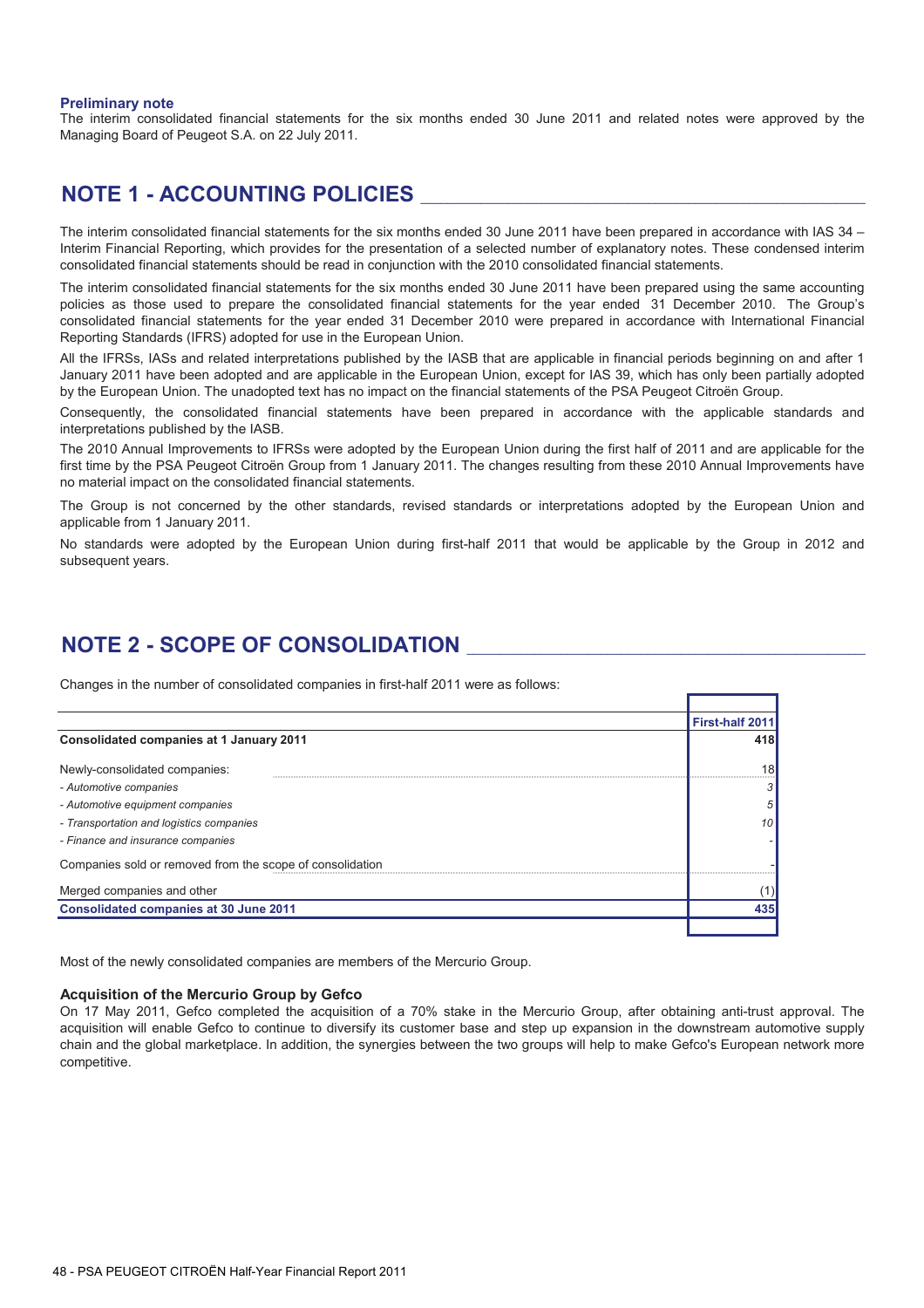The initial acquisition cost of €36 million, excluding acquisition-related costs recorded as an expense, has been allocated to the identifiable assets acquired and liabilities assumed after the following main fair value adjustments:

- Recognition as intangible assets of contractual customer relationships and the Mercurio brand for a total of €42 million.

- Fair value adjustments to the vehicle fleet for €4 million.

The fair values of all of these assets were determined by an independent expert.

- Recognition of corresponding deferred tax liabilities of €15 million.

After taking into account minority interests at full fair value, goodwill determined by the full goodwill method amounts to €45 million. This mainly corresponds to the value of future contracts at the acquisition date, human capital and the contract with Gefco.

The provisional amounts recorded for identifiable assets and liabilities and for goodwill may be adjusted during the one-year measurement period that began on 17 May 2011.

The acquisition-related costs have been recorded as an expense for the period and are not material.

The Mercurio companies' contribution to PSA Peugeot Citroën's first-half 2011 revenue amounted to €46 million. Their contribution to recurring operating income was not material.

Other changes in the scope of consolidation in first-half 2011 did not have a material impact on the consolidated financial statements, either individually or in the aggregate.

## **NOTE 3 - SEGMENT INFORMATION** \_\_\_\_\_\_\_\_\_\_\_\_\_\_\_\_\_\_\_\_\_\_\_\_\_\_\_\_\_\_\_\_\_\_\_\_\_\_\_\_\_\_\_\_\_\_\_\_\_\_\_\_\_\_\_\_\_

In accordance with IFRS 8 - Operating Segments, segment information is presented in line with the indicators used internally by management to measure the performance of the Group's different business segments. The Group's main performance indicator is recurring operating income.

The Group's business segments are defined in the notes to the 2010 consolidated financial statements.

The Group began writing insurance at the beginning of 2009. This business is not yet material and is therefore included within the "Finance Companies" segment.

|                                       |                   |                   |                       |                |              | <b>Eliminations</b> |              |
|---------------------------------------|-------------------|-------------------|-----------------------|----------------|--------------|---------------------|--------------|
| First-half 2011                       |                   | <b>Automotive</b> | <b>Transportation</b> | <b>Finance</b> |              | and                 |              |
| (in millions of euros)                | <b>Automotive</b> | equipment         | and Logistics         | companies      | <b>Other</b> | reconciliations     | <b>Total</b> |
| Sales and revenue                     |                   |                   |                       |                |              |                     |              |
| - third parties                       | 22 559            | 6973              | 743                   | 788            | 72           |                     | 31 135       |
| - intragroup, intersegment            | 26                | 1 177             | 1 2 7 4               | 154            | 42           | (2673)              |              |
| <b>Total</b>                          | 22 585            | 8 1 5 0           | 2017                  | 942            | 114          | (2673)              | 31 135       |
| <b>Recurring operating income</b>     | 405               | 340               | 143                   | 274            | 5            | (10)                | 1 1 5 7      |
| Non-recurring operating income        | 13                |                   |                       |                |              |                     | 13           |
| Restructuring costs                   |                   | (32)              | (15)                  |                |              | 6                   | (40)         |
| Impairment losses on CGUs and         |                   |                   |                       |                |              |                     |              |
| onerous contracts (note 5)            |                   |                   |                       |                | (2)          |                     | (2)          |
| Other non-recurring operating income  |                   |                   |                       |                |              |                     |              |
| and (expenses)                        | (1)               | (1)               |                       |                |              |                     | (1)          |
| <b>Operating income</b>               | 418               | 307               | 128                   | 274            | 4            | (4)                 | 1 1 2 7      |
| Net financial expense                 |                   | (55)              |                       |                |              | (77)                | (132)        |
| Income taxes                          |                   | (61)              |                       | (96)           |              | (51)                | (208)        |
| Share in net earnings of companies at |                   |                   |                       |                |              |                     |              |
| equity                                | 99                | 16                |                       |                |              |                     | 117          |
| Consolidated profit for the period    |                   | 207               |                       | 179            |              |                     | 904          |
| Capital expenditure <sup>(1)</sup>    | 1 3 1 3           | 275               | 25                    | 13             | $\mathbf{2}$ |                     | 1628         |

*(1) Excluding sales with a buyback commitment*

In first-half 2011, Banque PSA Finance (Finance Companies segment) reported net banking revenue of €524 million. Net provision expense (cost of risk) for the period amounted to €53 million. The Mercurio companies' contribution is disclosed in note 2.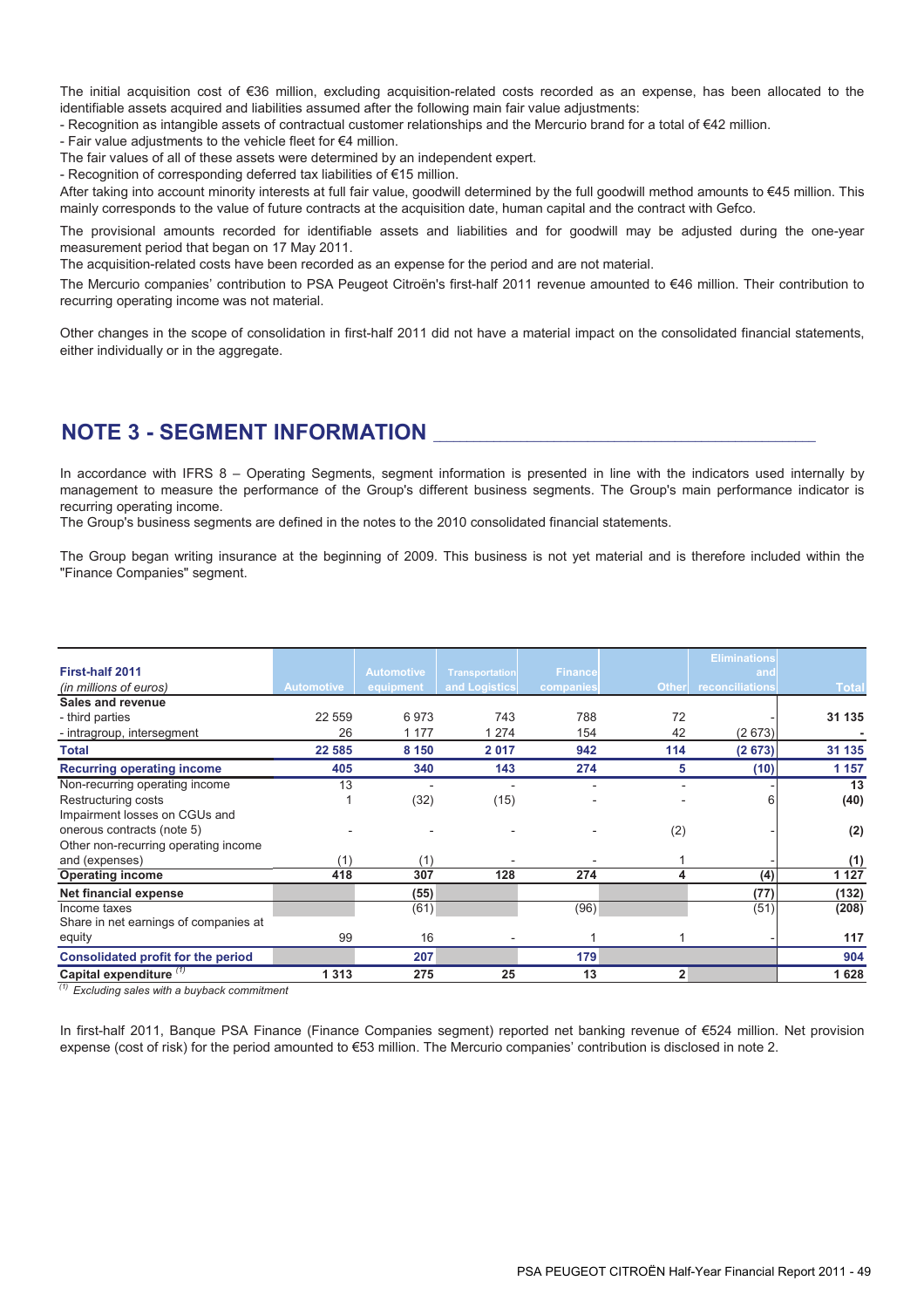|                                       |                   |                   |                       |                |                | <b>Eliminations</b> |              |
|---------------------------------------|-------------------|-------------------|-----------------------|----------------|----------------|---------------------|--------------|
| First-half 2010                       |                   | <b>Automotive</b> | <b>Transportation</b> | <b>Finance</b> |                | and                 |              |
| (in millions of euros)                | <b>Automotive</b> | equipment         | and Logistics         | companies      | <b>Other</b>   | reconciliations     | <b>Total</b> |
| Sales and revenue                     |                   |                   |                       |                |                |                     |              |
| - third parties                       | 21 165            | 5786              | 591                   | 774            | 78             |                     | 28 3 94      |
| - intragroup, intersegment            | 9                 | 1 0 4 0           | 1 1 2 5               | 145            | 50             | (2369)              |              |
| <b>Total</b>                          | 21 174            | 6826              | 1716                  | 919            | 128            | (2369)              | 28 394       |
| <b>Recurring operating income</b>     | 525               | 217               | 122                   | 269            | $\overline{2}$ | ົ                   | 1 1 3 7      |
| Non-recurring operating income        | 2                 | 61                |                       |                |                |                     | 64           |
| Restructuring costs                   | (33)              | (58)              |                       |                |                |                     | (91)         |
| Impairment losses on CGUs and         |                   |                   |                       |                |                |                     |              |
| onerous contracts (note 5)            | (35)              |                   |                       |                | (2)            |                     | (37)         |
| Other non-recurring operating         |                   |                   |                       |                |                |                     |              |
| expenses                              |                   | (5)               |                       |                |                |                     | (5)          |
| <b>Operating income</b>               | 459               | 215               | 123                   | 269            |                | $\overline{2}$      | 1 0 6 8      |
| Net financial expense                 |                   | (62)              |                       | (1)            |                | (178)               | (241)        |
| Income taxes                          |                   | (48)              |                       | (59)           |                | (120)               | (227)        |
| Share in net earnings of companies at |                   |                   |                       |                |                |                     |              |
| equity                                | 130               |                   |                       |                | (1)            |                     | 137          |
| Consolidated profit for the period    |                   | 112               |                       | 210            |                |                     | 737          |
| Capital expenditure <sup>(1)</sup>    | 1 0 7 7           | 194               | 10                    | 12             | 3              |                     | 1 2 9 6      |

*(1) Excluding sales with a buyback commitment*

In first-half 2010, Banque PSA Finance (Finance Companies segment) reported net banking revenue of €505 million. Net provision expense (cost of risk) for the period amounted to €54 million.

|                                       |                   |                   |                       |                |              | <b>Eliminations</b> |              |
|---------------------------------------|-------------------|-------------------|-----------------------|----------------|--------------|---------------------|--------------|
| 2010                                  |                   | <b>Automotive</b> | <b>Transportation</b> | <b>Finance</b> |              | and                 |              |
| (in millions of euros)                | <b>Automotive</b> | equipment         | and Logistics         | companies      | <b>Other</b> | reconciliations     | <b>Total</b> |
| Sales and revenue                     |                   |                   |                       |                |              |                     |              |
| - third parties                       | 41 386            | 11 760            | 1 2 1 7               | 559            | 139          |                     | 56 061       |
| - intragroup, intersegment            | 19                | 2036              | 2 1 3 4               | 293            | 79           | (4561)              |              |
| <b>Total</b>                          | 41 405            | 13796             | 3 3 5 1               | 1852           | 218          | (4561)              | 56 061       |
| <b>Recurring operating income</b>     | 621               | 456               | 198                   | 507            | 11           | 3                   | 1796         |
| Non-recurring operating income        | 249               | 87                | 13                    | 27             |              |                     | 376          |
| Restructuring costs                   | (77)              | (117)             | (1)                   |                | (1)          |                     | (196)        |
| Impairment losses on CGUs and         |                   |                   |                       |                |              |                     |              |
| onerous contracts (note 5)            | (230)             |                   |                       |                | (4)          |                     | (234)        |
| Other non-recurring operating         |                   |                   |                       |                |              |                     |              |
| expenses                              |                   | (6)               |                       |                |              |                     | (6)          |
| <b>Operating income</b>               | 563               | 420               | 210                   | 534            | 6            | 3                   | 1736         |
| Net financial expense                 |                   | (117)             |                       | (2)            |              | (310)               | (429)        |
| Income taxes                          |                   | (90)              |                       | (140)          |              | (25)                | (255)        |
| Share in net earnings of companies at |                   |                   |                       |                |              |                     |              |
| equity                                | 184               | 19                |                       | 2              | (1)          |                     | 204          |
| Consolidated profit for the period    |                   | 232               |                       | 394            |              |                     | 1 2 5 6      |
| Capital expenditure (1)<br>(4)        | 2 3 7 5           | 460               | 26                    | 24             | 4            |                     | 2889         |

*(1) Excluding sales with a buyback commitment*

In 2010, Banque PSA Finance (Finance Companies segment) reported net banking revenue of €1,000 million. Net provision expense (cost of risk) for the year amounted to €129 million.

# NOTE 4 - RESEARCH AND DEVELOPMENT EXPENSES

| (in millions of euros)                              |         | First-half 2011 First-half 2010 | 2010    |
|-----------------------------------------------------|---------|---------------------------------|---------|
| Total expenditure                                   | (1 221) | (1113)                          | (2340)  |
| Capitalized development expenditure <sup>(1)</sup>  | 584     | 537                             | 1 0 9 7 |
| Non-capitalized expenditure                         | (637)   | (576)                           | (1243)  |
| Amortization of capitalized development expenditure | (428)   | (417)                           | (832)   |
| <b>Total</b>                                        | (1065)  | (993)                           | (2075)  |
|                                                     |         |                                 |         |

*(1) Capitalised development expenditure shown above does not include borrowing costs capitalised in application of IAS 23 (Revised).*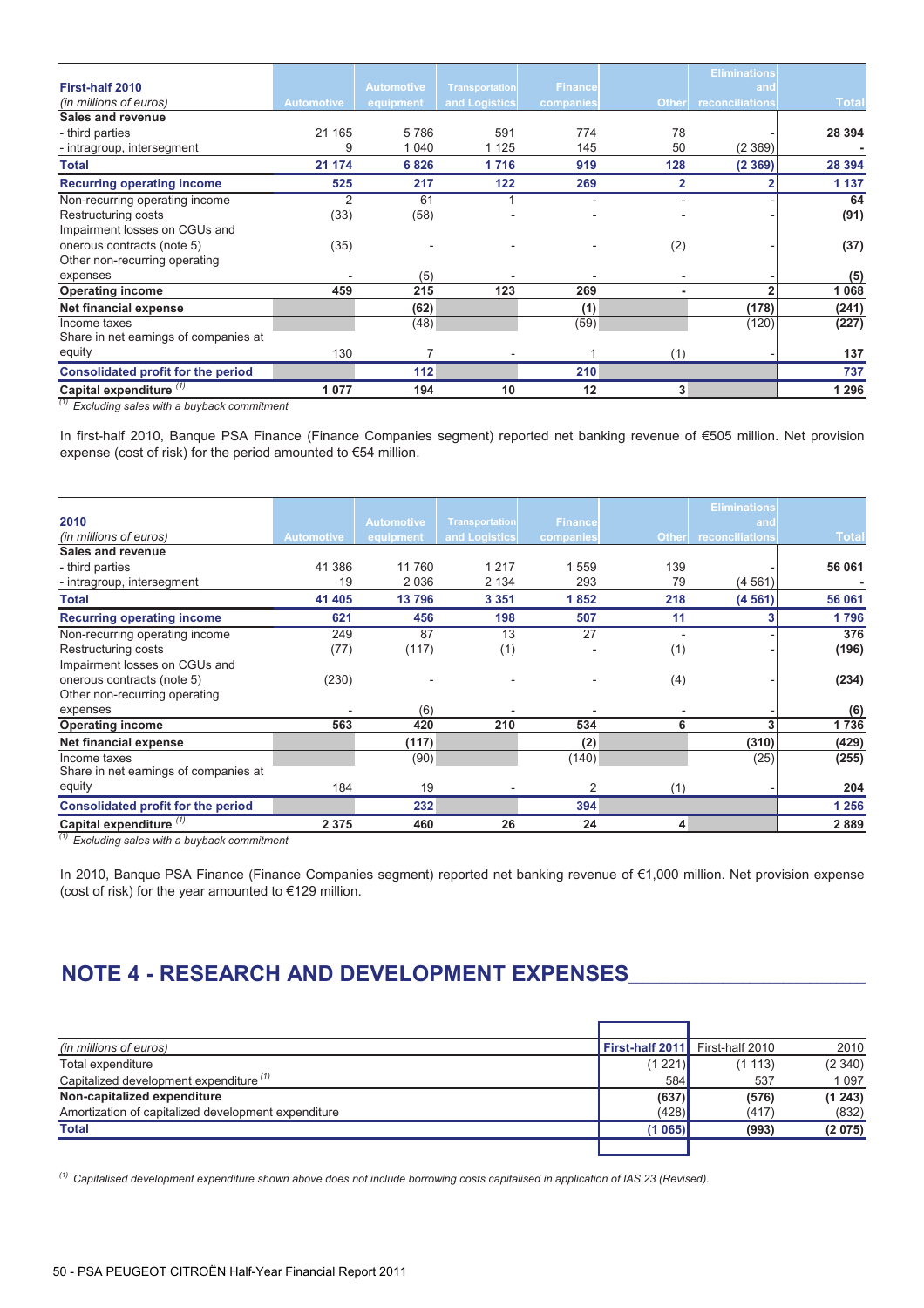## **NOTE 5 - NON-RECURRING OPERATING INCOME AND EXPENSES**\_\_\_\_\_\_\_\_\_\_\_\_\_\_\_\_\_\_

The main items of non-recurring operating income and expenses are as follows:

| (in millions of euros)                                                                     | First-half 2011 | First-half 2010 | 2010  |
|--------------------------------------------------------------------------------------------|-----------------|-----------------|-------|
| Net gains on disposals of property                                                         |                 | 3               | 58    |
| Reversal of liability in respect of minimum funding requirement for pensions               |                 |                 | 204   |
| Other non-recurring operating income                                                       |                 | 61              | 114   |
| <b>Total non-recurring operating income</b>                                                | 13              | 64              | 376   |
| Impairment loss on Automobile Division CGUs and provisions for Automobile Division onerous |                 |                 |       |
| contracts (note 5.1)                                                                       |                 | (35)            | (230) |
| Impairment loss on Faurecia Group CGUs and other assets (note 5.2)                         |                 |                 |       |
| Impairment loss on Other businesses CGUs                                                   | (2)             | (2)             | (4)   |
| Restructuring costs (note 5.3)                                                             | (40)            | (91)            | (196) |
| Other non-recurring operating expenses                                                     |                 | (5)             | (6)   |
| <b>Total non-recurring operating expenses</b>                                              | (43)            | (133)           | (436) |
|                                                                                            |                 |                 |       |

In 2010, non-recurring operating income included:

- Reversal of a minimum funding requirement liability for pensions recognised in prior periods in application of IFRIC 14.

- Gain resulting from Faurecia's bargain purchase of Plastal Germany and Plastal Spain (€84 million at 31 December 2010).

### **5.1. IMPAIRMENT LOSS ON AUTOMOBILE DIVISION CGUs AND PROVISIONS FOR AUTOMOBILE DIVISION ONEROUS CONTRACTS**

Impairment tests are performed on the carrying amount of each Vehicle CGU and of the overall Automobile Division CGU in accordance with the principle described in note 1.14 to the annual consolidated financial statements. The impairment tests performed as of 31 December 2010 led to provisions for a total of €230 million, corresponding to estimated future losses on onerous contracts of the two Vehicule CGUs. These provisions were recorded under "Non-recurring expense".

The tests were updated at 30 June 2011 due to changes in certain key parameters. These new tests confirmed the reliability of the discounted future cash flow estimates.

Sensitivity tests were performed at 30 June 2011 on the CGUs whose value is affected by changes in the yen/euro exchange rate. These tests showed that a 5% increase or decrease in the reference exchange rate (which was within the consensus range of exchange rates at end-June 2011) would have reduced the provision for the period by €88 million or increased it by €127 million.

The Group also assessed the sensitivity of the core assumptions used to test the other CGUs for impairment. The sensitivity tests were based on a 100-basis point increase in the discount rate, a €200 decrease in margin per vehicle and a 10% decline in unit sales. The reduction in the CGUs' value in use that would result from these changes in assumptions would not affect the amounts at which the assets are carried in the balance sheet.

#### **5.2. IMPAIRMENT LOSS ON FAURECIA GROUP CGUs AND OTHER ASSETS**

#### **Faurecia Group CGUs and the Faurecia CGU in the PSA Peugeot Citroën Group accounts**

There were no indications that these CGUs might be impaired at 30 June 2011 and therefore no impairment tests were performed at that date.

### **5.3. RESTRUCTURING COSTS**

#### **Automotive Division**

Automotive Division restructuring costs for first-half 2011 represented a net credit of €1 million, which can be explained as follows:

- The 2010 financial statements included a €27 million provision corresponding to the estimated net cost of the October 2010 jobs and skills alignment plan involving the voluntary departure of an estimated 605 employees. At 30 June 2011, the cost estimate was adjusted and the estimated number of employees was reduced to 405, leading to  $a \in 7$  million net reversal from the provision.

- The cost of workforce streamlining programmes in other European countries amounted to €8 million in first-half 2011.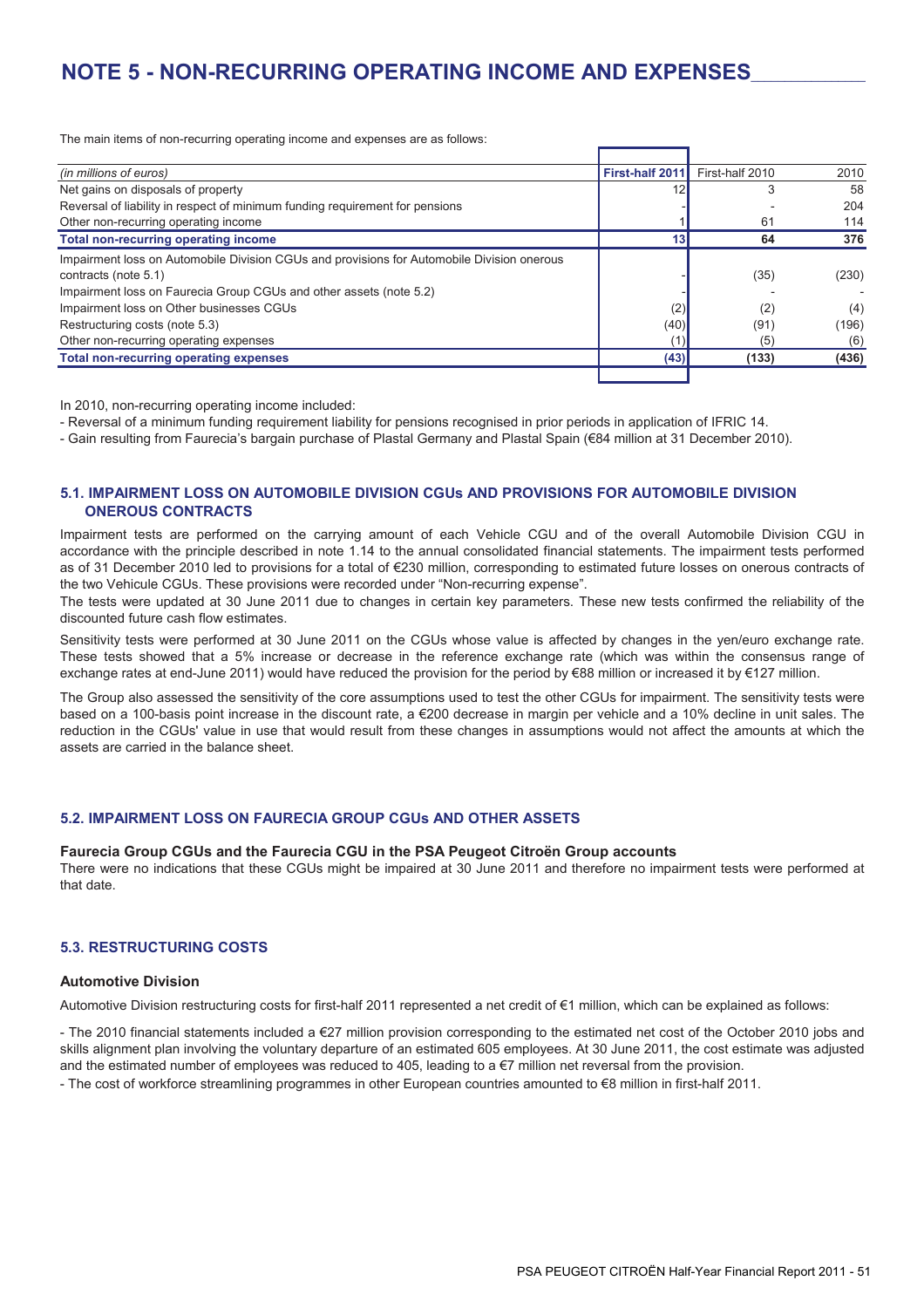#### **Automotive Equipment Division (Faurecia Group)**

Faurecia Group restructuring costs totalled €32 million in first-half 2011, including €29 million for workforce reduction measures involving 1,535 employees.

#### **Transportation and Logistics Division**

At a Central Works Council Meeting held on 25 May 2011, Gefco S.A.'s management announced a plan for the closure or sale of several facilities and the elimination of 232 jobs. In first-half 2011, restructuring costs of €15 million were booked in respect of this plan. This amount includes intra-group costs of €6 million with no impact on the consolidated financial statements.

## **NOTE 6 - INCOME TAXES**

Income taxes for the period are calculated on the basis of pre-tax profit by tax jurisdiction, multiplied by the estimated effective tax rate for the full year. The tax impacts of specific transactions are recorded in the period during which the transactions occur.

The theoretical tax expense can be reconciled to the tax expense reported in the consolidated income statement as follows:

| (in millions of euros)                                                               | First-half 2011 | First-half 2010 | 2010    |
|--------------------------------------------------------------------------------------|-----------------|-----------------|---------|
| Income before tax of fully-consolidated companies                                    | 995             | 827             | 1 3 0 7 |
| French statutory income tax rate for the period                                      | 34.4%           | 34.4%           | 34.4%   |
| Theoretical tax expense for the period based on the French statutory income tax rate | (343)           | (285)           | (450)   |
| Permanent differences                                                                |                 | 20              | 76      |
| Income taxable at reduced rates                                                      | 21              | 22              | 38      |
| Tax credits                                                                          | 52              | 30              | 38      |
| Effect of differences in foreign tax rates and other                                 | 51              | 14              | 102     |
| Unrecognized deferred tax assets and impairment losses                               |                 | (28)            | (59)    |
| Income tax expense                                                                   | (208)           | (227)           | (255)   |
| Effective tax rate applicable to the Group                                           | 20,9%           | 27.4%           | 19.5%   |
|                                                                                      |                 |                 |         |

## **NOTE 7 - EARNINGS PER SHARE**

Basic earnings per share and diluted earnings per share are presented at the foot of the income statement. They are calculated as follows:

### **7.1. BASIC EARNINGS PER SHARE**

Basic earnings per share are calculated on the basis of the weighted average number of shares outstanding during the period. The average number of shares outstanding is calculated by taking into account the number of shares issued and cancelled during the period and changes in the number of shares held in treasury stock.

|                                                                                  | First-half 2011 | First-half 2010 | 2010        |
|----------------------------------------------------------------------------------|-----------------|-----------------|-------------|
| Consolidated profit attributable to equity holders <i>(in millions of euros)</i> | 806             | 680             | 1 134       |
| Average number of $\epsilon$ 1 par value shares outstanding                      | 226 861 801     | 226 861 703     | 226 861 714 |
| Basic earnings per $\epsilon$ 1 par value share (in euros)                       | 3.55            | 3.00            | 5.00        |
|                                                                                  |                 |                 |             |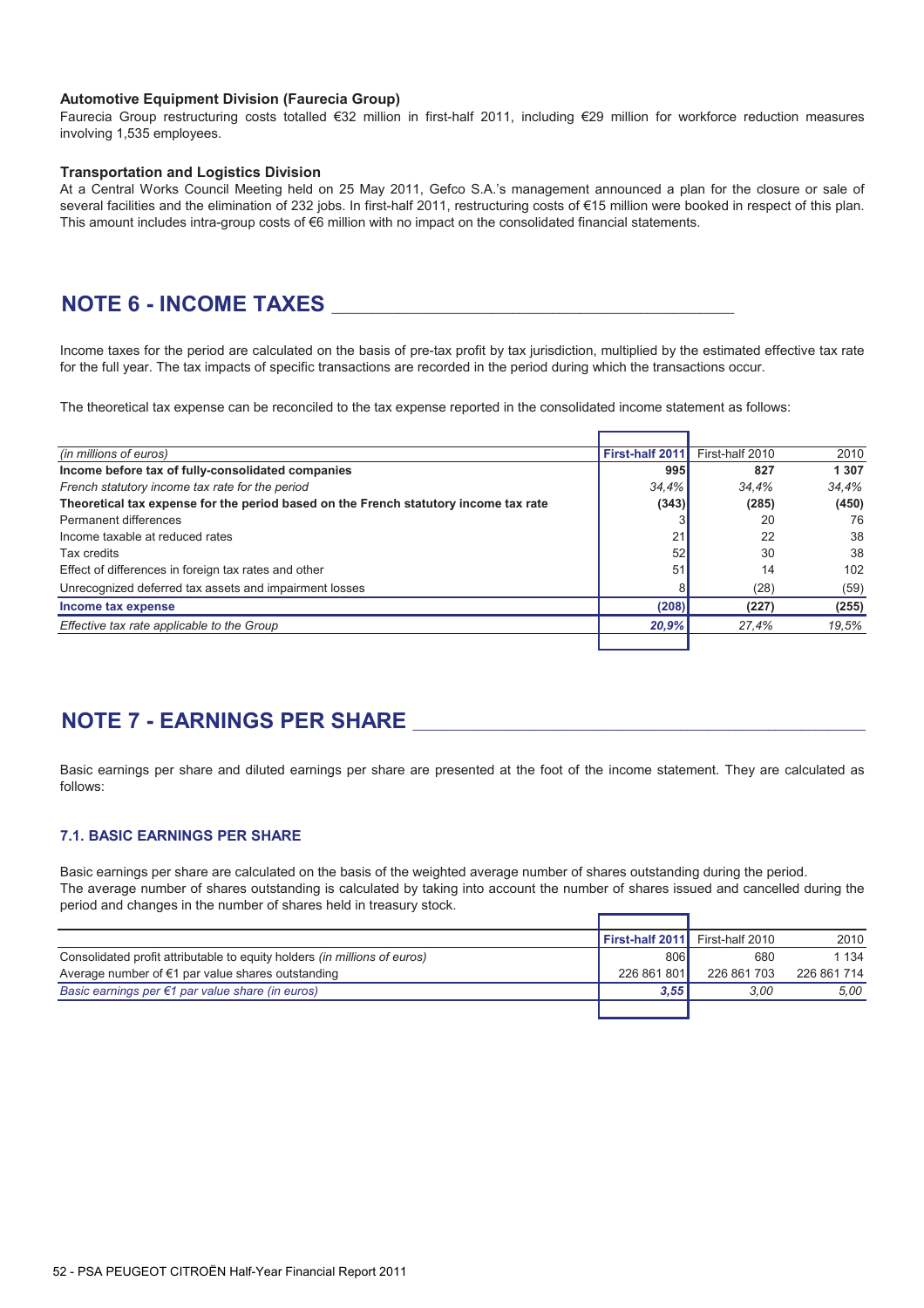#### **7.2. DILUTED EARNINGS PER SHARE**

Diluted earnings per share are calculated by the treasury stock method which consists of taking into account the shares that could be purchased with the proceeds from the exercise of stock options, performance share grants and the conversion of dilutive Oceane convertible bonds. The following table shows the effects of the calculation:

#### **A - Effect on the average number of shares**

|                                                               | <b>First-half 2011</b> | First-half 2010 | 2010        |
|---------------------------------------------------------------|------------------------|-----------------|-------------|
| Average number of $\epsilon$ 1 par value shares outstanding   | 226 861 801            | 226 861 703     | 226 861 714 |
| Dilutive effect, calculated by the treasury stock method, of: |                        |                 |             |
| - Stock option plans                                          |                        |                 |             |
| - Outstanding Oceane convertible bonds                        | 3 3 2 3 7 2 1          |                 |             |
| Dilutive effect of Peugeot S.A. performance share grants      | 608 954                |                 | 202 985     |
| Diluted average number of shares                              | 230 794 476            | 226 861 703     | 227 064 699 |
|                                                               |                        |                 |             |

The Peugeot S.A. Oceane convertible bonds and the performance shares granted in 2010 had a dilutive effect on the average number of shares for the period. However, in light of the average Peugeot S.A. share price during the period, no potential ordinary shares were take into account in respect of stock option plans.

#### **B - Effect of Faurecia Océane bond conversions, stock options and performance share grants on consolidated profit**

| In millions of euros                                                                                      | First-half 2011 | First-half 2010 | 2010    |
|-----------------------------------------------------------------------------------------------------------|-----------------|-----------------|---------|
| Consolidated profit attributable to equity holders of the parent                                          | 806             | 680             | 1 1 3 4 |
| Dilutive effect of Faurecia Oceane bond conversions, stock options and performance share grants           |                 | (3)             | (5)     |
| <b>Consolidated profit after Faurecia dilution</b>                                                        | 7991            | 677             | 1 129   |
| Diluted earnings attributable to equity holders of the parent per $\epsilon$ 1 par value share (in euros) | 3.46            | 2.98            | 4.97    |
|                                                                                                           |                 |                 |         |

The Faurecia Oceane bonds, stock options and performance share grants have a potential impact on the total number of Faurecia shares outstanding without affecting the number of shares held by the PSA Peugeot Citroën Group. Consequently, they have a dilutive effect on consolidated profit attributable to the PSA Peugeot Citroën Group.

## NOTE 8 - INVESTMENTS IN COMPANIES AT EQUITY

Most companies accounted for by the equity method are joint ventures that manufacture automotive parts and components or complete vehicles.

#### **8.1. CHANGES IN THE CARRYING VALUE OF INVESTMENTS IN COMPANIES AT EQUITY**

| (in millions of euros)                           | 30 June 2011 | 31 Dec. 2010 |
|--------------------------------------------------|--------------|--------------|
| At beginning of period                           | 1 0 5 6      | 799          |
| Dividends and profit transfers                   | (100)        | (30)         |
| Share of net earnings                            | 117          | 204          |
| Newly consolidated companies                     |              |              |
| Capital increase (reduction)                     |              |              |
| Change in scope of consolidation and other (1)   |              | 43           |
| <b>Translation adjustment</b>                    | (45)         | 38           |
| At period-end                                    | 1 0 3 2      | 1056         |
| o/w Dongfeng Peugeot Citroën Automobile goodwill | 64           | 68           |
| o/w Other goodwill                               |              | 6            |
|                                                  |              |              |

*(1) In May 2010, Banque PSA Finance's Dutch subsidiary PSA Finance Nederland acquired an additional 50% of the capital of Dongfeng Peugeot Citroën Auto Finance Company Ltd, raising its interest to 75%. However, as governance is shared with the bank's local partner, the company is still accounted for by the equity method.*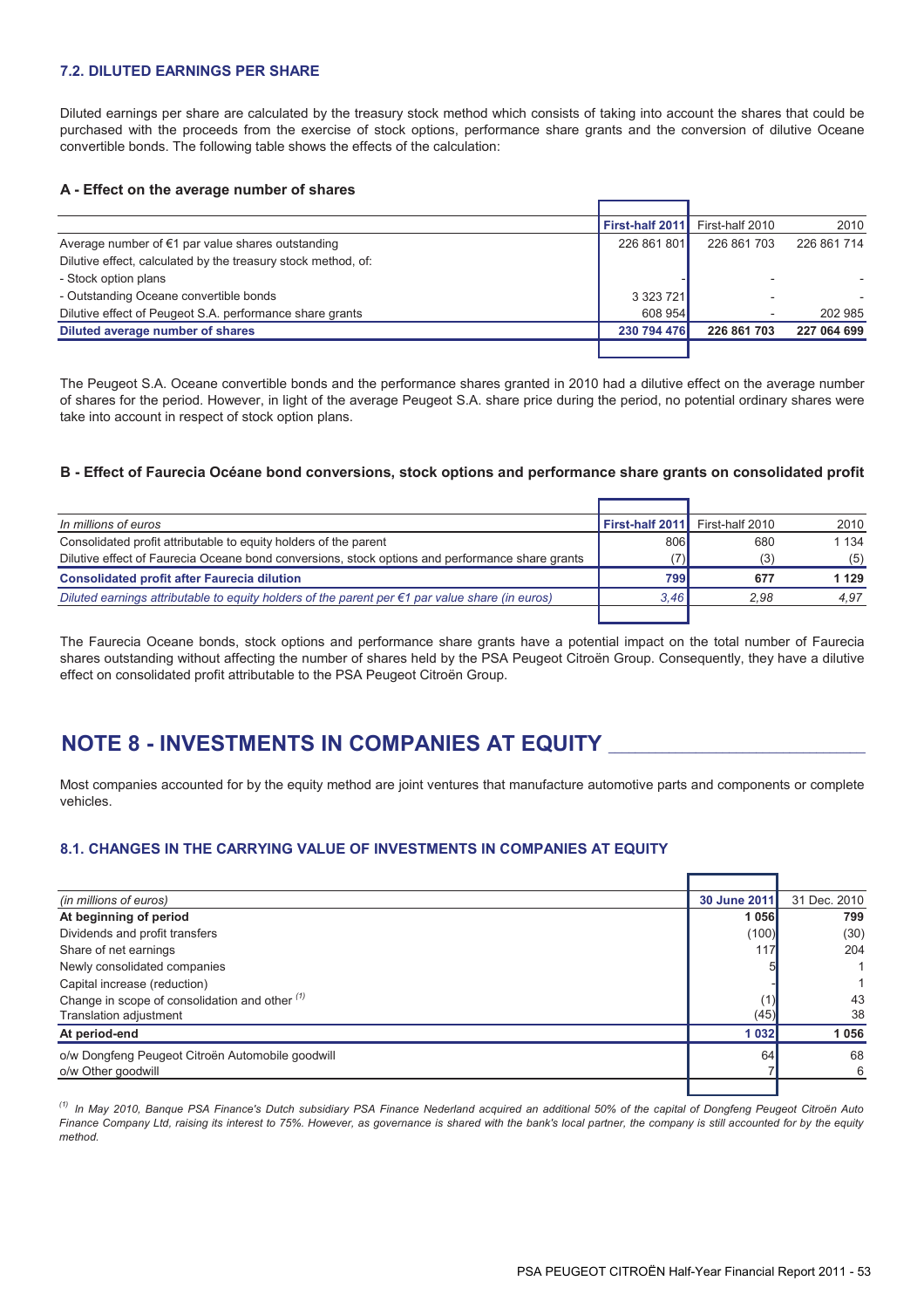### **8.2. SHARE IN NET ASSETS OF COMPANIES AT EQUITY**

| Latest % interest | 30 June 2011 | 31 Dec. 2010  |
|-------------------|--------------|---------------|
|                   |              |               |
| 50 %              |              | 18            |
| 20 %              |              | 2             |
|                   |              |               |
| 50 %              | 100          | 104           |
| 50 %              |              |               |
| 50 %              |              | 12            |
| 50 %              | 68           | 71            |
|                   |              |               |
| 50 %              | 133          | 127           |
|                   |              |               |
| 50 %              | 594          | 610           |
| 75 %              | 52           | 54            |
|                   |              |               |
|                   | 18           | 13<br>35      |
|                   |              | 1 0 4 7       |
|                   |              |               |
|                   |              | 31<br>1 0 2 5 |

The Group's share of the net assets of companies at equity comprises €1,032 million related to companies with a positive net worth, reported under "Investments in companies at equity", less €7 million for companies with a negative net worth, reported under "Non-current provisions".

### **8.3. SHARE IN NET EARNINGS OF COMPANIES AT EQUITY**

| (in millions of euros)                                  | Latest % interest <b>  First-half 2011</b> |     | First-half 2010 | 2010 |
|---------------------------------------------------------|--------------------------------------------|-----|-----------------|------|
| <b>Renault cooperation agreement</b>                    |                                            |     |                 |      |
| Française de Mécanique                                  | 50 %                                       | (2) | (1)             | (3)  |
| Société de Transmissions Automatiques                   | 20 %                                       |     |                 | (1)  |
| <b>Fiat cooperation agreement</b>                       |                                            |     |                 |      |
| Sevelnord                                               | 50 %                                       |     |                 | 8    |
| Gisevel                                                 | 50 %                                       |     |                 | (21) |
| Sevelind                                                | 50 %                                       |     | (2)             | (3)  |
| Sevel SpA                                               | 50 %                                       | (3) | 5               | 6    |
| <b>Toyota cooperation agreement</b>                     |                                            |     |                 |      |
| Toyota Peugeot Citroën Automobiles                      | 50 %                                       | 21  | 29              | 37   |
| Dongfeng cooperation agreement                          |                                            |     |                 |      |
| Dongfeng Peugeot Citroën Automobile (1)                 | 50 %                                       | 83  | 97              | 159  |
| Dongfeng Peugeot Citroën Automobile Finance Company Ltd | 75 %                                       |     |                 | 2    |
| Other                                                   |                                            |     |                 |      |
| Other excluding Faurecia                                |                                            |     |                 |      |
| Faurecia's companies at equity                          |                                            | 16  |                 | 19   |
| Total                                                   |                                            | 117 | 137             | 204  |
|                                                         |                                            |     |                 |      |

*(1) Dongfeng Peugeot Citroën Automobiles qualifies for a tax incentive until 31 December 2012 that has the effect of reducing the effective tax rate paid by the company for first-half 2011 to 11% of pre-tax profit.* 

# **NOTE 9 - CURRENT AND NON-CURRENT FINANCIAL ASSETS \_\_\_\_\_\_\_\_\_\_\_\_\_\_\_\_\_\_\_\_\_\_\_\_\_\_\_\_\_\_**

|                                                                       |             | 30 June 2011 |             | 31 Dec. 2010 |  |
|-----------------------------------------------------------------------|-------------|--------------|-------------|--------------|--|
| (in millions of euros)                                                | Non-current | Currer       | Non-current | Current      |  |
| Loans and receivables                                                 | 150         | 240          | 150         | 282          |  |
| Financial assets classified as "available-for-sale"                   | 213         |              | 191         |              |  |
| Financial assets classified as "at fair value through profit or loss" | 673         |              | 410         |              |  |
| Derivative instruments                                                | 126         | 81           | 177         | 24           |  |
| <b>Total financial assets, net</b>                                    | 1 1 6 2     | 321          | 928         | 306          |  |
|                                                                       |             |              |             |              |  |

The carrying amount of financial assets classified as "'available-for-sale" at 30 June 2011 includes positive fair value adjustments of €126 million (€104 million at 1 January 2011), recorded directly in equity.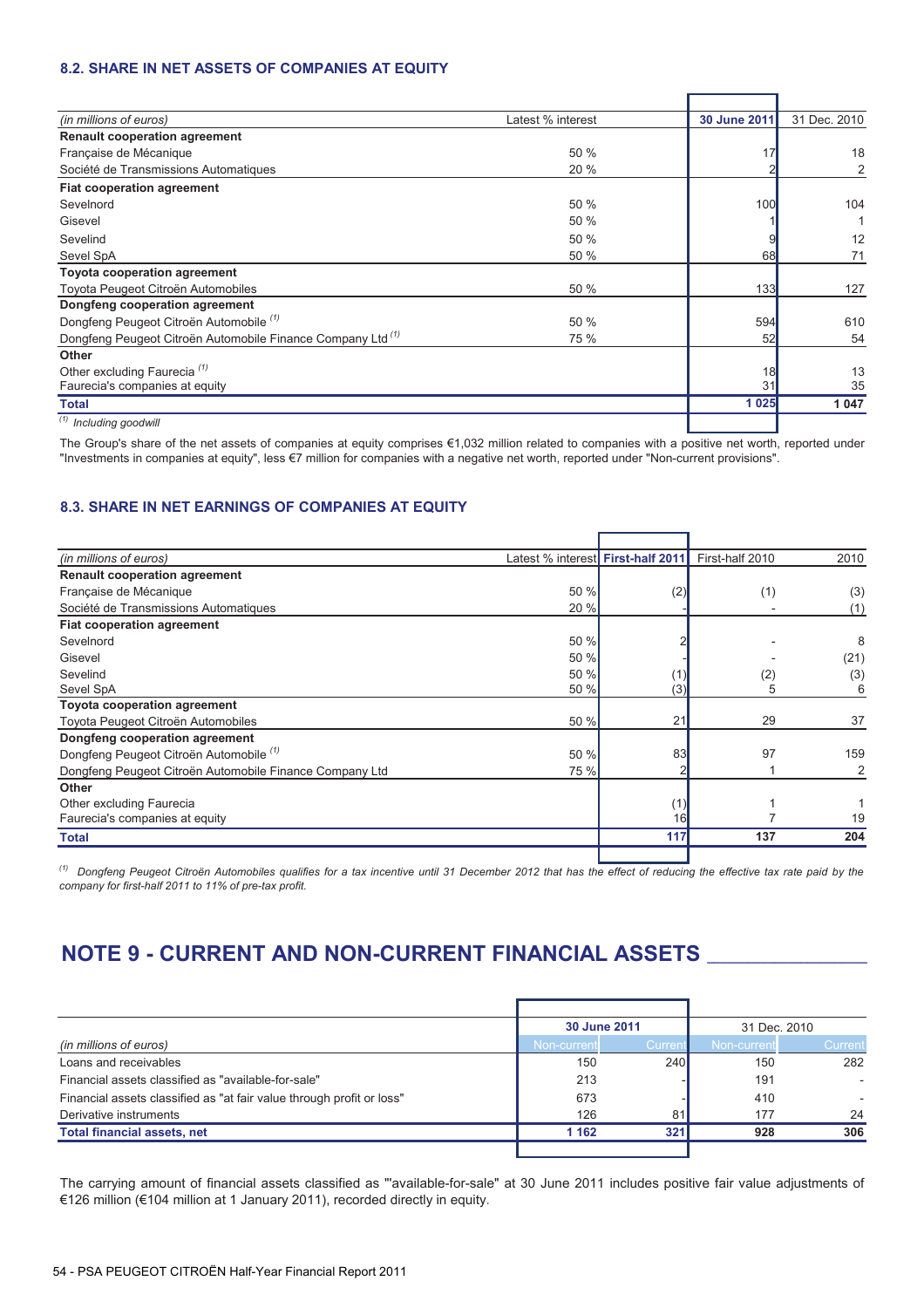# **NOTE 10 - OTHER NON-CURRENT ASSETS**

| (in millions of euros)                                        | 30 June 2011 | 31 Dec. 2010  |
|---------------------------------------------------------------|--------------|---------------|
| Excess of payments to external funds over pension obligations |              | $\mathcal{D}$ |
| Units in the FMEA fund                                        | 83           | 59            |
| Derivative instruments <sup>(1)</sup>                         |              | 21            |
| Guarantee deposits and other                                  | 280          | 252           |
| <b>Total</b>                                                  | 371          | 334           |
|                                                               |              |               |

*(1) Corresponding to the non-current portion of commodity price derivatives.*

# **NOTE 11 - LOANS AND RECEIVABLES - FINANCE COMPANIES**

| (in millions of euros)                            | 30 June 2011 | 31 Dec. 2010 |
|---------------------------------------------------|--------------|--------------|
| <b>Retail, Corporate and Equivalent</b>           |              |              |
| Credit sales                                      | 10 166       | 9971         |
| Long-term leases                                  | 4 6 6 7      | 4 6 6 5      |
| Leases subject to buyback commitments             | 2 3 7 2      | 2492         |
| Other receivables                                 | 189          | 201          |
| Ordinary accounts and other                       | 84           | 71           |
| <b>Total net Retail, Corporate and Equivalent</b> | 17478        | 17 400       |
| <b>Corporate dealers</b>                          |              |              |
| Wholesale finance receivables                     | 5821         | 5 1 6 5      |
| Other receivables                                 | 587          | 562          |
| Other                                             | 364          | 284          |
| <b>Total net, Corporate dealers</b>               | 6772         | 6011         |
| Remeasurement of interest rate hedged portfolios  |              | 80           |
| Eliminations                                      | (183)        | (153)        |
| Total                                             | 24 067       | 23 338       |
|                                                   |              |              |

Retail and Corporate finance receivables at 30 June 2011 include €2,749 million in securitised auto loans that were still carried on the balance sheet at the period-end (€4,334 million at 31 December 2010). The Banque PSA Finance group carried out several securitization transactions through special purpose entities.

In June 2011, the Spanish branch of Banque PSA Finance bought back receivables sold in 2009 to compartment 2009-1 of the Auto-ABS securitisation fund and the compartment was liquidated.

Liabilities corresponding to securities issued by securitisation funds are shown in note 16 "Financing liabilities - finance companies".

# **NOTE 12 - INVENTORIES**

| (in millions of euros)                      | 30 June 2011 | 30 June 2010 | 31 Dec. 2010 |
|---------------------------------------------|--------------|--------------|--------------|
| Raw materials and supplies                  | 778I         | 649          | 678          |
| Semi-finished products and work-in-progress | 963          | 831          | 825          |
| Goods for resale and used vehicles          | 746l         | 673          | 845          |
| Finished products and replacement parts     | 4 5 9 5      | 3883         | 3599         |
| <b>Total carrying amount</b>                | 7082         | 6036         | 5947         |
| - of which at cost                          | 7 5 25       | 6512         | 6449         |
| - of which allowances                       | (443)        | (476)        | (502)        |
|                                             |              |              |              |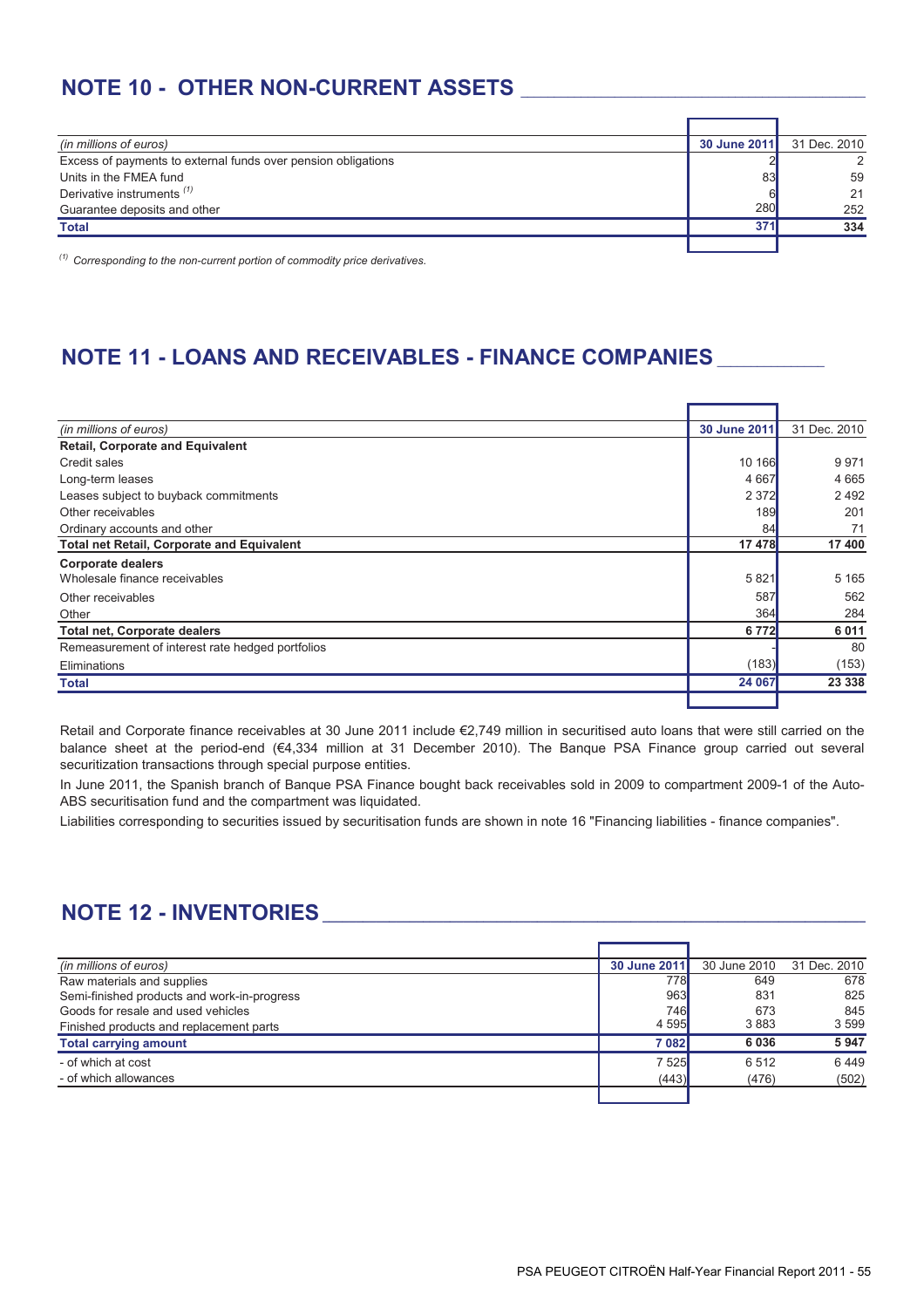# **NOTE 13 - SHARE CAPITAL AND SHARE BUYBACK PROGRAMMES**

From time to time, the Group may use the buyback authorisations given at Shareholders' Meetings to purchase Peugeot S.A. shares into treasury. No shares were bought back during the first half of 2011 or in 2010. The following table presents changes in treasury stock:

|                                                               | Authorisations | Transactions |              |
|---------------------------------------------------------------|----------------|--------------|--------------|
| (number of shares)                                            |                | 30 June 2011 | 31 Dec. 2010 |
| At beginning of period                                        |                | 7 187 450    | 7 187 450    |
|                                                               |                |              |              |
| Share buybacks                                                |                |              |              |
| AGM of 3 June 2009                                            | 16 000 000     |              |              |
| AGM of 2 June 2010                                            | 16 000 000     |              |              |
| AGM of 31 May 2011                                            | 16 000 000     |              | n/a          |
|                                                               |                |              |              |
| <b>Share cancellations</b>                                    |                |              |              |
| AGM of 3 June 2009                                            | 10% of capital |              |              |
| AGM of 2 June 2010                                            | 10% of capital |              |              |
| AGM of 31 May 2011                                            | 10% of capital |              | n/a          |
| <b>Share sales</b>                                            |                |              |              |
| On exercise of stock options                                  |                |              |              |
| At end of period                                              |                | 7 187 450    | 7 187 450    |
| Shares held for allocation on exercise of outstanding options |                | 5 392 107    | 5 392 107    |
| Shares held for allocation on exercise of future options      |                | 462 543      | 462 543      |
| Shares held for performance share plans                       |                | 816 000      | 816 000      |
| Unallocated shares                                            |                | 516 800      | 516 800      |

Share capital at 30 June 2011 was represented by 234,049,333 ordinary shares with a par value of €1 each.

# NOTE 14 - CURRENT AND NON-CURRENT PROVISIONS

### **14.1. NON-CURRENT PROVISIONS**

| (in millions of euros)                     | 30 June 2011 | 31 Dec. 2010 |
|--------------------------------------------|--------------|--------------|
| At beginning of period                     | 727          | 986          |
| Movements taken to profit or loss          |              |              |
| Additions                                  | 77           | 138          |
| Releases (utilisations)                    | (81)         | (196)        |
| Releases (unused provisions)               | (4)          | (253)        |
|                                            | (8)          | (311)        |
| <b>Other movements</b>                     |              |              |
| Translation adjustment                     | (5)          | 23           |
| Change in scope of consolidation and other |              | 29           |
| At end of period                           | 716          | 727          |
| of which provisions for pensions           | 560          | 564          |
|                                            |              |              |

### **14.2. CURRENT PROVISIONS**

| (in millions of euros)                      | 30 June 2011 | 31 Dec. 2010 |
|---------------------------------------------|--------------|--------------|
| At beginning of period                      | 2 4 6 4      | 2 3 9 9      |
|                                             |              |              |
| Movements taken to profit or loss           |              |              |
| Additions                                   | 574          | 1434         |
| Releases (utilisations)                     | (504)        | (1250)       |
| Releases (unused provisions) <sup>(1)</sup> | (139)        | (295)        |
|                                             | (69)         | (111)        |
| Other movements                             |              |              |
| Translation adjustment                      | (18)         | 53           |
| Change in scope of consolidation and other  | (5)          | 123          |
| At end of period                            | 2 3 7 2      | 2464         |
| of which warranty provisions                | 799          | 804          |
|                                             |              |              |

*(1) An amount of €100 million was released from warranty provisions during first-half 2011 (€214 million in 2010) following a reduction in observed warranty costs.*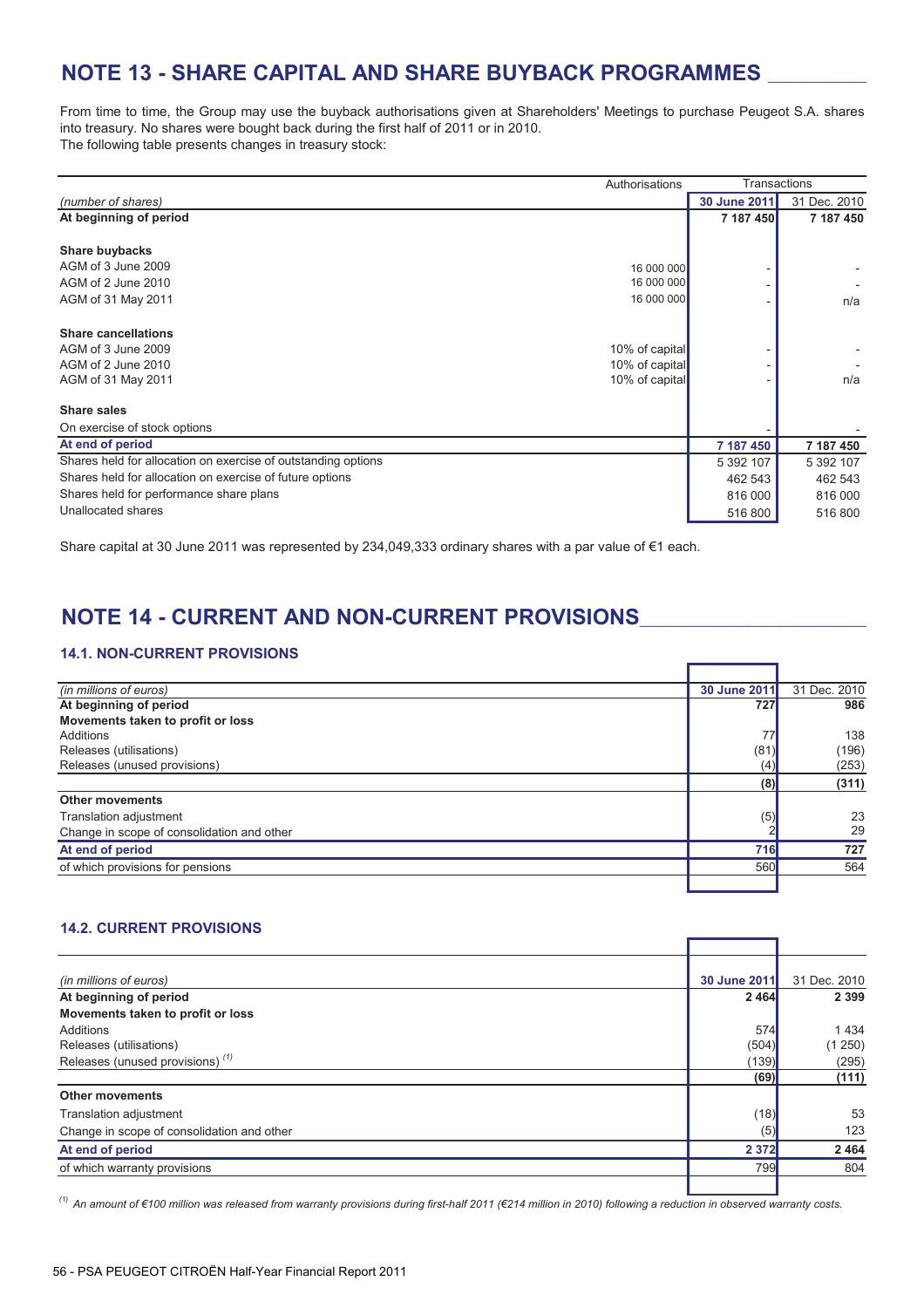# **NOTE 15 - CURRENT AND NON-CURRENT FINANCIAL LIABILITIES MANUFACTURING AND SALES COMPANIES** \_\_\_\_\_\_\_\_\_\_\_\_\_\_\_\_\_\_\_\_\_\_\_\_\_\_\_\_\_\_\_\_\_\_

|                                                     | 30 June 2011 |                              | 31 Dec. 2010 |                              |
|-----------------------------------------------------|--------------|------------------------------|--------------|------------------------------|
|                                                     |              | Amortised cost or fair value |              | Amortised cost or fair value |
| (in millions of euros)                              | Non-current  | Currer                       | Non-current  | Current                      |
| Convertible bonds <sup>(1)</sup>                    | 668          | 18 <sub>1</sub>              | 657          | 23                           |
| Other bonds                                         | 3 4 4 2      | 1460                         | 2 9 6 7      | 1 3 7 3                      |
| Employee profit-sharing fund                        | 18           |                              | 17           | 5                            |
| Finance lease liabilities                           | 269          | 146I                         | 295          | 254                          |
| Other long-term borrowings                          | 2 3 7 8      | 319                          | 4 3 1 1      | 421                          |
| Other short-term financing and overdraft facilities |              | 1 3 4 9                      |              | 1 1 3 0                      |
| Derivative instruments                              | 9            |                              | 12           |                              |
| <b>Total financial liabilities</b>                  | 6784         | 3 3 0 2                      | 8 2 5 9      | 3 2 1 3                      |
|                                                     |              |                              |              |                              |

*(1) The amortised cost of Oceane convertible bonds corresponds to the debt component. The equity component - corresponding to the conversion option - is recognized separately in equity.*

#### Transactions in first-half 2011 included the following:

In line with a decision by the Managing Board, the €2 billion outstanding balance on the State loan that was granted in April 2009 and reported under "Other non-current financial liabilities" was repaid in two €1 billion instalments on 25 February and 26 April 2011 respectively. The early repayments led to the recognition of financial income of €69 million during the period, corresponding to the difference between the amount actually repaid and the carrying amount of the debt in the financial statements as of the date the early repayments were decided.

In January 2011, the Group topped up its two October 2010 bond issues, adding €350 million worth of bonds due October 2013 and €150 million in bonds due October 2016. Yields on the two top-up issues are respectively 40 basis points and 30 basis points below those offered for the original issues.

In addition, the duration of the €2,400 million syndicated line of credit initially due to expire in July 2013 was extended by one year until July 2014.

## **NOTE 16 - FINANCING LIABILITIES - FINANCE COMPANIES**\_\_\_\_\_\_\_\_\_\_\_\_\_\_\_\_\_\_\_\_\_\_\_\_\_\_\_\_

### **16.1. FINANCING LIABILITIES**

| (in millions of euros)                                 | 30 June 2011 | 31 Dec. 2010 |
|--------------------------------------------------------|--------------|--------------|
| Bonds issued by securitisation funds                   | 2 7 3 7      | 3 3 8 1      |
| Other bond debt                                        | 413          | 413          |
| Other debt securities                                  | 13 8 87      | 11 238       |
| <b>Bank borrowings</b>                                 | 5 2 9 5      | 6 2 8 0      |
|                                                        | 22 3 32      | 21 312       |
| Customer deposits                                      | 563          | 392          |
|                                                        | 22 8 95      | 21 704       |
| Amounts due to Group manufacturing and sales companies | (343)        | (152)        |
| <b>Total</b>                                           | 22 552       | 21 552       |
|                                                        |              |              |

### **16.2. REFINANCING TRANSACTIONS**

During first-half 2011, Banque PSA Finance carried out several EMTN issues as follows:

- In January, €750 million at 3.875% due January 2015.
- In February, €1,000 million at 4.25% due February 2016.
- In April, USD 1,250 million (€878 million at the issue date) issued on the US market, including:
- . USD 450 million at 3-month Libor plus 190 bps due April 2014.
- . USD 300 million at 3.375% due April 2014.
- . USD 250 million at 4.375% due April 2016.
- . USD 250 million at 5.75% due April 2021.
- In June, €650 million at 4% due June 2015.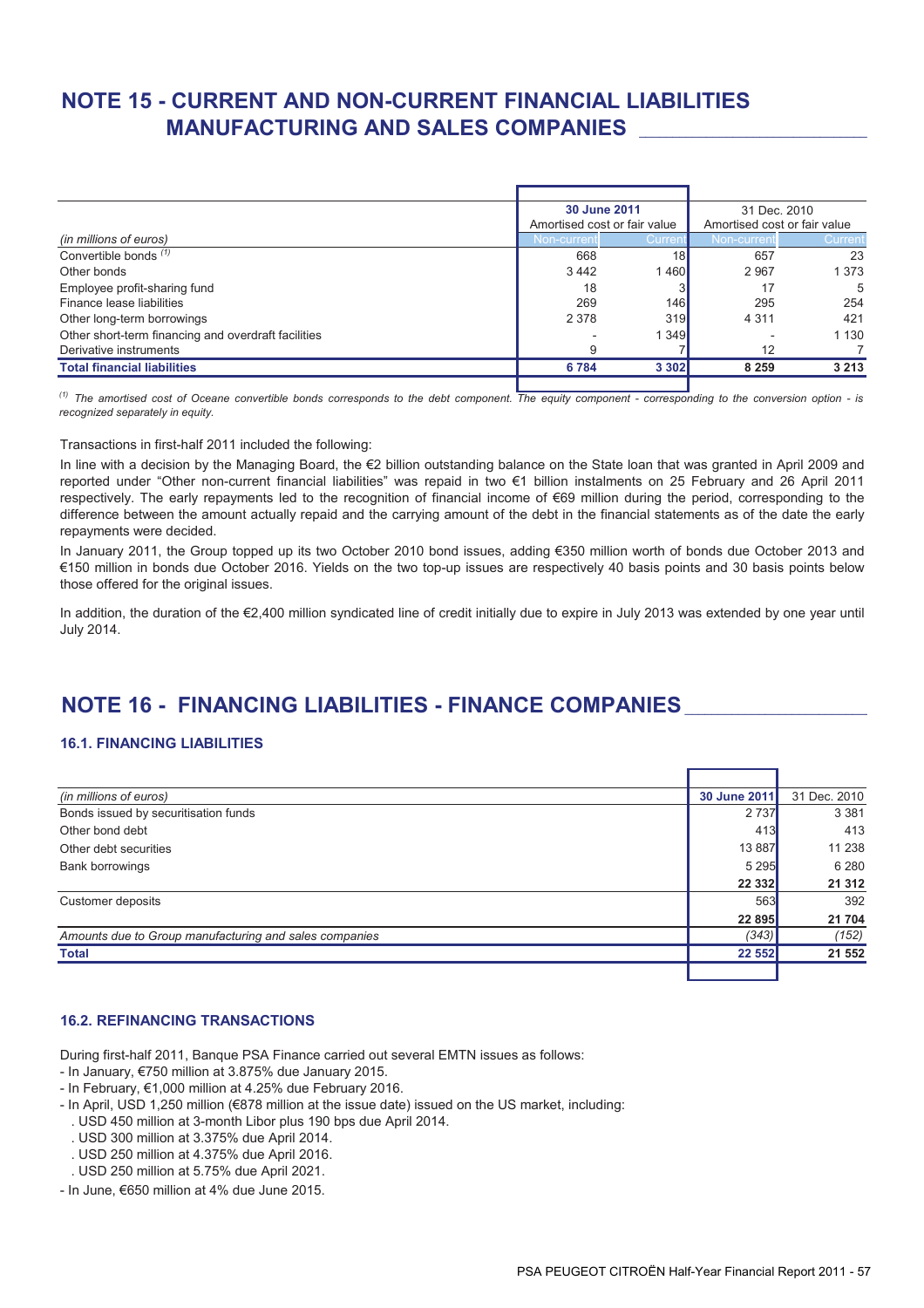# **NOTE 17 - NOTES TO THE CONSOLIDATED STATEMENTS OF CASH FLOWS** \_\_\_\_\_\_\_\_\_\_\_\_\_\_\_\_\_\_\_\_\_\_\_\_\_\_\_\_\_\_\_\_\_\_\_\_\_\_\_\_\_\_\_\_\_\_\_\_\_\_\_\_\_\_\_\_\_\_\_\_\_\_\_\_\_\_\_\_\_\_\_\_\_\_

### **17.1. ANALYSIS OF NET CASH AND CASH EQUIVALENTS REPORTED IN THE STATEMENTS OF CASH FLOWS**

| (in millions of euros)                                            | First-half 2011 | First-half 2010 | 31 Dec. 2010 |
|-------------------------------------------------------------------|-----------------|-----------------|--------------|
| Cash and cash equivalents                                         | <b>7306</b>     | 9 0 8 4         | 9 2 7 8      |
| Payments issued (1)                                               | (61)            | (43)            | (25)         |
| Net cash and cash equivalents - manufacturing and sales companies | 7 245           | 9 0 4 1         | 9 2 5 3      |
| Net cash and cash equivalents - finance companies                 | 1 581           | 1 2 8 3         | 1316         |
| Elimination of intragroup transactions                            | (309)           | (202)           | (127)        |
| <b>Total</b>                                                      | 8 5 1 7         | 10 122          | 10 442       |
|                                                                   |                 |                 |              |

*(1) This item corresponds to payments issued but not yet debited on bank statements.*

### **17.2. CASH FLOWS FROM OPERATING ACTIVITIES OF THE MANUFACTURING AND SALES COMPANIES**

| (in millions of euros)                      | First-half 2011 | First-half 2010 | 2010  |
|---------------------------------------------|-----------------|-----------------|-------|
| (Increase) decrease in inventories          | (1176)          | (310)           | (281) |
| (Increase) decrease in trade receivables    | (1126)          | (893)           | 138   |
| Increase (decrease) in trade payables       | 1454            | 638             | 677   |
| Change in income taxes                      | <b>126</b>      | 88              | (68)  |
| Other changes                               | 310             | 248             | 51    |
|                                             | (412)           | (229)           | 517   |
| Net cash flows with Group finance companies | 264             | 84              | (11)  |
| <b>Total</b>                                | (148)           | (145)           | 506   |
|                                             |                 |                 |       |

### **17.3. CASH FLOWS FROM OPERATING ACTIVITIES OF THE FINANCE COMPANIES**

| (in millions of euros)                                      | First-half 2011 | First-half 2010 | 2010  |
|-------------------------------------------------------------|-----------------|-----------------|-------|
| (Increase) decrease in finance receivables                  | (880)           | (466)           | (527) |
| (Increase) decrease in short-term investments               | (118)           | 36              | 79    |
| Increase (decrease) in financing liabilities (1)            | 1 256           | 358             | 308   |
| Change in income taxes                                      | (9)             | 10              | 30    |
| Other changes $(1)$                                         | (140)           | 16              | (86)  |
|                                                             | 109             | (46)            | (196) |
| Net cash flows with Group manufacturing and sales companies | (417)           | (44)            | 128   |
| <b>Total</b>                                                | (308)           | (90)            | (68)  |
|                                                             |                 |                 |       |

*(1) In 2010, €650 million was reclassified from "Other changes" to "(Increase) decrease in financial liabilities".* 

### **17.4. ANALYSIS OF THE CHANGE IN OTHER FINANCIAL ASSETS AND LIABILITIES - MANUFACTURING AND SALES COMPANIES**

| (in million euros)                                   | First-half 2011 | First-half 2010 | 2010   |
|------------------------------------------------------|-----------------|-----------------|--------|
| Increase in borrowings                               | 681             | 653             | 1978   |
| Repayment of borrowings and conversion of bonds      | (2252)          | (187)           | (1673) |
| (Increase) decrease in non-current financial assets  | (207)           | (30)            | 18     |
| (Increase) decrease in current financial assets      | 30              | 25              | 25     |
| Increase (decrease) in current financial liabilities | <b>248</b>      | 142             | (111)  |
|                                                      | (1500)          | 603             | 237    |
| Net cash flows with Group finance companies          | (29)            | (127)           | (129)  |
| <b>Total</b>                                         | (1529)          | 476             | 108    |
|                                                      |                 |                 |        |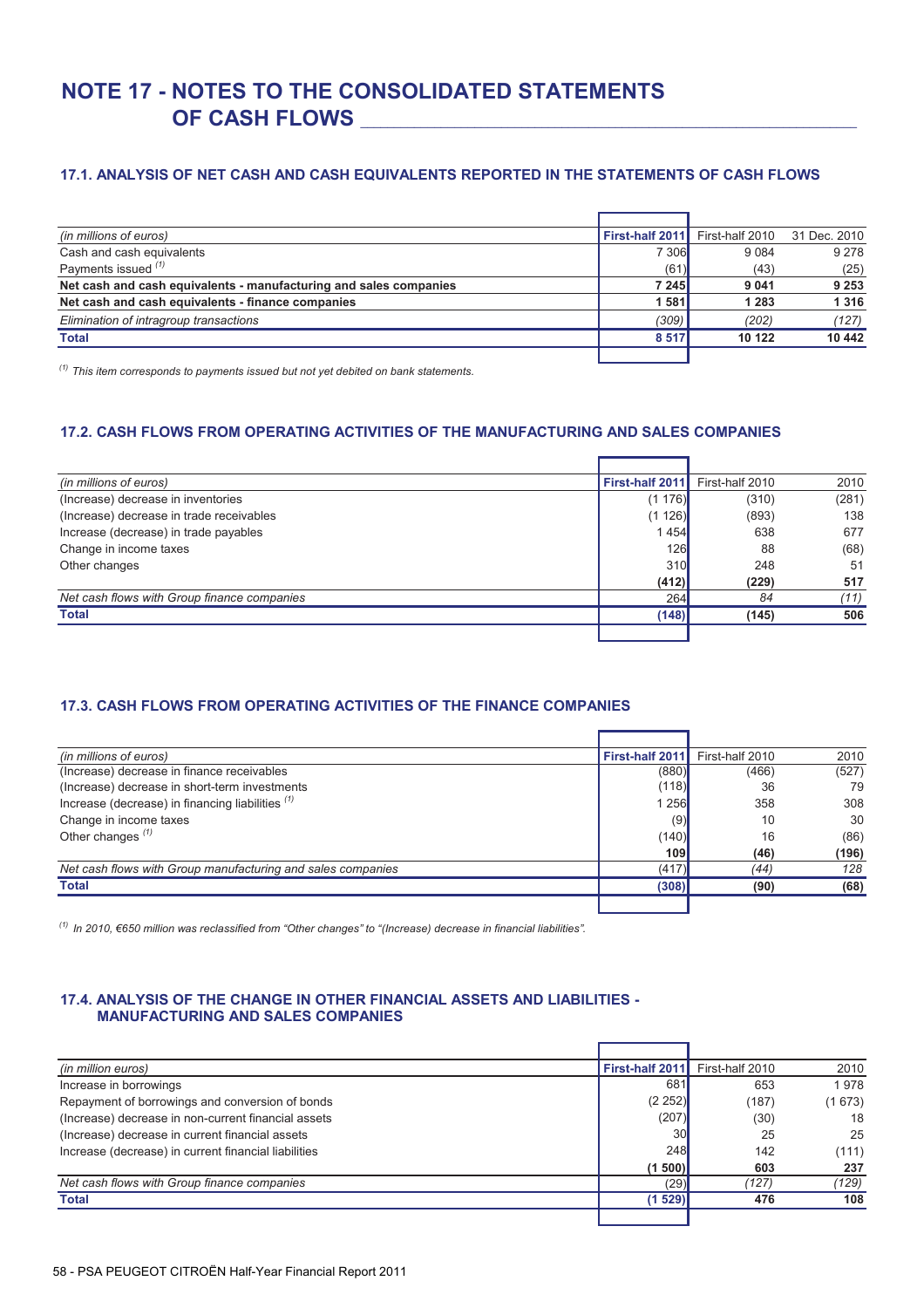# **NOTE 18 - NET FINANCIAL POSITION OF MANUFACTURING AND SALES COMPANIES** \_\_\_\_\_\_\_\_\_\_\_\_\_\_\_\_\_\_\_\_\_\_\_\_\_\_\_\_\_\_\_\_\_\_\_\_\_\_\_\_\_\_\_\_\_\_\_\_\_\_\_\_\_\_\_\_\_\_\_\_\_

| (in millions of euros)                                                | 30 June 2011 | 31 Dec. 2010 |
|-----------------------------------------------------------------------|--------------|--------------|
| Financial assets and liabilities of manufacturing and sales companies |              |              |
| Cash and cash equivalents                                             | 7 3 0 6      | 9 2 7 8      |
| Other non-current financial assets                                    | 986          | 796          |
| Current financial assets                                              | 321          | 306          |
| Non-current financial liabilities                                     | (6784)       | (8259)       |
| Current financial liabilities                                         | (3475)       | (3357)       |
| Net financial position of manufacturing and sales companies           | (1646)       | (1236)       |
| o/w external loans and borrowings                                     | (1807)       | (1244)       |
| o/w financial assets and liabilities with finance companies           | 161          |              |
|                                                                       |              |              |

# **NOTE 19 - MARKET RISKS** \_\_\_\_\_\_\_\_\_\_\_\_\_\_\_\_\_\_\_\_\_\_\_\_\_\_\_\_\_\_\_\_\_\_\_\_\_\_\_\_\_\_\_\_\_\_\_\_\_\_\_\_\_\_\_\_\_\_\_\_\_\_\_\_\_\_\_\_\_\_\_

Changes in market risks are discussed in the "Recurring Operating Income" section of the interim management report.

## **NOTE 20 - OFF-BALANCE SHEET COMMITMENTS AND CONTINGENT LIABILITIES**\_\_\_\_\_\_\_\_\_\_\_\_\_\_\_\_\_\_\_\_\_\_\_\_\_\_\_\_\_\_\_\_\_\_\_\_\_\_\_\_\_\_\_\_\_\_\_\_\_\_\_\_\_\_\_\_\_\_\_\_\_\_

On 2 February 2011, the BMW and PSA Peugeot Citroën groups announced the signature of an agreement for the creation of a 50-50 joint venture named BMW Peugeot Citroën Electrification. This joint venture will focus on developing and producing hybrid powertrain components, and on developing software for hybrid systems. Joint research and development, production and component purchasing will leverage significant economies of scale for both groups. Subject to approval by the relevant competition authorities, operations are scheduled to start up in second half 2011. The new hybrid components produced by the cooperative venture will equip the two partners' vehicles beginning in 2014. The new company will be capitalised at €45 million (including €25 million to be provided in 2011), shared equally by the two partners. The Group will also contribute to financing the joint venture's R&D programmes and business operations.

There have been no other material changes in off-balance sheet items and contingent liabilities since 31 December 2010.

## **NOTE 21 - SUBSEQUENT EVENTS** \_\_\_\_\_\_\_\_\_\_\_\_\_\_\_\_\_\_\_\_\_\_\_\_\_\_\_\_\_\_\_\_\_\_\_\_\_\_\_\_\_\_\_\_\_\_\_\_\_\_\_\_\_\_\_\_\_\_\_\_\_\_\_\_\_\_\_

On 20 July 2011, Banque PSA Finance structured a securitisation of French auto receivables held by Credipar for a total of €956 million. The bonds were placed with French and international investors.

No events occurred between 30 June 2011 and the meeting of the Supervisory Board to review the interim financial statements on 26 July 2011 that could have a material impact on economic decisions made on the basis of these interim financial statements.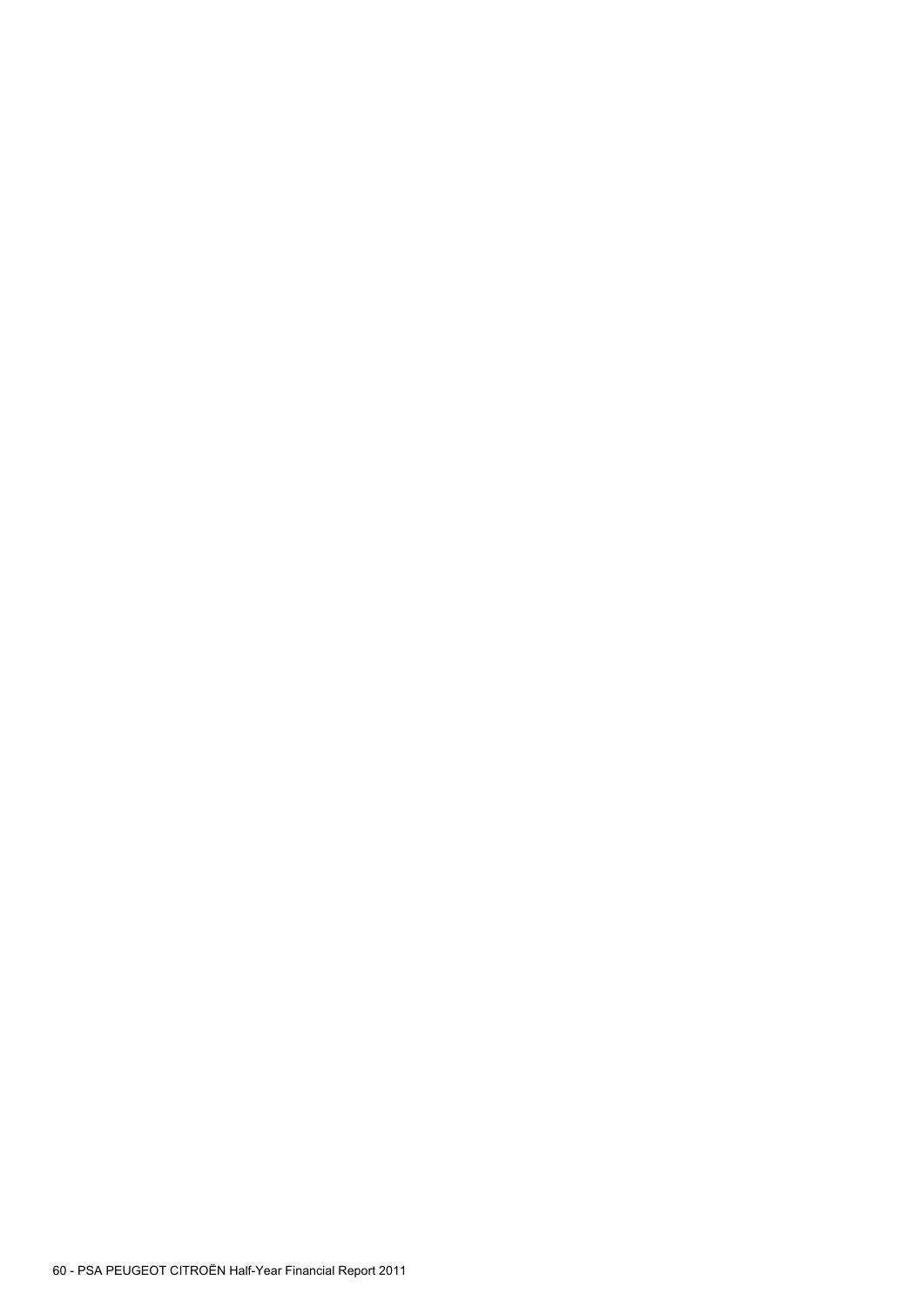# **IV- STATEMENT BY THE PERSON RESPONSIBLE FOR THE 2011 INTERIM FINANCIAL REPORT**

## **Person Responsible for the 2011 Interim Financial Report**

Philippe Varin Chairman of the Managing Board Peugeot S.A.

# **Statement by the Person Responsible for the 2011 Interim Financial Report**

"I hereby declare that, to the best of my knowledge, the condensed interim consolidated financial statements for the past six-month period included in the interim financial report have been prepared under generally accepted accounting principles and give a true and fair view of the assets, liabilities, financial position and results of Peugeot S.A. and the companies in the consolidated group, and that the interim management report on pages 3 to 36 includes a fair review of the material events that occurred in the first six months of the financial year and their impact on the interim accounts, a description of the main related-party transactions and a discussion of the principal risks and uncertainties for the remaining six months of the year."

> Philippe Varin Chairman of the Peugeot S.A. Managing Board

## **Person Responsible for Financial Information**

Carole Dupont Pietri Investor Relations Officer Phone: 01 40 66 42 59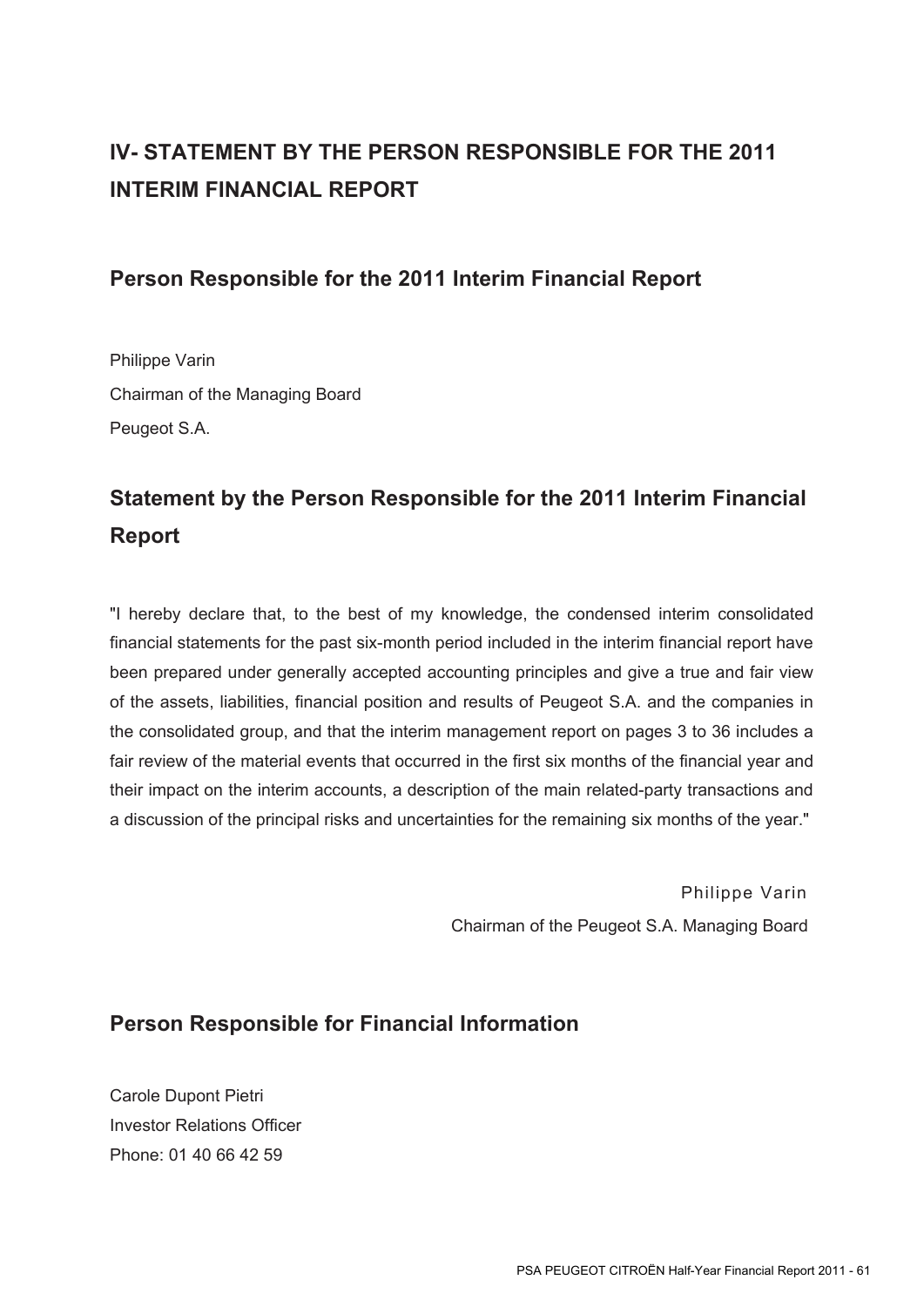## **V- STATUTORY AUDITORS' REVIEW REPORT ON THE 2011 HALF-YEAR FINANCIAL INFORMATION**

(Period from January 1, 2011 to June 30, 2011)

*This is a free translation into English of the statutory auditors' review report on the half-yearly consolidated financial statements issued in French and it is provided solely for the convenience of English-speaking users. This report should be read in conjunction with and construed in accordance with French law and professional standards applicable in France.* 

*This report also includes information relating to the specific verification of information given in the Group's interim management report.* 

## **Peugeot S.A.**

To the Shareholders,

In compliance with the assignment entrusted to us by your shareholders' meeting and in accordance with article L. 451-1-2 III of the French monetary and financial code (code monétaire et financier), we hereby report to you on:

- our review of the accompanying condensed half-yearly consolidated financial statements of Peugeot S.A., for the period from January 1 to June 30, 2011, and
- the verification of the information contained in the interim management report.

These condensed half-yearly consolidated financial statements are the responsibility of the executive board. Our role is to express a conclusion on these financial statements based on our review.

### **1. Conclusion on the financial statements**

We conducted our review in accordance with professional standards applicable in France. A review of interim financial information consists in making inquiries, primarily of persons responsible for financial and accounting matters, and applying analytical and other review procedures. A review is substantially less in scope than an audit conducted in accordance with professional standards applicable in France and consequently does not enable us to obtain assurance that the financial statements, taken as a whole, are free from material misstatements, as we would not become aware of all significant matters that might be identified in an audit. Accordingly, we do not express an audit opinion.

Based on our review, nothing has come to our attention that causes us to believe that these condensed half-yearly consolidated financial statements are not prepared in all material respects in accordance with IAS 34 – IFRS as adopted by the European Union applicable to interim financial information.

### **2. Specific verification**

We have also verified the information provided in the interim management report in respect of the condensed half-yearly consolidated financial statements that were the object of our review.

We have no matters to report on the fairness and consistency of this information with the condensed half-yearly consolidated financial statements.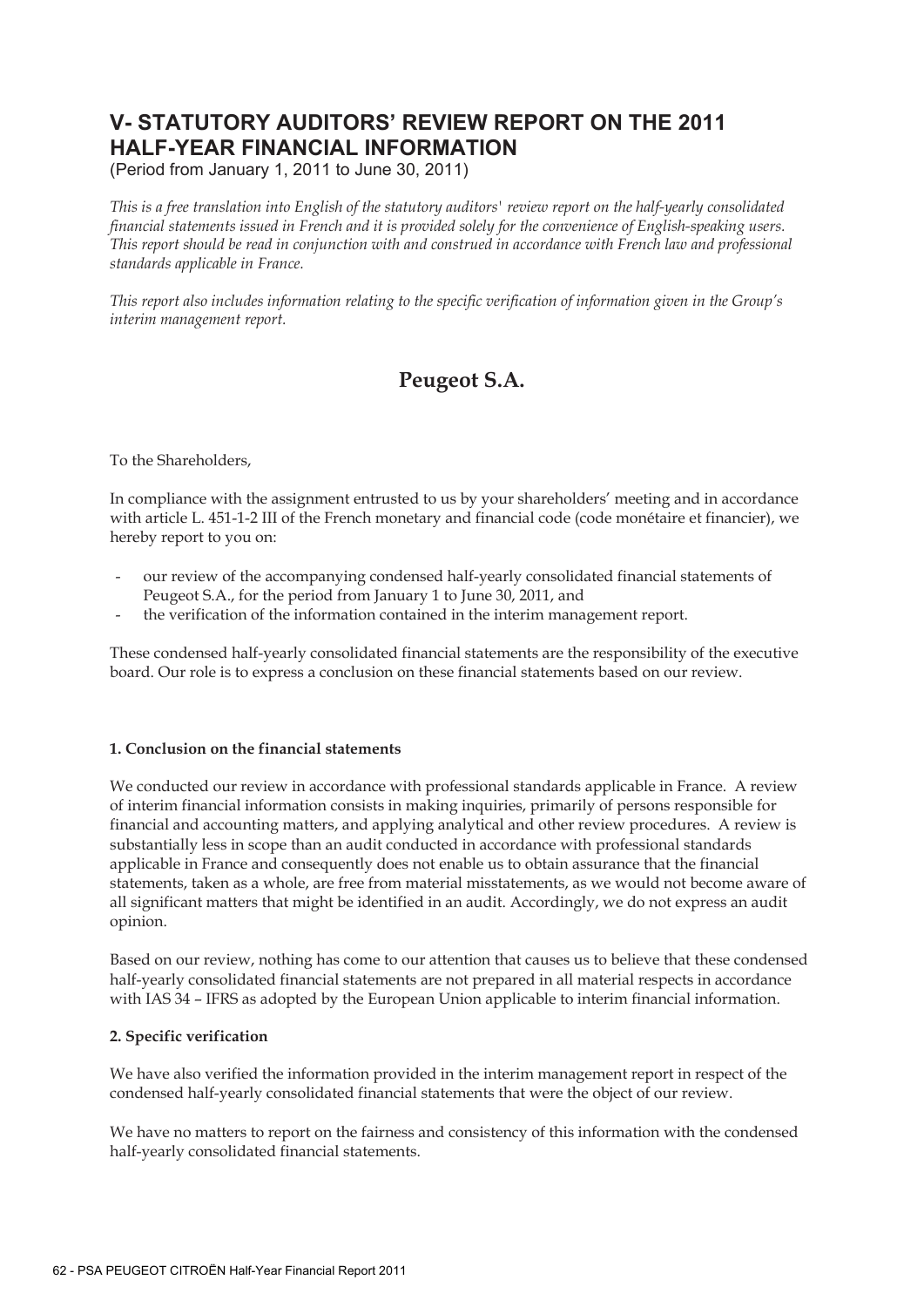Courbevoie and Neuilly-sur-Seine, July 26, 2011

The statutory auditors

*French original signed by* 

MAZARS ERNST & YOUNG et Autres

Loïc Wallaert **Marc Stoessel** Jean-Louis Simon Christian Mouillon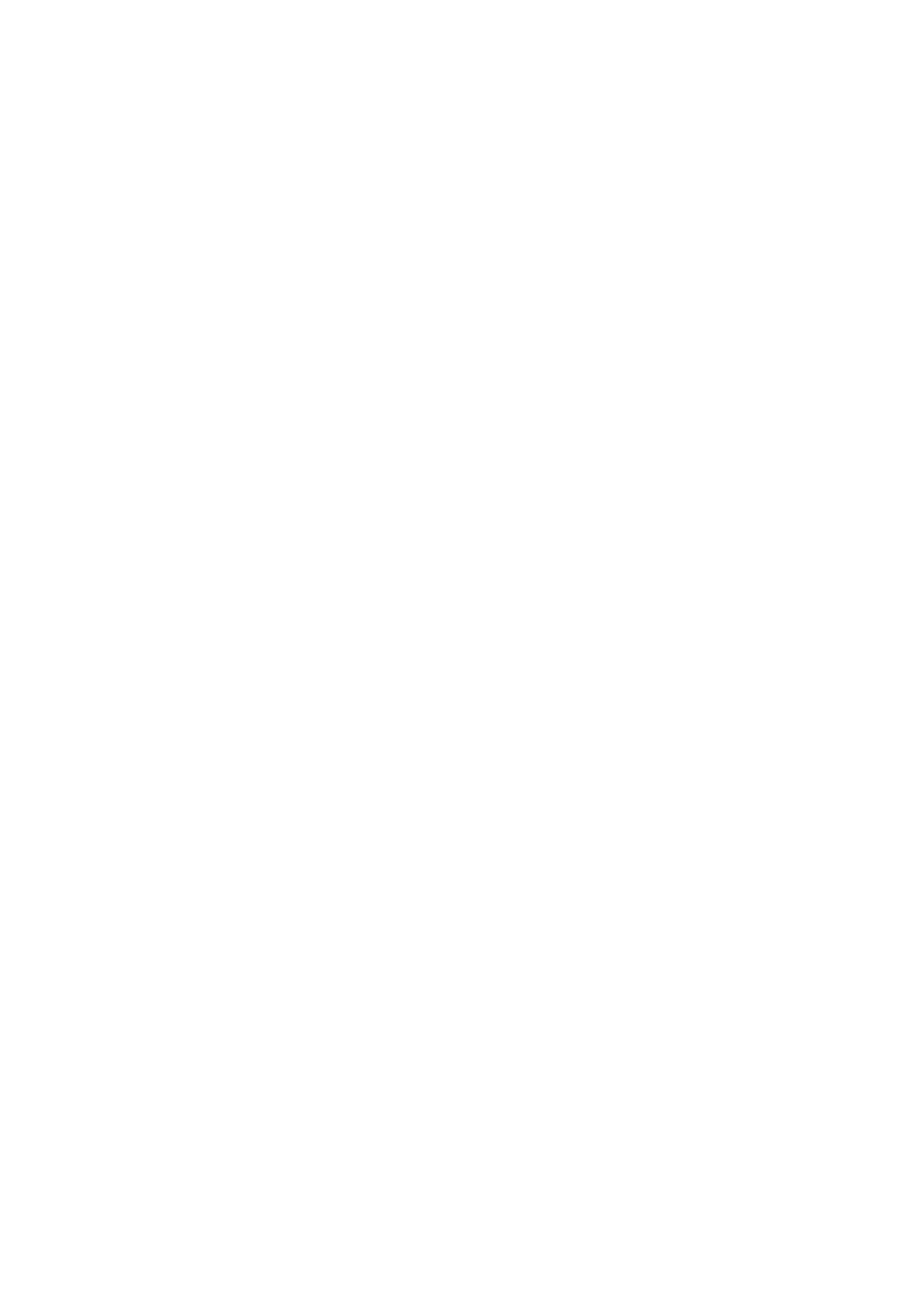**Photos covers**:

PSA Peugeot Citroën Direction de la Communication, Jérôme Lejeune, Christophe Guibbaud, Communication Chine, Patrick Curtet.

**Design:**<br>**O**sequoia

Designed & published by  $\sum$  Labrador +33 (0)1 53 06 30 80

This document was printed in France by an Imprim"Vert® certified<br>printer, which guarantees the proper handling and disposal<br>of hazardous waste through approved entities and the use<br>of paper that is certified 100% recycled.